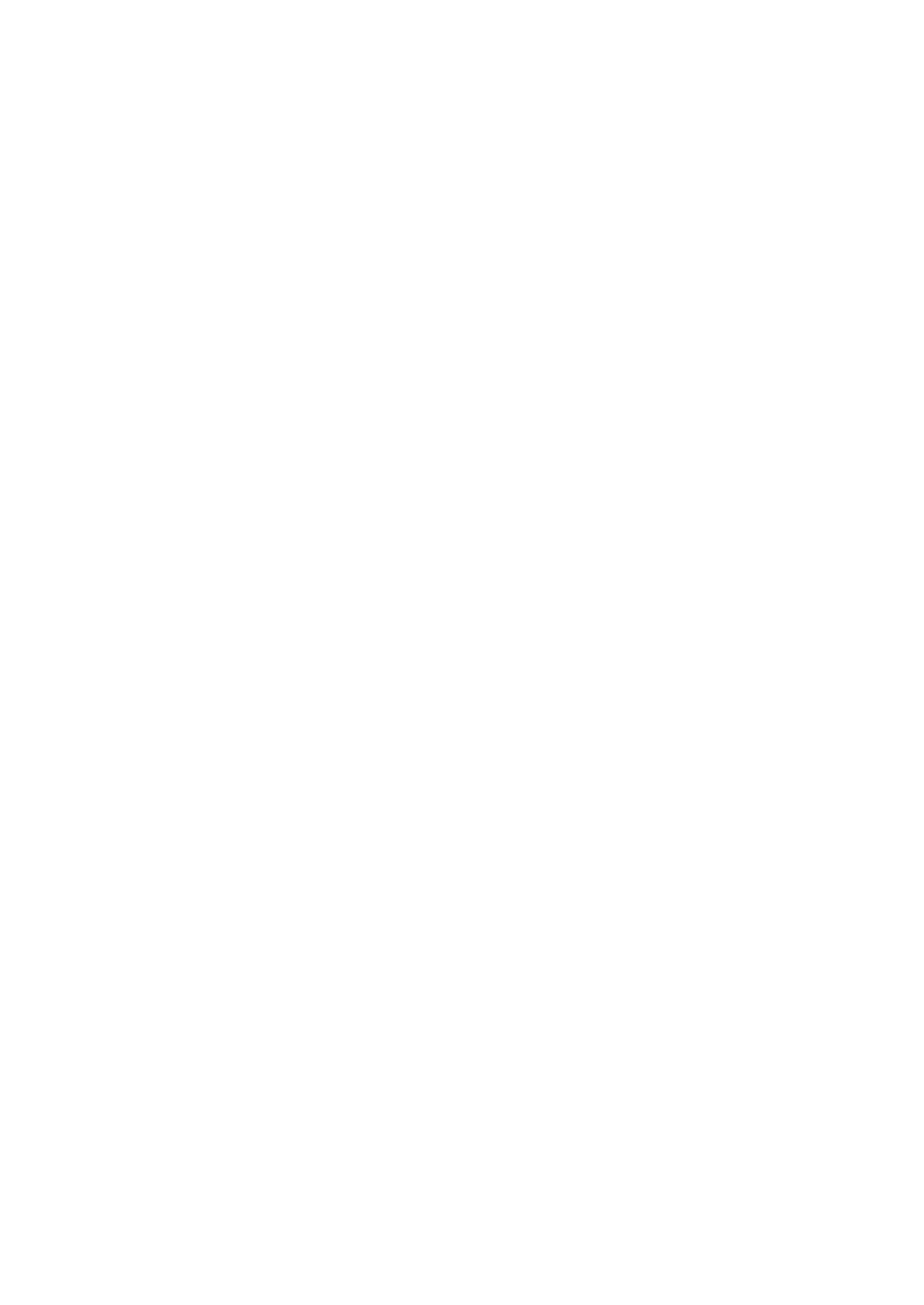

# **EMPLOYMENT ACT**

# **Arrange[ment of Sections](#page-6-1)**

# **Section**

| <b>PART I- PRELIMINARY</b> |                                                                 |    |
|----------------------------|-----------------------------------------------------------------|----|
|                            |                                                                 |    |
| 2                          |                                                                 |    |
| 3                          |                                                                 |    |
|                            | <b>PART II - ADMINISTRATION</b>                                 | 10 |
| $\overline{4}$             |                                                                 |    |
| 5                          | Powers of Commissioner and Health Officer to enter places of    |    |
| 6                          |                                                                 |    |
| 7                          |                                                                 |    |
| 8                          |                                                                 |    |
|                            | <b>PART III - WAGES AND HOURS OF WORK</b>                       | 13 |
| 9                          |                                                                 |    |
| 10                         | Days and hours of work, and overtime rates, may be specified by |    |
| 11                         |                                                                 |    |
| 12                         |                                                                 |    |
| 13                         |                                                                 |    |
| 14                         |                                                                 |    |
| 15                         |                                                                 |    |
| 16                         |                                                                 |    |
| 17                         |                                                                 |    |
| 18                         |                                                                 |    |
| 19                         |                                                                 |    |
| 20                         |                                                                 |    |
| 21<br>22                   |                                                                 |    |

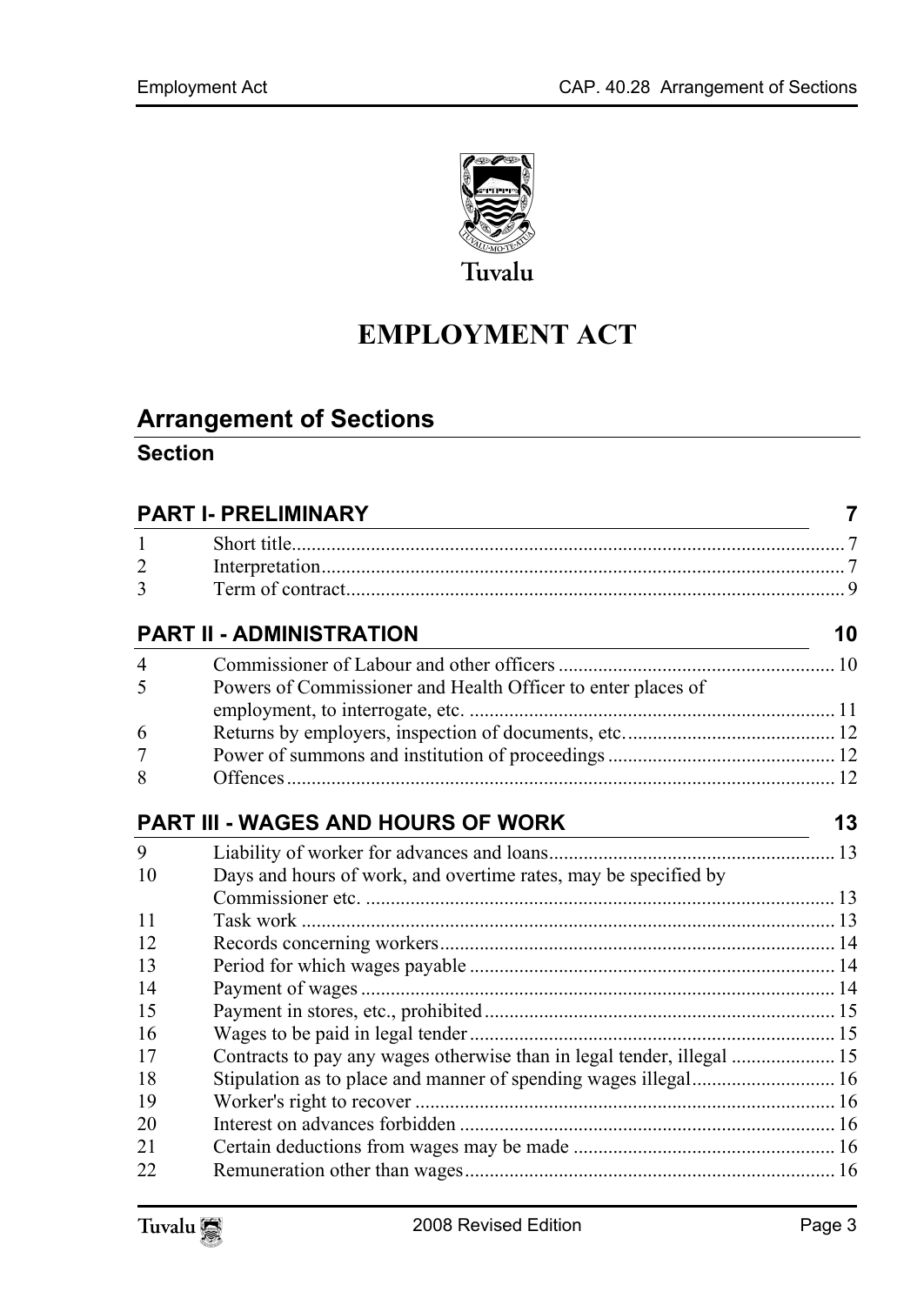| 23 |                                                                     |    |
|----|---------------------------------------------------------------------|----|
| 24 | Power of employer to exempt himself if other person proved actual   |    |
|    | offender and proceedings against such a person in first instance17  |    |
| 25 |                                                                     |    |
|    | <b>PART IV - MINIMUM WAGE</b>                                       | 18 |
| 26 |                                                                     |    |
| 27 |                                                                     |    |
| 28 | Penalty for not paying wages in accordance with minimum rate19      |    |
| 29 |                                                                     |    |
| 30 |                                                                     |    |
| 31 | Employers not to receive premium where minimum rates in force 20    |    |
| 32 |                                                                     |    |
| 33 |                                                                     |    |
|    | <b>PART V - RECRUITING OF WORKERS</b>                               | 21 |
| 34 |                                                                     |    |
| 35 |                                                                     |    |
| 36 |                                                                     |    |
| 37 |                                                                     |    |
| 38 |                                                                     |    |
| 39 |                                                                     |    |
| 40 |                                                                     |    |
| 41 |                                                                     |    |
| 42 |                                                                     |    |
| 43 |                                                                     |    |
| 44 |                                                                     |    |
| 45 |                                                                     |    |
| 46 |                                                                     |    |
| 47 |                                                                     |    |
| 48 |                                                                     |    |
| 49 |                                                                     |    |
| 50 |                                                                     |    |
| 51 | Return to home of recruit and his family in certain circumstances25 |    |
| 52 |                                                                     |    |
| 53 |                                                                     |    |
|    |                                                                     |    |

# **PART VI - [WRITTEN CONTRACTS OF EMPLOYMENT 26](#page-28-0)**

| 54 |  |
|----|--|
| 55 |  |
| 56 |  |
| 57 |  |
| 58 |  |
| 59 |  |
| 60 |  |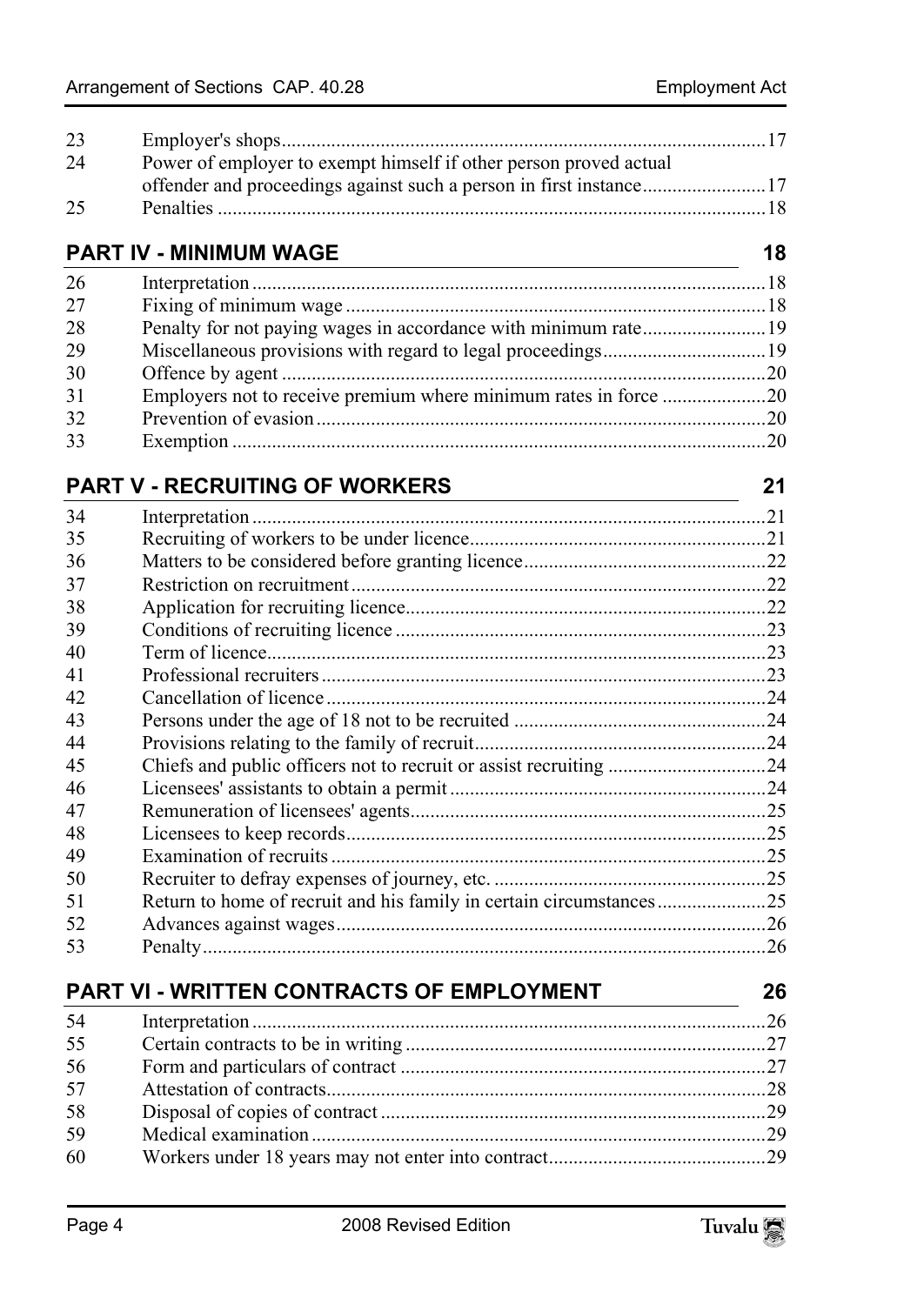| 61 |                                                                              |  |
|----|------------------------------------------------------------------------------|--|
| 62 |                                                                              |  |
| 63 |                                                                              |  |
| 64 |                                                                              |  |
| 65 |                                                                              |  |
| 66 |                                                                              |  |
| 67 |                                                                              |  |
| 68 |                                                                              |  |
| 69 | Rights and obligations of worker and employer in respect of repatriation  34 |  |
| 70 |                                                                              |  |
| 71 |                                                                              |  |
| 72 |                                                                              |  |
| 73 |                                                                              |  |

# **PART VII - [FORCED LABOUR 37](#page-37-2)**

| 74 |  |
|----|--|
| 75 |  |

# **PART VIII - [EMPLOYMENT OF WOMEN 38](#page-38-0)**

| 76 |                                                                  |  |
|----|------------------------------------------------------------------|--|
| 77 |                                                                  |  |
| 78 |                                                                  |  |
| 79 |                                                                  |  |
| 80 | Women employed to be permitted to be absent from work in certain |  |
|    |                                                                  |  |
| 81 |                                                                  |  |
| 82 |                                                                  |  |

# **PART IX - [EMPLOYMENT OF CHILDREN AND OTHER YOUNG](#page-39-4)  PERSONS [40](#page-39-5)**

| 83 |  |
|----|--|
| 84 |  |
| 85 |  |
| 86 |  |
| 87 |  |
| 88 |  |
| 89 |  |
| 90 |  |
|    |  |

# **PART X - A[PPRENTICES 42](#page-41-5)**

| 91                                                               |            |
|------------------------------------------------------------------|------------|
| 92                                                               |            |
| The Commissioner may appoint person to execute contract of<br>93 |            |
|                                                                  | $\Delta$ 2 |
| 94                                                               |            |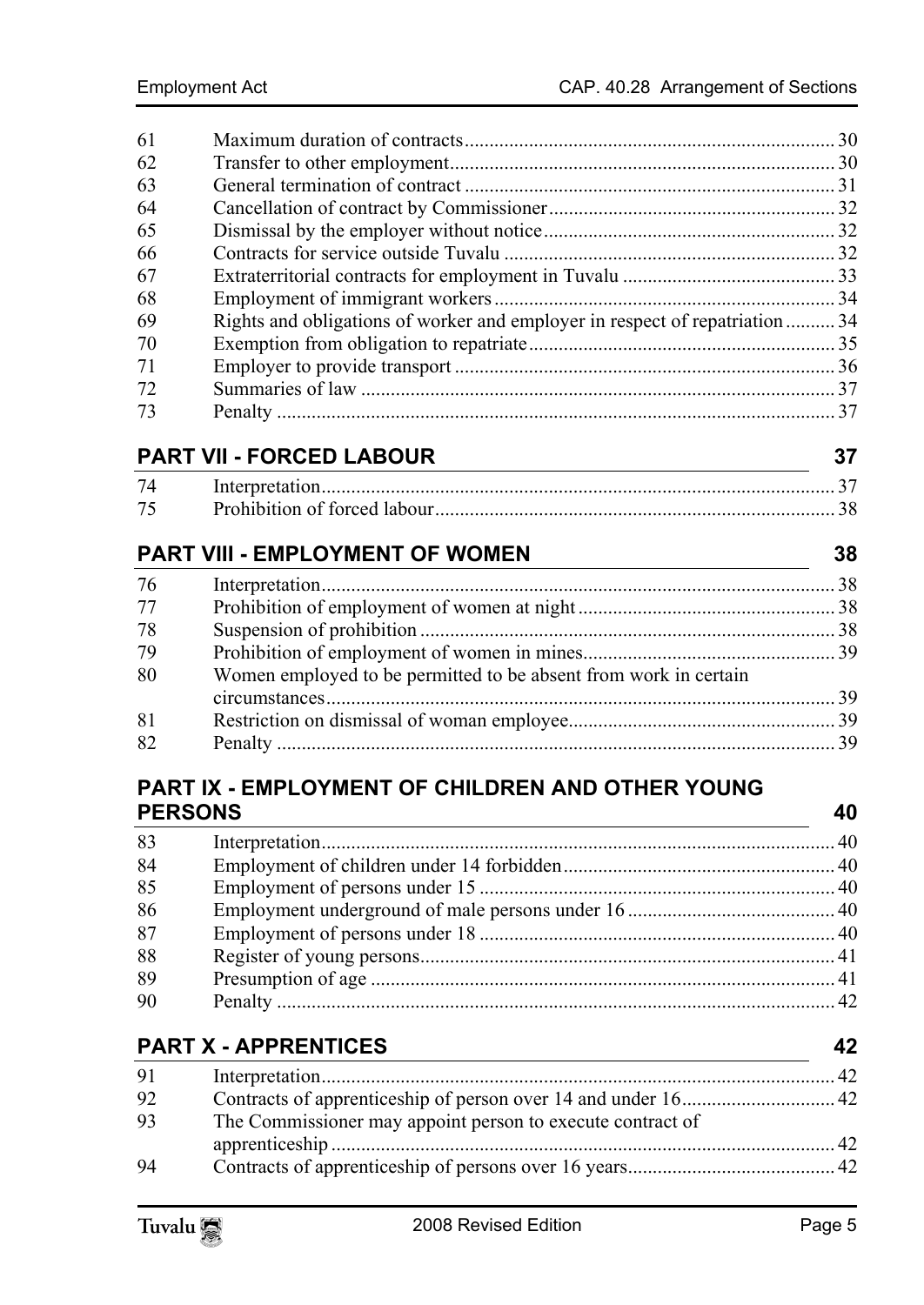| Duties of Commissioner on attesting contract of apprenticeship43 |
|------------------------------------------------------------------|

# **PART XI - [CARE OF WORKERS 44](#page-44-0)**

| 102 |  |
|-----|--|
| 103 |  |
| 104 |  |
| 105 |  |
| 106 |  |
| 107 |  |
| 108 |  |
| 109 |  |
| 110 |  |
| 111 |  |
| 112 |  |

# **PART XII - [GENERAL 46](#page-46-1)**

| 113 |                                                                    |    |
|-----|--------------------------------------------------------------------|----|
| 114 | Priority for wages among debts of bankrupt or body corporate being |    |
|     |                                                                    |    |
| 115 |                                                                    |    |
| 116 |                                                                    |    |
| 117 |                                                                    |    |
| 118 |                                                                    |    |
|     | <b>PART XIII - REGULATIONS</b>                                     | 47 |
|     |                                                                    |    |
|     | <b>PART XIV - SAVING</b>                                           | 49 |

# **Supporting Documents**

# **ENDNOTES 50**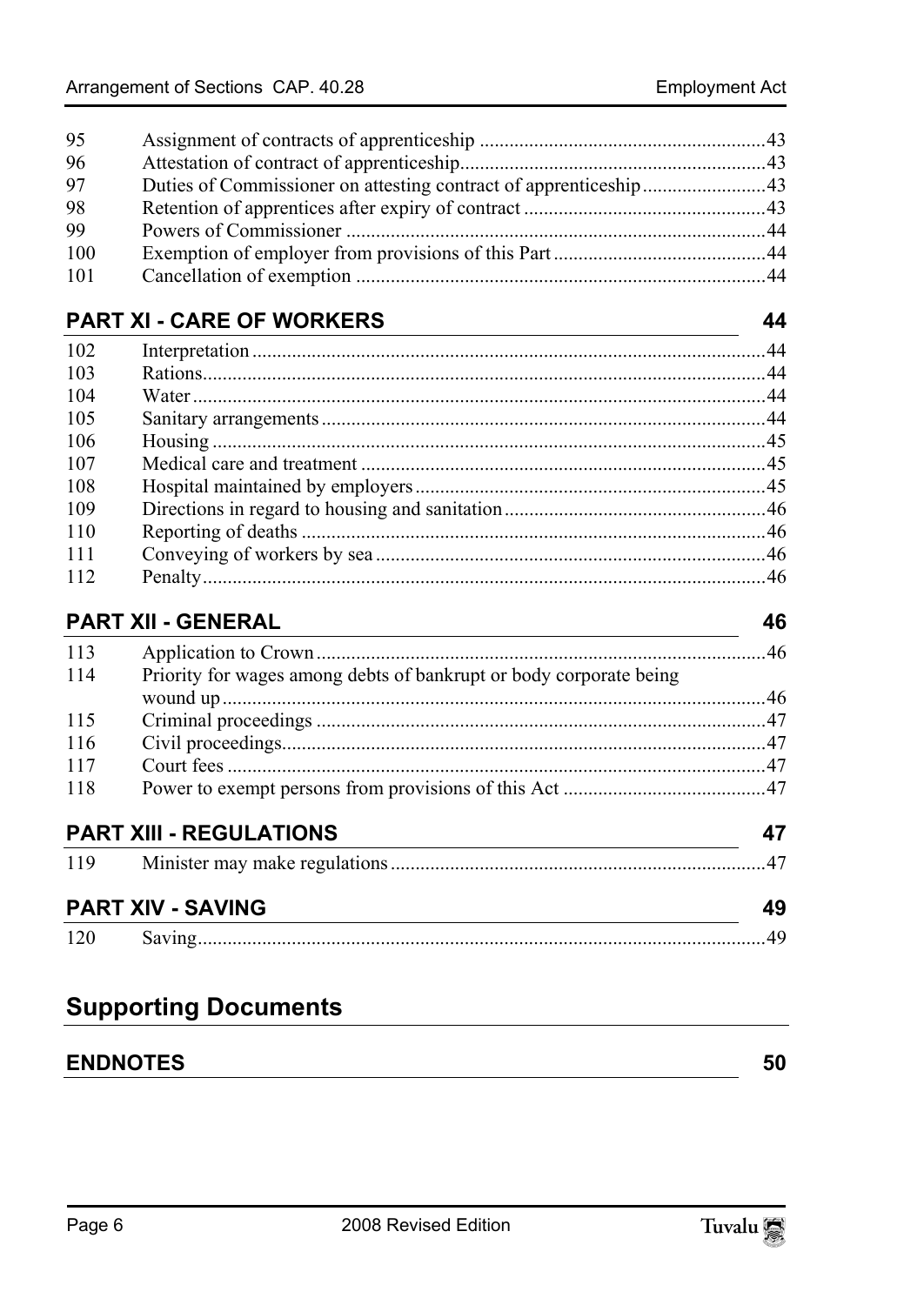

**EMPLOYMENT ACT** 

# **AN ACT TO DECLARE THE LAW RELATING TO EMPLOYMENT**<sup>1</sup>

<span id="page-6-0"></span>Commencement [22nd April 1966]

# <span id="page-6-1"></span>**PART I- PRELIMINARY**

### **1 Short title**

This Act may be cited as the Employment Act.

# **2 Interpretation**

In this Act, unless the context otherwise requires —

"**agricultural undertaking**" includes processes conducted on the undertaking for the preservation and despatch of the agricultural products of the undertaking, unless any such processes are specifically declared by order made by the Minister to be parts of any industrial undertaking;

#### "**commercial undertaking**" includes —

- (1) commercial establishments and offices, including establishments engaging wholly or mainly in the sale, purchase, distribution, insurance, negotiation, loan, or administration of goods or services of any kind;
- (2) establishments for the treatment or care of the aged, infirm, sick, destitute, or mentally unfit;
- (3) hotels, restaurants, boarding houses, clubs, cafes and other refreshment houses;
- (4) theatres and places of public amusement; and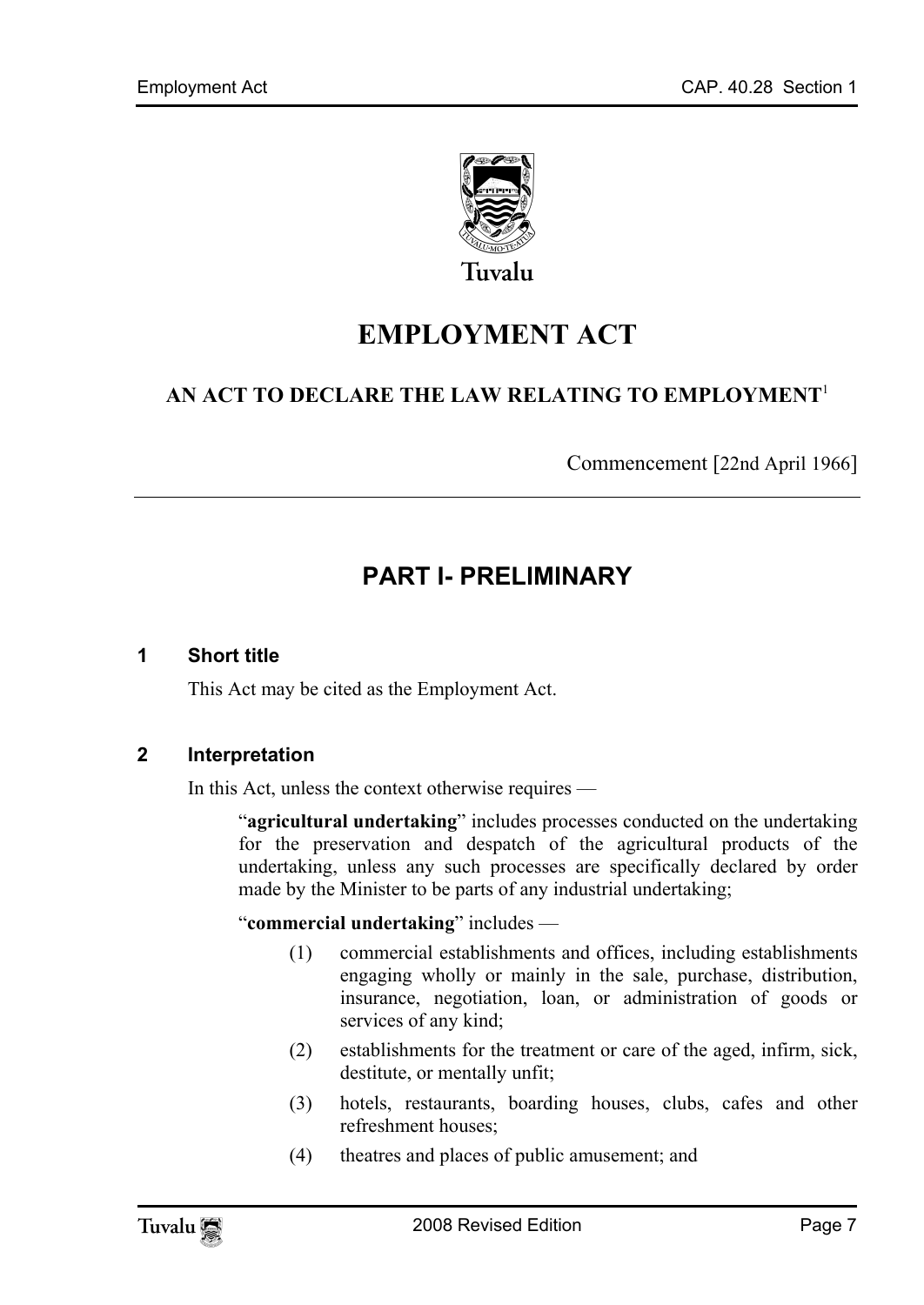(5) any establishment similar in character to those enumerated in sub-paragraphs  $(1)$ ,  $(2)$ ,  $(3)$  and  $(4)$  above;

"**Commissioner**" means the Commissioner of Labour appointed under the provisions of section 4;

"**domestic servant**" means any house, stable or garden servant or car driver employed in, or in connection with, the domestic services of any private dwelling-house;

"**employer**" means any person by whom a worker is employed and includes a prospective employer and the Government;

"**family**" includes the wife of a worker and his children who are unmarried and under the age of 14 years;

"**Health Officer**" means the person for the time being performing the duties of the office of Senior Medical Officer and includes any officer to whom, by writing under his hand, he delegates the exercise or performance of all or any of the powers or duties conferred or imposed on the Health Officer by this Act to the extent of the powers or duties so delegated;

"**immigrant worker**" means any worker whose passage to Tuvalu has been provided in consideration of a promise to perform work in Tuvalu;

"**industrial undertaking**" includes —

- (1) undertakings in which articles are manufactured, altered, cleaned, repaired, ornamented, finished, adapted for sale, broken up or demolished or in which materials are transformed including undertakings engaged in shipbuilding, in the generation, transformation, or transmission of electricity, in the production or distribution of gas or motive power of any kind, in the purification or distribution of water, or in heating or cooling;
- (2) undertakings engaged in the construction, reconstruction, maintenance, repair, alteration or demolition of any one or more of the following —

buildings, railways, tramways, airports, harbours, docks, piers, works of protection against floods or coast erosion, canals, works for the purpose of inland; maritime or aerial navigation, roads, tunnels, bridges, viaducts, sewers, drains, wells, irrigation or drainage works, telecommunication installations, works for the production or distribution of electricity or gas, pipelines, waterworks, and undertakings engaged in other similar work or in the preparation for or laying the foundation of any such work or structure;

(3) mines, quarries or other works for the extraction of minerals from the earth; and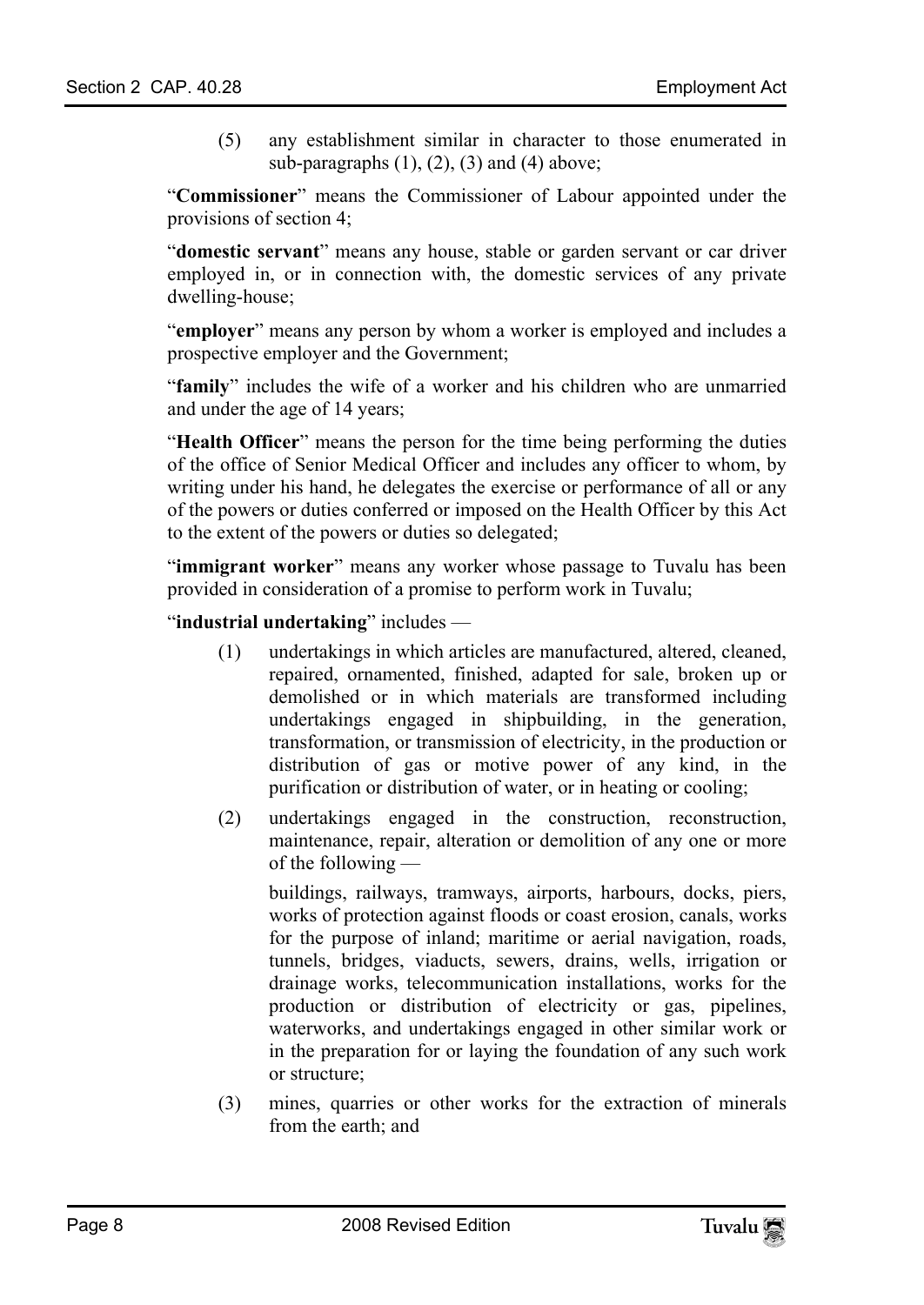(4) undertakings engaged in the transport of passengers or goods, including the handling of goods at docks, quays, wharves and warehouses, but excluding transport by hand unless such undertakings are regarded as part of the operation of an agricultural or commercial undertaking;

"**medical officer**" means any person in the service of the Government who is a medical practitioner;

"**medical practitioner**" includes any person registered as a medical officer under the provisions of the Medical and Dental Practitioners Act;**<sup>2</sup>**

"**month to month**" in relation to a contract means a contract for 1 month renewable from month to month:

"**seaman**" means any person employed as a member of the crew of any vessel or boat whatsoever (other than a ship of war) engaged in maritime navigation whether privately or publicly owned;

"**undertaking**" means an undertaking whether public or private;

"**worker**" means a clerical worker, labourer, servant in husbandry, journeyman, boatman, artificer, handicraftsman, miner, mechanic, agriculturalist, gardener, seaman, motor-driver, or other person engaged in clerical or manual labour or in supervising such, who has entered into or works under a contract with an employer and includes any immigrant worker and any worker who is apprenticed, but does not include —

- (1) any domestic servant, or
- (2) in Part III of this Act, any clerical worker who is, for the time being, entitled to receive for clerical work done by him under any contract or contracts of employment any money or other consideration, the rate of which exceeds in amount or value, or both, \$400 per annum.

# **3 Term of contract**

In default of any agreement to the contrary whether express or implied every contract of employment shall be deemed to be from month to month determinable by either party on 1 month's notice or by the payment of 1 month's wages in lieu of notice.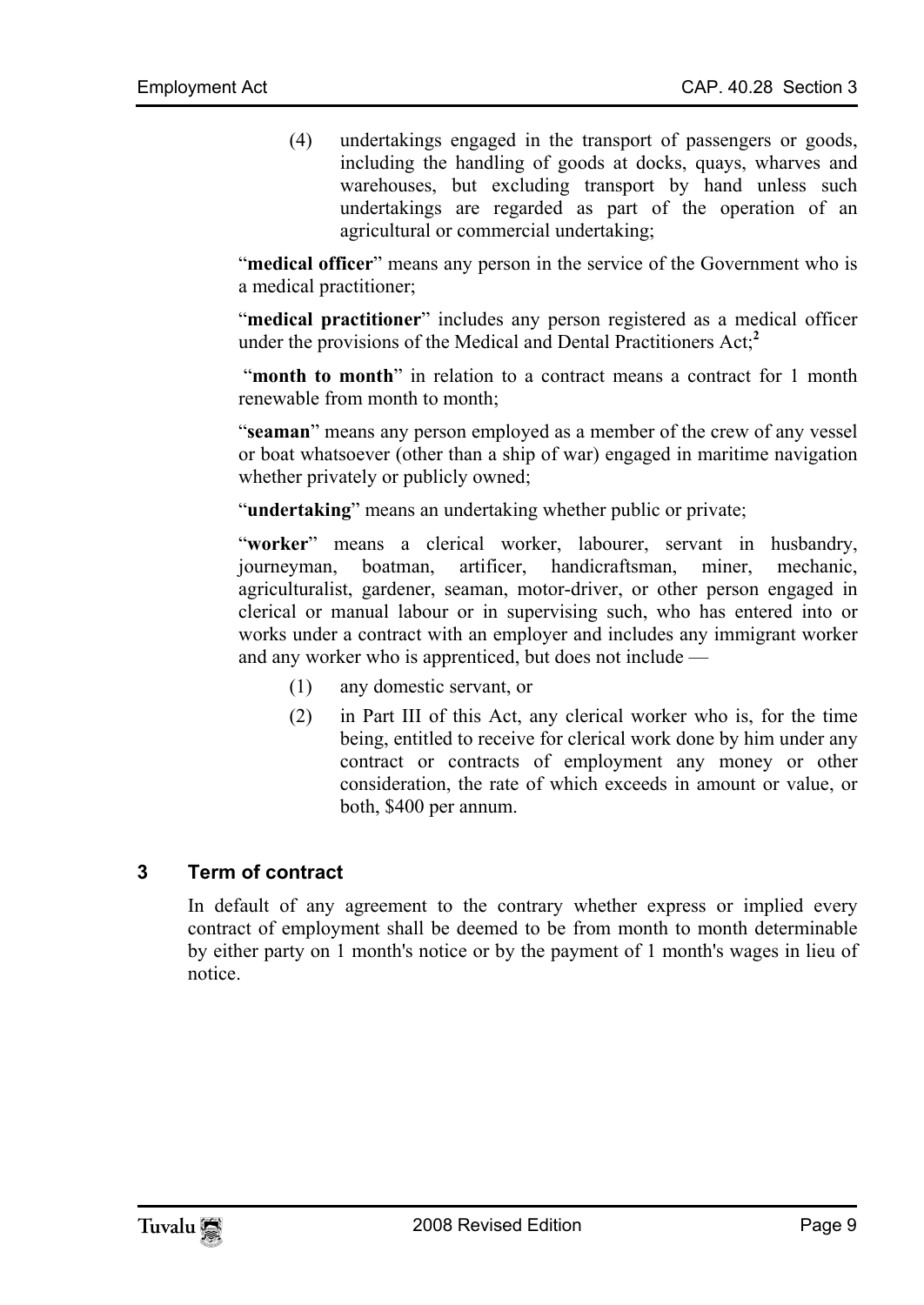# <span id="page-9-1"></span><span id="page-9-0"></span>**PART II - ADMINISTRATION**

# **4 Commissioner of Labour and other officers**

- (1) The Minister may appoint an officer to be the Commissioner of Labour, and may appoint one or more officers to be Deputy Commissioners of Labour and Assistant Commissioners of Labour and such other officers as may be necessary for carrying out the provisions of this Act who, subject to such limitations as the Minister may prescribe, may perform all duties imposed and exercise all powers conferred on the Commissioner by this Act.
- (2) If any employer is aggrieved by any decision or order of any of the officers (other than the Commissioner) referred to in subsection (1) made or given by virtue of the provisions of that subsection, he may require that such decision or order be confirmed by the Commissioner, who may confirm or rescind such decision or order or substitute therefor any decision or order which could be lawfully given in accordance with the provisions of this Act.
- (3) If any employer is aggrieved by any decision or order of the Commissioner made or given either originally or pursuant to the preceding subsection, he may require that such decision or order be confirmed by the Minister who may confirm or rescind such decision or order or substitute therefor any decision or order which could be lawfully given in accordance with the provisions of this Act.
- (4) Subject to such exceptions as may be prescribed, an officer appointed under subsection (1) of this section —
	- (a) shall not have any direct or indirect interest in any undertaking under his supervision;
	- (b) shall not reveal, either during the subsistence of his appointment or subsequently, any manufacturing or commercial secrets or working processes which may come to his knowledge in the course of his duties; and
	- (c) shall treat as absolutely confidential the source of any complaint bringing to his notice a defect or breach of legal provisions and shall give no intimation to the employer or his representative that a visit of inspection has been made in consequence of the receipt of such a complaint.
- (5) Any officer who contravenes any of the provisions of subsection (4) shall be liable to a fine of \$100 and to imprisonment for 3 months, and in the case of a second or subsequent offence to a fine of \$200 and to imprisonment for 6 months.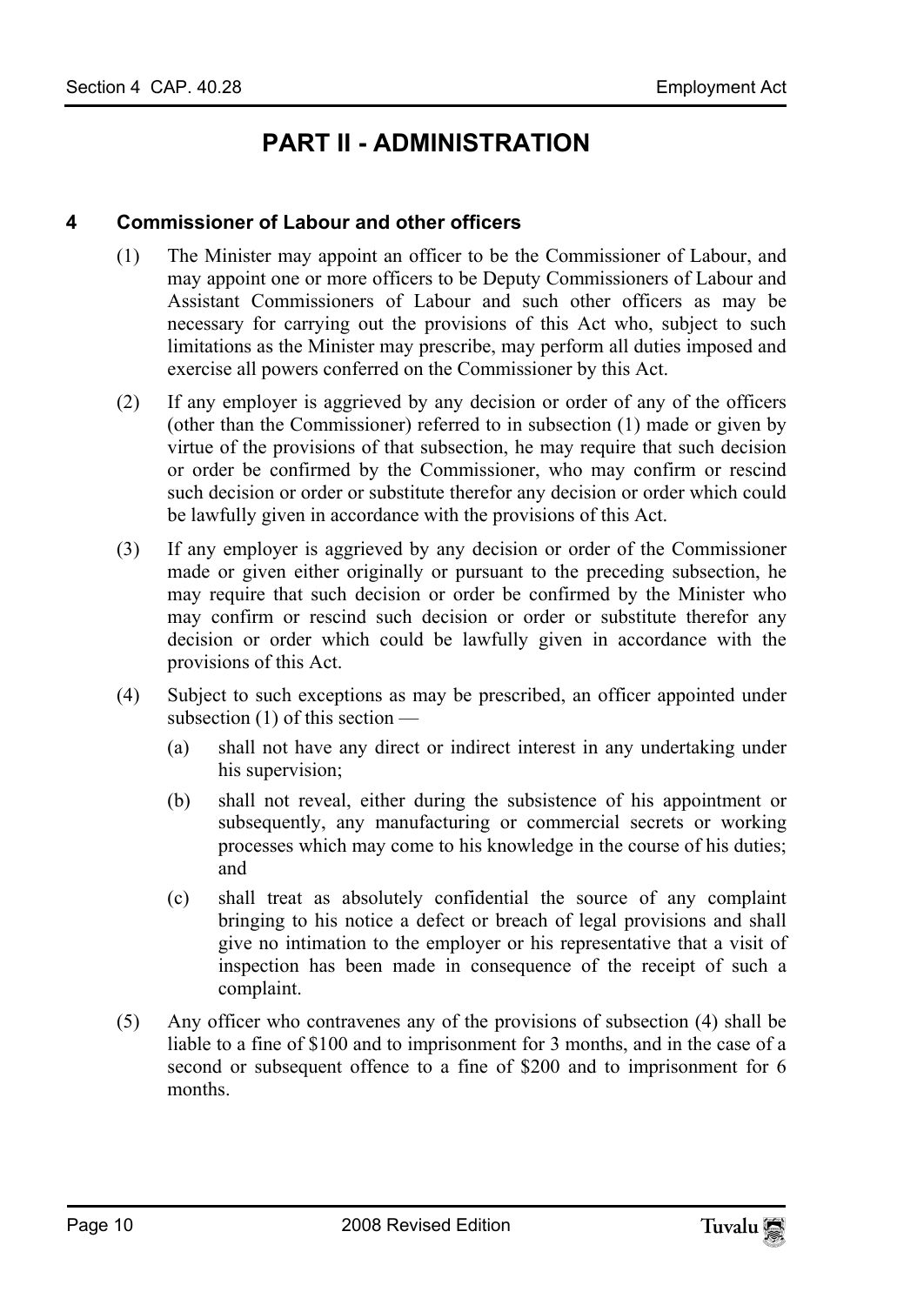# <span id="page-10-0"></span>**5 Powers of Commissioner and Health Officer to enter places of employment, to interrogate, etc.**

(1) The Commissioner or Health Officer may enter at all times upon any place which he has reasonable cause to believe is a place of employment and into any house or accommodation provided by an employer for workers, and put questions, either alone or in the presence of witnesses, concerning the workers to the employer or to any person who may be in charge of the workers or to the workers themselves and the employer of such person, or any such worker, shall be equally bound to answer such questions truthfully to the best of his ability:

Provided that —

- (i) the Commissioner or Health Officer shall not enter or inspect a private dwelling-house without the consent of the occupier thereof;
- (ii) on the occasion of a visit or inspection the Commissioner or Health Officer shall notify the employer or his representative of his presence, unless he has reasonable grounds for believing that such notification may be prejudicial to the performance of his duties.
- (2) The Commissioner or Health Officer shall produce his written appointment as such upon demand —
	- (a) by any person in charge of any place or premises in respect of which, or wherein, any power conferred under the preceding subsection is, or is about to be, exercised; and
	- (b) by any person required by him under any power conferred by the preceding subsection to do, or to refrain from doing, any particular act or thing.
- (3) If the Commissioner or Health Officer has reasonable grounds for suspecting that any offence has been committed against a worker, and whenever any complaint of personal ill-usage or breach of any of the provisions of this Act is made to the Commissioner or Health Officer, the Commissioner or Health Officer, as the case may be, may forthwith remove, or cause to be removed, such worker from the place of employment where he is employed for further enquiry into the matter.
- (4) The Commissioner or Health Officer may by order in writing require any employer to take within such reasonable time as the Commissioner may determine such steps as he considers necessary with a view to remedying defects observed in plant, layout, working methods, supervision, medical or sanitary provisions or other matters at any place of employment which he may have reasonable cause to believe constitute a threat to the health or safety of the worker.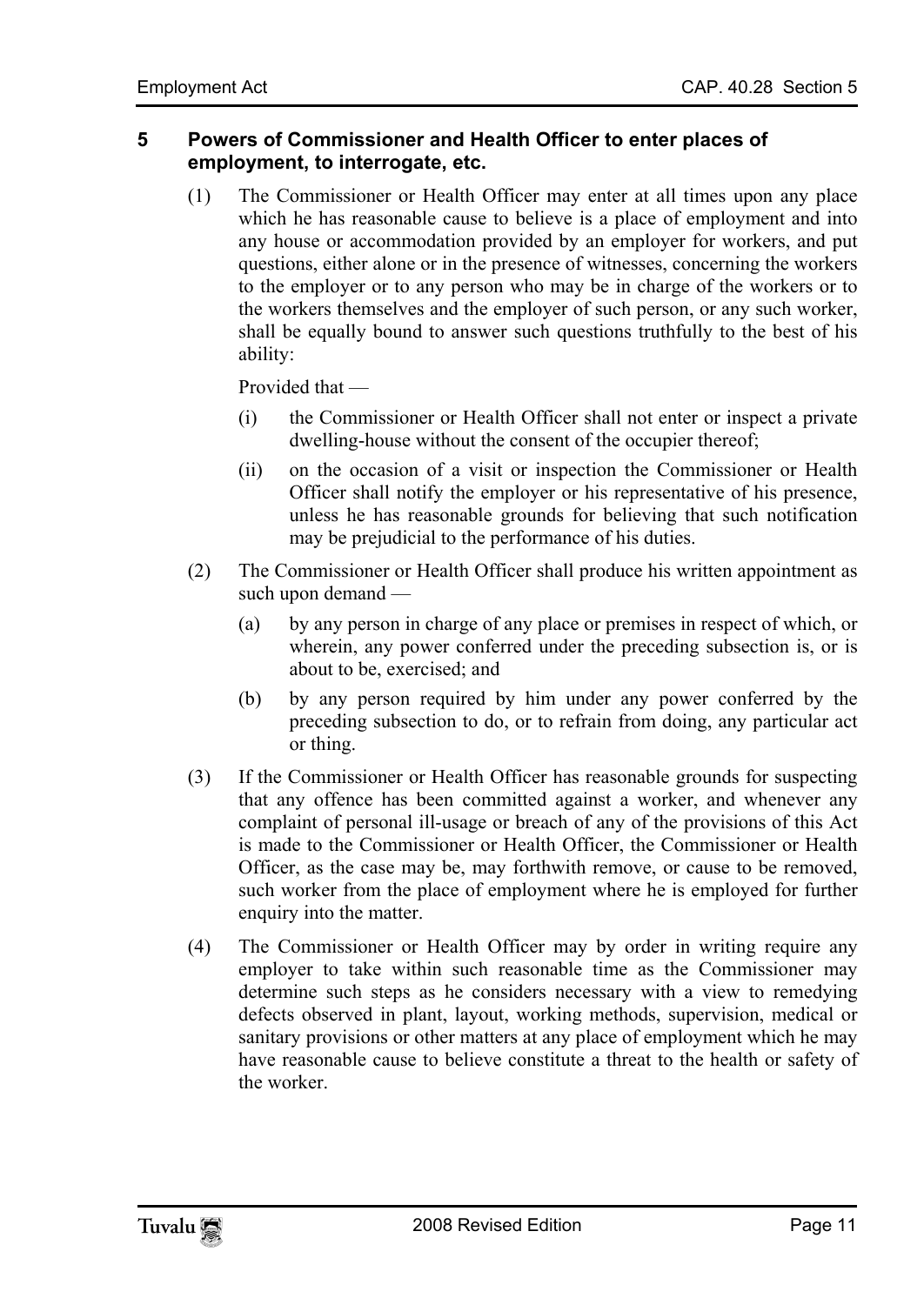# <span id="page-11-0"></span>**6 Returns by employers, inspection of documents, etc.**

- (1) Every employer shall furnish to the Commissioner such return or returns, which shall be accurate and complete in every particular, in such form or forms as shall be prescribed.
- (2) The Commissioner or Health Officer may call for and examine all contracts, registers, books of account and other documents concerning any workers or relating to their employment.
- <span id="page-11-1"></span>(3) The Commissioner or Health Officer may take and remove for purpose of analysis samples of materials and substances used or handled by any worker in the course of his employment, subject to the employer of such worker, or the representative of that employer, being notified of any samples or substances taken or removed for such purpose.

# **7 Power of summons and institution of proceedings**

- (1) Whenever the Commissioner has reasonable grounds for suspicion that any offence under this Act has been committed or wishes to enquire into any matter concerning disputes as to wages, alleged wrongful termination of agreement or contract, misconduct, food, medical attendance, death, mining usage or mining complaint, inspection, sanitation or any other matter relating to employer and worker dealt with under the provisions of this Act, the Commissioner may summon any person whom he has reason to believe can give information respecting the subject matter of the enquiry, and the person so summoned shall be bound to attend at the time and place specified in the summons and to answer all questions which the Commissioner may put to him.
- <span id="page-11-2"></span>(2) If the Commissioner is of opinion that an offence has been committed or that any complaint is well founded he may institute such proceedings, criminal or civil, for and in the name of the worker as he shall deem necessary in the circumstances.

# **8 Offences**

Any person who hinders or obstructs the Commissioner or Health Officer acting in the execution of his duty under this Act or who refuses to produce any document or give any information lawfully required of him, or who produces a document or gives information which he knows to be false, shall be liable to a fine of \$100 or to imprisonment for 6 months.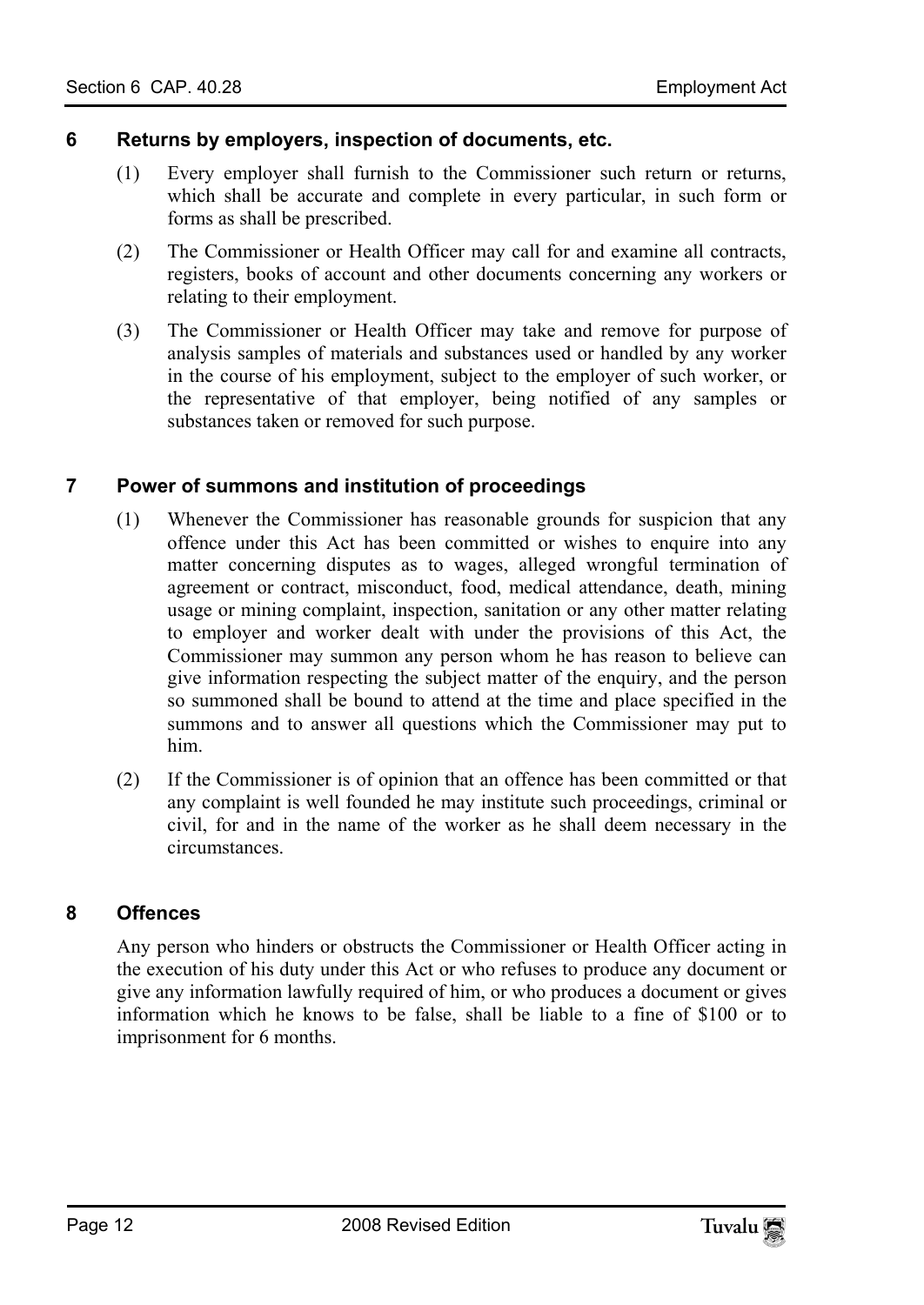# <span id="page-12-1"></span><span id="page-12-0"></span>**PART III - WAGES AND HOURS OF WORK**

# **9 Liability of worker for advances and loans**

- (1) The total amount of all loans or advances of wages or both made by an employer to a worker or to a person in consideration of his taking up employment as a worker shall not without the previous permission of the Commissioner exceed an amount equivalent to the wages earned by the worker during the previous month or if he has not been employed for that period the wages he is likely to earn during 1 month.
- (2) No worker shall be held to be liable for the amount of any loan or advance or both made to him under the preceding subsection by his employer which exceeds the amount authorised under subsection (1).
- (3) Subject to the provisions of subsections (1) and (2), an employer may deduct or stop from the wages payable to a worker —
	- (a) the actual or estimated cost to the employer of any materials, tools and implements supplied by the employer to the worker at the latter's request to be used by him in his occupation; and
	- (b) any sums advanced by the employer to the worker by way of loan or advance of wages in anticipation of the regular period of payment of his wages:

<span id="page-12-2"></span>Provided that the total amount which may be stopped or deducted from the wages of a worker in any pay period under the provisions of this subsection shall not exceed one-third of the wages of the worker in that pay period.

# **10 Days and hours of work, and overtime rates, may be specified by Commissioner etc.**

<span id="page-12-3"></span>After consultation with representatives of organisations of the workers in any particular industry, occupation or area, and with representatives of organisations of their employers, the Commissioner may by order specify the days and hours of work for such workers and the rates at which they shall be paid for any work in excess of that specified.

# **11 Task work**

- (1) Any employer and a worker may agree to the assignment of a task to be performed by the worker as equivalent to work for a day of 8 hours and the performance of such task shall, for the purposes of this Act, be equivalent to working for a day.
- (2) Nothing in this Part contained shall prevent any employer from agreeing with any worker in his employment that the wages of such worker shall be paid at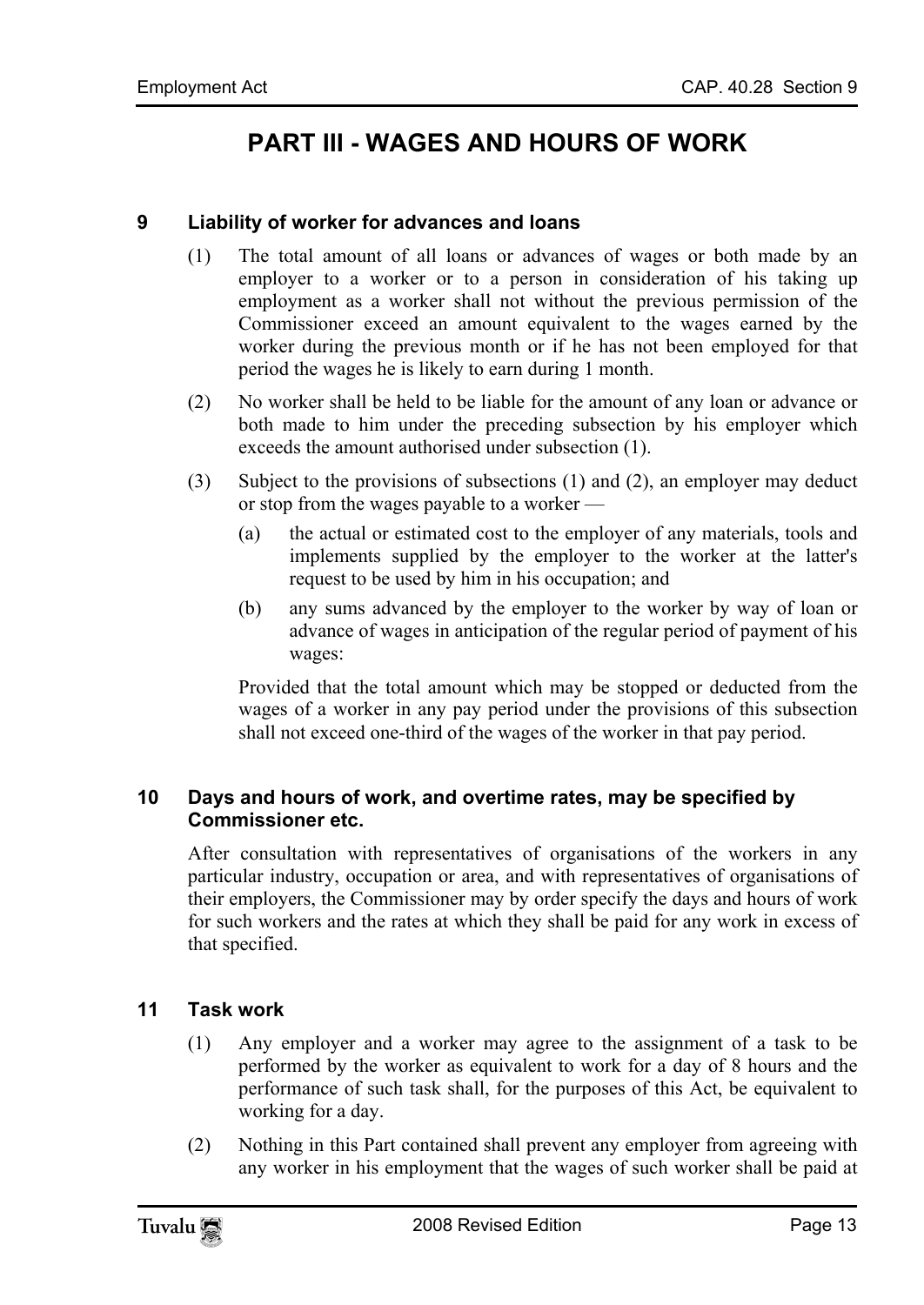<span id="page-13-0"></span>an agreed rate in accordance with the amount of work done and not by the month or by the day.

# **12 Records concerning workers**

<span id="page-13-1"></span>Every employer shall keep records concerning his workers containing sufficient information to form a full record of the workers and of the terms and conditions of their employment and, in addition to any other record, shall keep a register or check roll showing the names of the workers, place of recruitment, nature of employment, rate of wages, amount and value of rations (if any), amount earned, advances, deductions, net amount due, amount paid and any bonus due whether paid monthly or at the end of the contract.

# **13 Period for which wages payable**

<span id="page-13-2"></span>In any contract it may be stipulated, subject to the provisions of section 10, that wages shall only be payable for days actually worked, for public holidays, and for days other than Sundays or other rest days on which through no fault of the worker no work is provided by the employer.

# **14 Payment of wages**

- (1) Where the wages of a worker are payable monthly they shall be paid not later than 1 day after the expiration of the period in respect of which they are due.
- (2) All wages due to a worker whose contract is terminated by expiry of the period for which it was made shall be paid to him on the day on which such agreement or contract terminates.
- (3) All wages due to a worker whose contract is terminated by his employer shall be paid to him on the day on which such contract is terminated, or if this is not possible, on the first day, not being a rest day or public holiday, after the day on which such agreement or contract is terminated.
- (4) All wages due to a worker who terminates his contract with his employer after he has given due notice to such employer as required under section 3 or under section 63 shall be paid to him on the day on which such agreement or contract is terminated.
- (5) If a worker terminates his contract without giving notice to his employer as required by the terms of any contract or if the required notice having been given the worker terminates his contract without waiting for the expiry of such notice, all wages due shall be paid to him before the expiry of the tenth day after the day on which he terminates his contract:

Provided that the employer may, subject to any order made by a court or the Commissioner to the contrary, deduct from the wages due to the worker such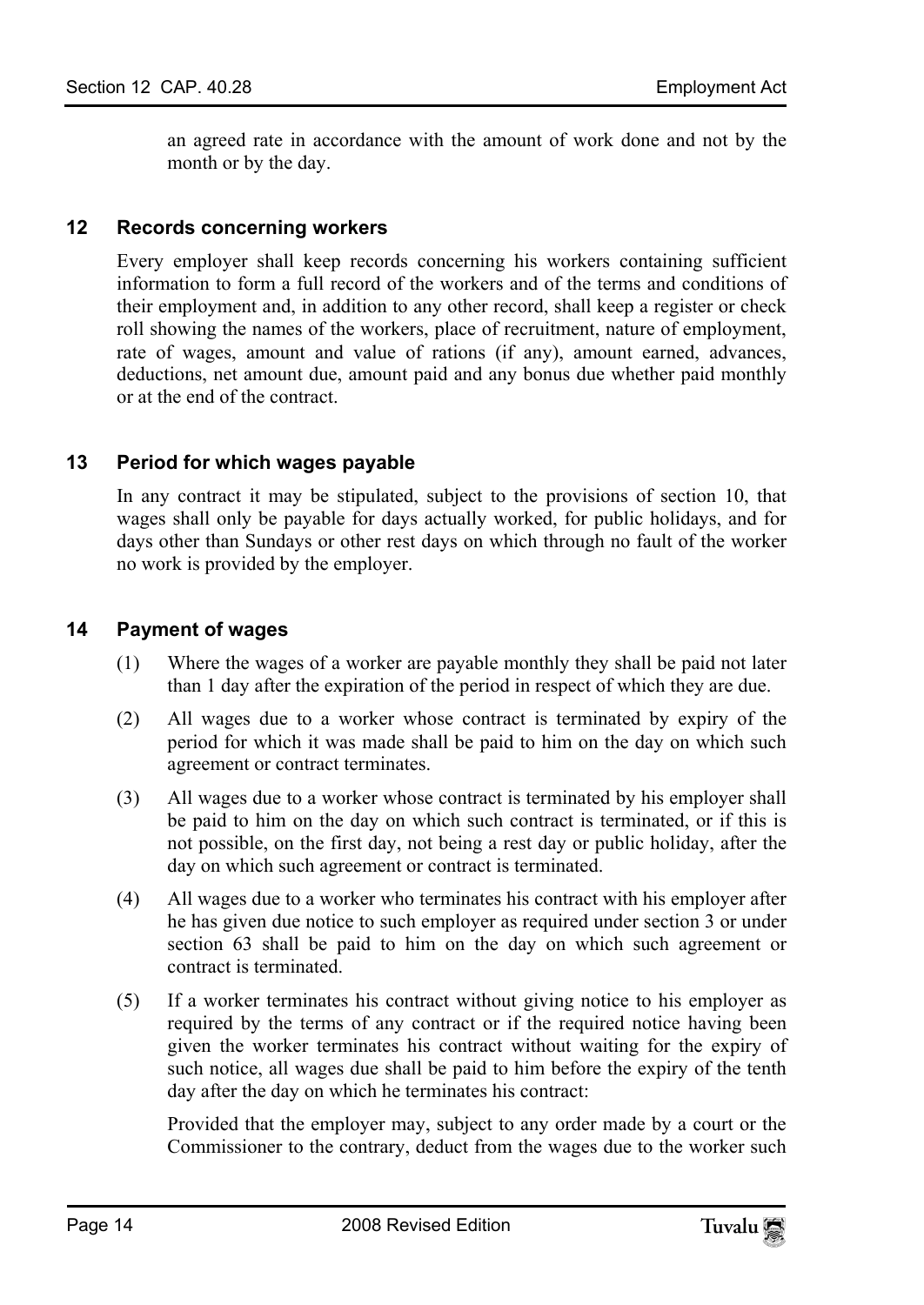sum as the worker is liable to pay in lieu of notice according to the terms of his contract, if any.

<span id="page-14-0"></span>(6) The Commissioner may in the case of any wages paid in any particular industry, or by any particular employer, by order extend by any period not exceeding 5 days any of the periods within which wages are required to be paid by any of the preceding provisions of this section.

# **15 Payment in stores, etc., prohibited**

No wages shall be paid to any worker —

- (a) at or within any shop or store;
- (b) at any place or premises where intoxicating liquors are sold; or
- <span id="page-14-1"></span>(c) at any place of amusement:

Provided that this section shall not apply to any worker who is normally employed in any such shop, store, place or premises.

# **16 Wages to be paid in legal tender**

- (1) Except where otherwise expressly provided by this or any other Act the entire amount of the wages earned by, or payable to, any worker in respect of any work done by him shall be actually paid directly to him in legal tender and every payment of, or on account of, any such wages made in any other form shall be illegal, null and void.
- <span id="page-14-2"></span>(2) Nothing contained in this section or in section 17 of this Act shall be construed to prevent or to render invalid any contract for the payment to the credit of any bank account in the name of the worker any payment in pursuance of such contract or any actual payment by cheque made payable to, or the order of, any worker of the whole or any part of his wages if such worker shall have consented in writing to such contract of payment, payment in pursuance thereof or actual payment by cheque.

# **17 Contracts to pay any wages otherwise than in legal tender, illegal**

In any contract for the employment of any worker or for the performance by any worker of any work, the wages of such worker shall, subject to the provisions of section 16(2), be made payable in legal tender and not otherwise and if in any contract provision is made for the whole or any part of such wages to be made payable in any other manner, such provision shall be null and void.

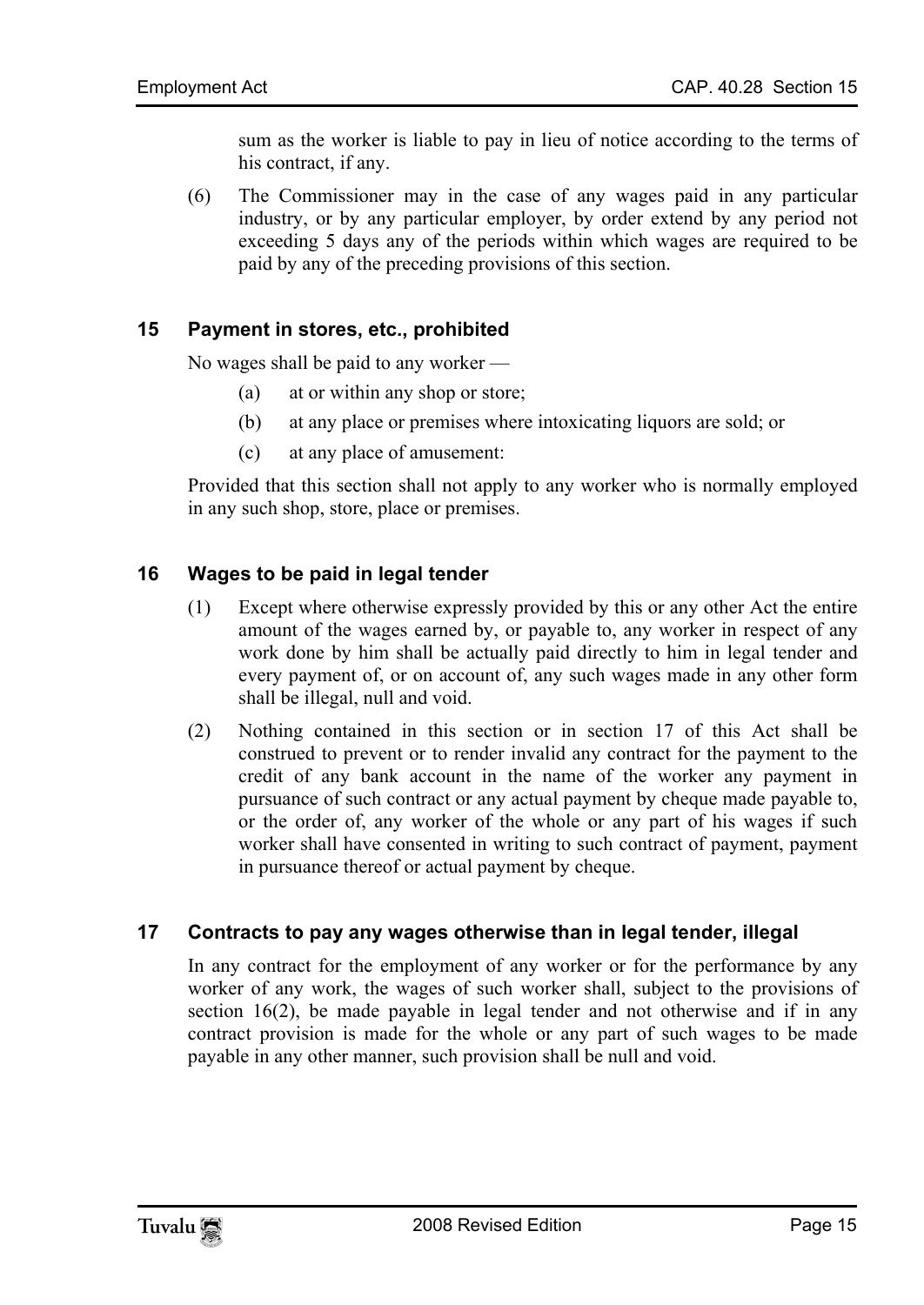# <span id="page-15-0"></span>**18 Stipulation as to place and manner of spending wages illegal**

<span id="page-15-1"></span>No employer shall provide in any contractor the employment of any worker any terms as to the place at which, or the manner in which, or the person with whom, any wages paid to the worker are to be expended and any such provision in a contract between an employer and a worker shall be illegal, null and void.

# **19 Worker's right to recover**

<span id="page-15-2"></span>Every worker shall be entitled to sue for and recover by legal process so much of his wages exclusive of sums lawfully deducted in accordance with the provisions of this Act as shall not have been paid to him in accordance with the provisions of section 16.

# **20 Interest on advances forbidden**

<span id="page-15-3"></span>No employer shall make any deductions by way of discount, interest or any similar charge on account of any advance of wages made to any worker.

# **21 Certain deductions from wages may be made**

- (1) Notwithstanding anything to the contrary in this Act contained, an employer may with the consent of the worker make deductions from the wages of that worker and pay to the appropriate person or account any contributions to provident or pension funds or schemes to which the worker has agreed to contribute, and which the Commissioner has approved.
- (2) Subject to the provisions of subsection (1) and except where otherwise expressly permitted by the provisions of any law no employer shall make any deduction or make any agreement or contract with a worker for any deduction from wages to be paid by the employer to the worker or for any payment to the employer by the worker for or in respect of any lost time, or of bad or negligent work or of injury to the materials or other property of the employer.
- <span id="page-15-4"></span>(3) No worker shall be required to make a direct or indirect payment for the purpose of obtaining or retaining employment and no deduction may be made from the wages of a worker for this purpose by an employer or his representative or a recruiter.

# **22 Remuneration other than wages**

(1) No contract with any worker containing a provision that he shall receive food, or a dwelling place in addition to a monetary wage as remuneration for his services shall be illegal by reason only of such a provision, but the value of any food or dwelling place so provided shall be expressed in monetary terms in any such contract.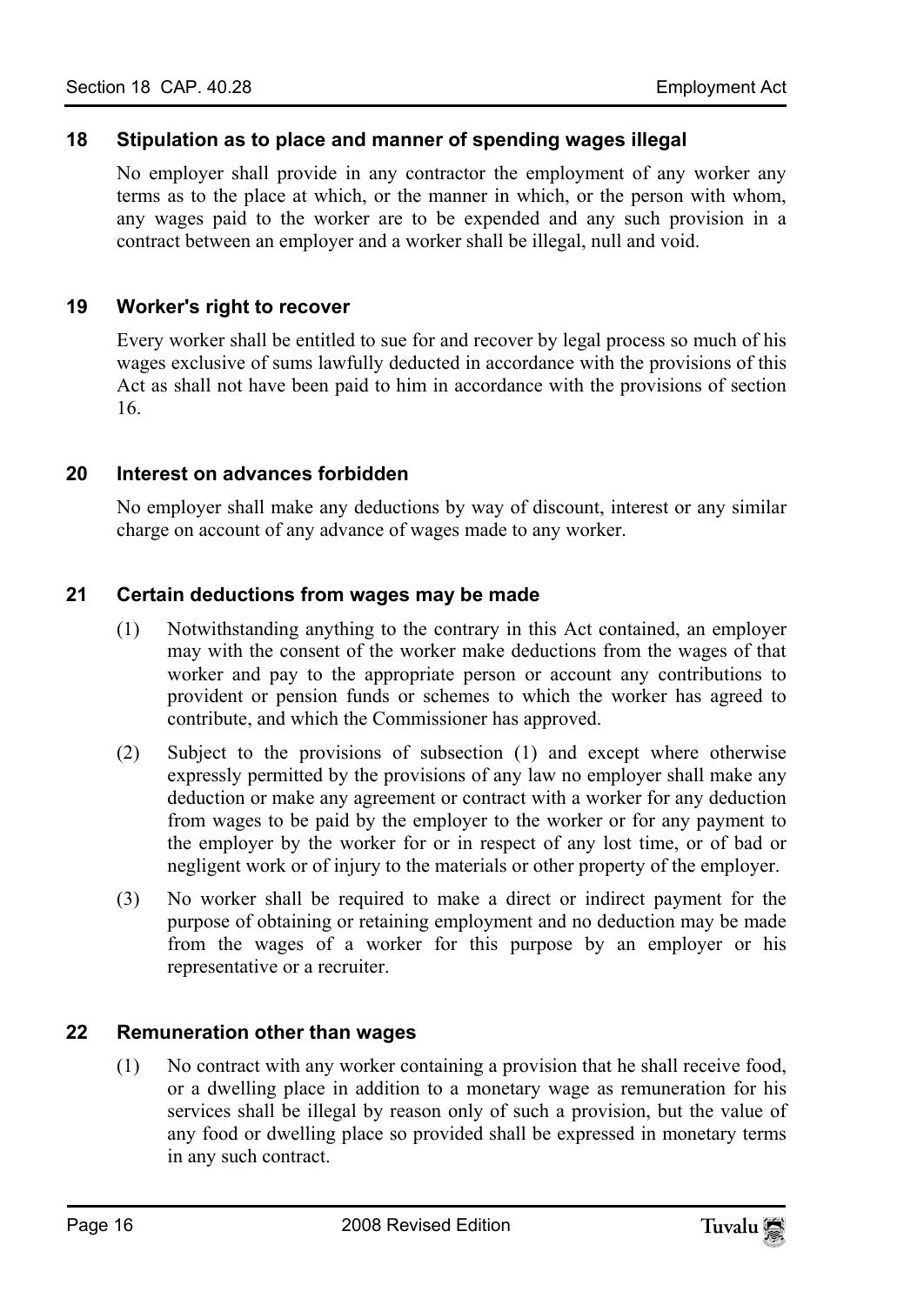(2) No employer shall give, or agree to give, any intoxicating liquor or any noxious drug to any worker by way of remuneration.

# **23 Employer's shops**

- (1) Nothing in this Part shall prevent an employer from establishing a shop for the sale of food and domestic goods to his workers at prices which are in the opinion of the Commissioner fair and reasonable and which are marked or exhibited in such manner as the Commissioner may require but such employer shall not compel any worker to purchase food and domestic goods at such shop.
- (2) No employer shall trade with any worker or establish or keep a shop on any place of employment otherwise than in accordance with the preceding subsection.
- <span id="page-16-0"></span>(3) No person employed at any place of employment as a manager or an overseer shall traffic on such place on his own account with any worker employed under or together with him nor shall such person be either directly or indirectly financially concerned in the management of any shop wheresoever it be situated which is used or maintained for the purpose of supplying commodities of any kind whatsoever to those employed under or together with such person.

# **24 Power of employer to exempt himself if other person proved actual offender and proceedings against such a person in first instance**

- (1) Where any employer is charged with an offence against this Part, he shall be entitled, upon information duly laid by him and on giving to the prosecution not less than 3 days' notice in writing of his intention, to have any other person, whether or not employed by him, whom he charges as the actual offender brought before the court at the time appointed for hearing the charge; and if, after the commission of the offence has been proved, the employer proves to the satisfaction of the court —
	- (a) that he has used all due diligence to enforce the provisions of this Part; and
	- (b) that the said other person had committed the offence in question without his consent, connivance or knowledge,

that other person shall be summarily convicted of the offence, and the employer shall not be guilty of the offence, and the person so convicted shall, in the discretion of the court, be also liable to pay any costs incidental to the proceedings.

(2) Where an employer seeks to avail himself of the provisions of the preceding subsection, the prosecution, as well as the person whom the employer charges with the offence, shall have the right to cross-examine him, if he gives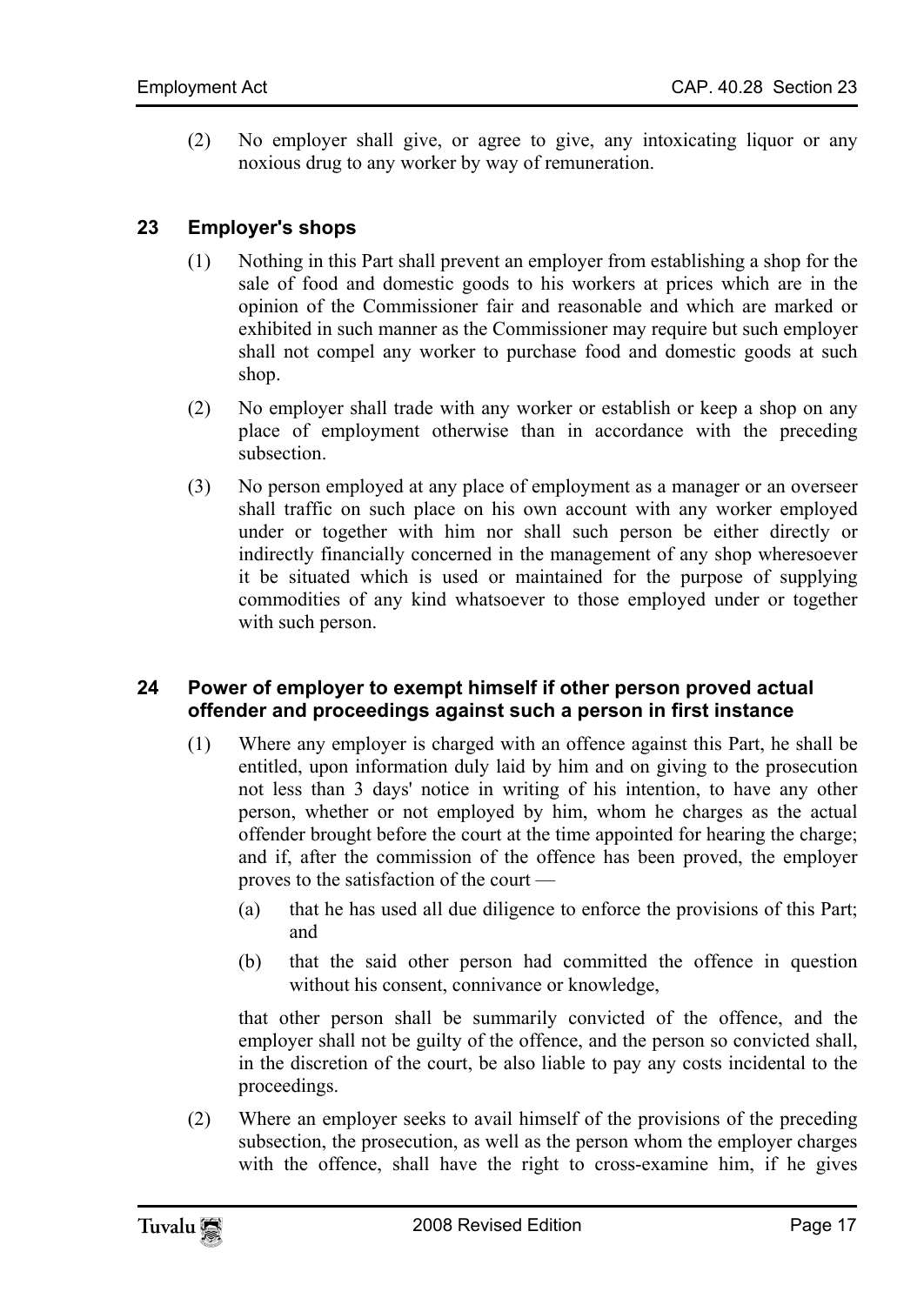evidence, and any witnesses called by him in support of his pleas, and to call rebutting evidence.

(3) Where it appears to the Commissioner that an offence has been committed in respect of which proceedings might be taken under this Part against some employer and the Commissioner is reasonably satisfied that the offence was due to the act or default of some other person and that the employer could establish a defence under subsection (1), then the Commissioner may cause proceedings to be taken against the person who committed the offence without first causing proceedings to be taken against the employer. In any such proceedings the said person who committed the offence may be charged with, and, on proof that the contravention was due to his act or default, be convicted of, the offence with which the employer might have been charged.

# <span id="page-17-0"></span>**25 Penalties**

Any employer who —

- (a) fails to pay wages in accordance with the provisions of this Part; or
- (b) gives any remuneration for services contrary to the provisions of this Part, or makes any deductions from the wages of any worker or receives any payment from any worker contrary to the provisions of this Part; or
- (c) trades with his workers or keeps a shop otherwise than in accordance with the provisions of this Part; or
- (d) contravenes or fails to comply with any order of the Commissioner made under this Part;

and any person employed at a place of employment, who contravenes the provisions of section 23(3) shall be liable to a fine of \$100 or in default of payment thereof to imprisonment for 6 months.

# <span id="page-17-2"></span><span id="page-17-1"></span>**PART IV - MINIMUM WAGE**

# **26 Interpretation**

<span id="page-17-3"></span>In this Part, unless the context otherwise requires, the term "minimum wage" means the minimum rate of wages fixed as in this Part provided in respect of the particular occupation followed by the person concerned and applicable to that person.

# **27 Fixing of minimum wage**

(1) The Minister may by order fix minimum rates of wages for workers in any occupation or in any class or grade of any occupation in Tuvalu, either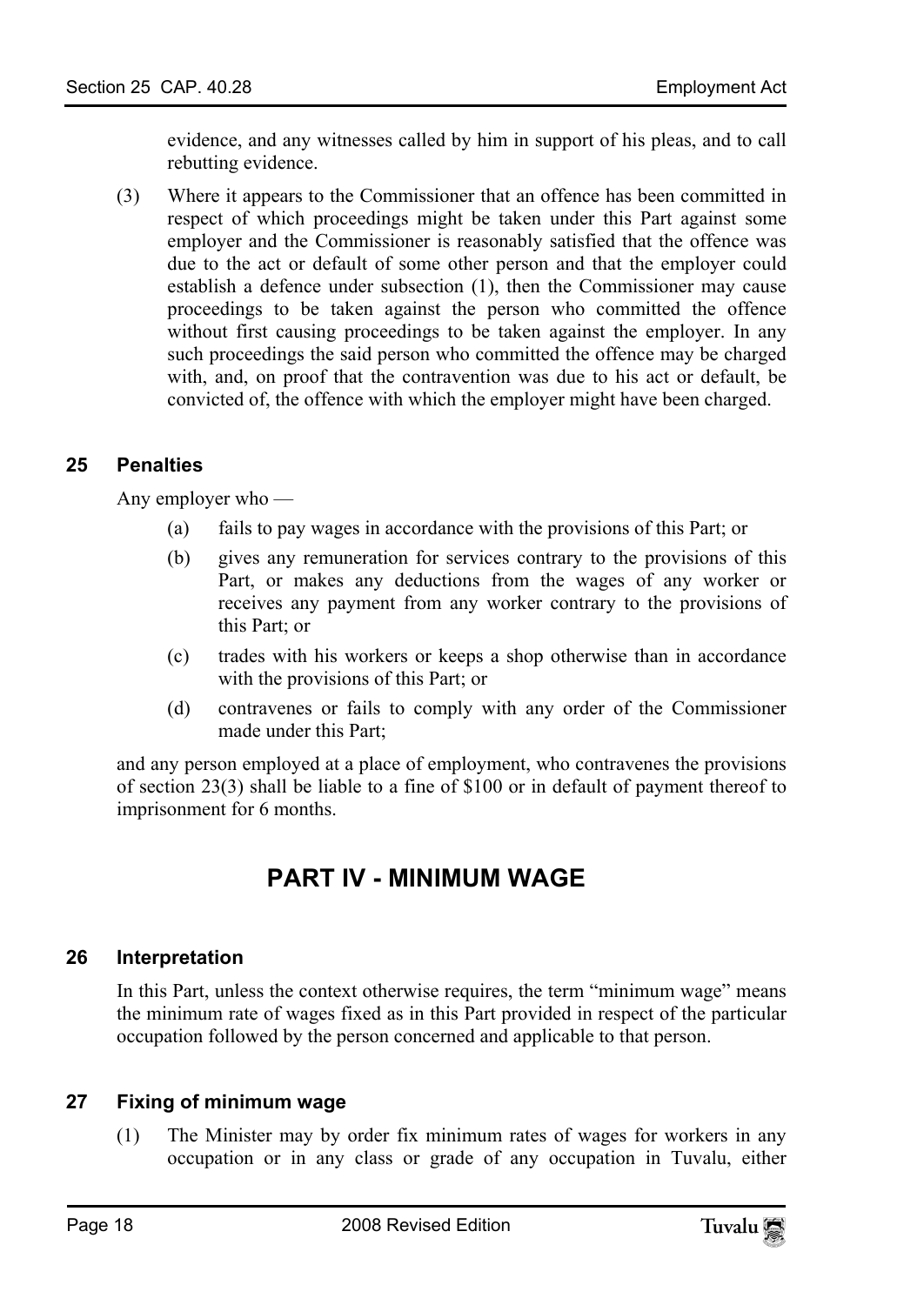generally or in any specified area or district, in any case in which he is satisfied that the minimum rate of wages being paid to any persons employed in any such occupation is unreasonably low.

<span id="page-18-0"></span>(2) Before making any order under this section fixing a minimum rate of wages for any workers the Minister shall consult with the representatives of the employers of such workers and with representatives of the workers.

# **28 Penalty for not paying wages in accordance with minimum rate**

- (1) Where any minimum rate of wages has been fixed under this Part, an employer shall in cases to which the minimum rate is applicable pay wages to the person employed at not less than the minimum rate, and if he fails to do so shall be liable in respect of each offence to a fine of \$40, and to a fine of \$10 for each day on which the offence is continued after conviction therefore.
- <span id="page-18-1"></span>(2) On conviction of an employer under this section for failing to pay wages at not less than the minimum rate to a person employed, the court may by the conviction adjudge the employer convicted to pay in addition to any fine such sum as appears to the court to be due to the person employed on account of wages, the wages being calculated on the basis of the minimum rate, but the power to order the payment of wages under this provision shall not be in derogation of any right of the person employed to claim recovery of wages due to him by civil proceedings.

# **29 Miscellaneous provisions with regard to legal proceedings**

- (1) Where any employer has been convicted for failing to pay wages at not less than the minimum rate to any person employed by him, and notice of intention so to do has been served with the summons, evidence may be given of any failure on the part of the employer to pay wages at not less than the minimum rate to such person at any time during the 2 years immediately preceding the date on which the complaint was made, and on proof of the failure the court may order the employer to pay to such person such sum as in the opinion of the court represents the difference between the amount which having regard to provisions in this Part ought properly to have been paid by way of wages during those years and the amount actually so paid.
- (2) Where it appears to the Commissioner that any sum is due by employer to any person by reason of the fact that wages have been paid to him at less than the minimum wage applicable, and that it is not possible to recover the sum so appearing to be due or some part of that sum by means of proceedings under this section, the Commissioner may, if it appears expedient so to do by reason of the refusal or neglect of such person to take the necessary proceedings, on behalf of and in the name of such person institute civil proceedings before any court of competent jurisdiction for the recovery of the said sum.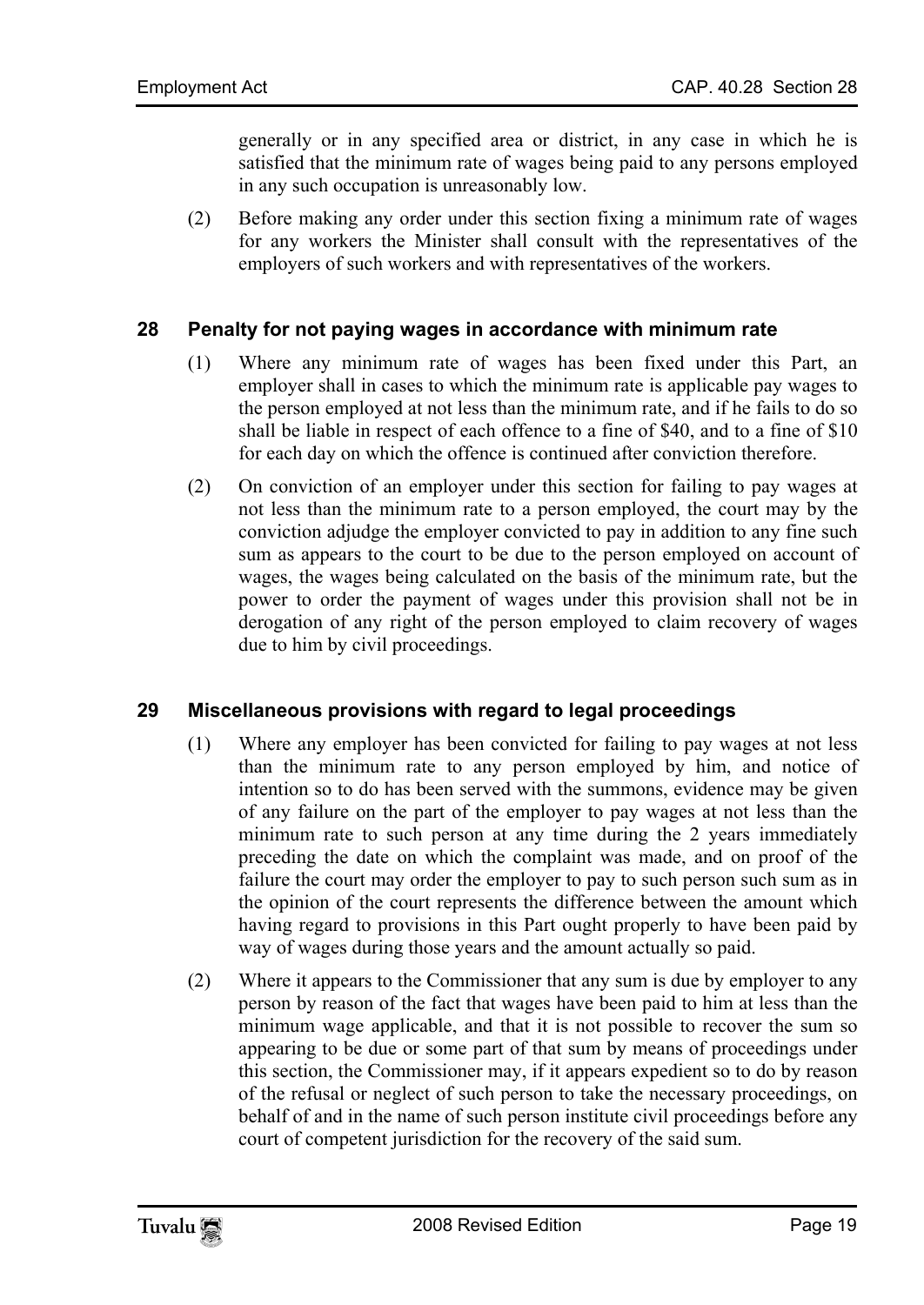# <span id="page-19-0"></span>**30 Offence by agent**

<span id="page-19-1"></span>Where an employer who is charged with an offence against this Part proves to the satisfaction of the court that he has used due diligence to enforce the execution of this Part and the offence was in fact committed by his agent or some other person without his knowledge, consent or connivance, he shall in the event of the conviction of that agent or other person for the offence be discharged in respect of the offence, without prejudice however to the power of the court under this Part to adjudge him to pay any sum which appears to the court to be due to the person employed on account of wages.

# **31 Employers not to receive premium where minimum rates in force**

(1) Where a person employed in any occupation being a person to whom a minimum wage applies, is an apprentice or learner, it shall not be lawful for his employer to receive directly or indirectly from him, or on his behalf, or on his account any payment by way of premium:

Provided that nothing in the foregoing provisions shall apply to any such payment duly made in pursuance of any instrument of apprenticeship executed within 3 months of the commencement of the employment.

<span id="page-19-2"></span>(2) If an employer acts in contravention of the provisions of this section he shall be liable in respect of each offence to a fine of \$40, and the court may upon conviction in addition to imposing a fine adjudge him to repay to the person by whom the payment was made the sum improperly received by way of premium.

# **32 Prevention of evasion**

<span id="page-19-3"></span>Any shopkeeper, dealer or trader who by way of trade makes any arrangement, express or implied, with any person in pursuance of which the person performs any work for which a minimum wage has been fixed, shall be deemed for the purpose of this Part to be the employer of such person, and the net remuneration obtainable by such person in respect of the work, after allowing for his necessary expenditure in connection with the work, shall be deemed to be wages.

# **33 Exemption**

(1) The Commissioner may issue permits of exemption to infirm or disabled persons authorising the employment of such persons at less than the minimum wage fixed in respect of the occupation in which such persons are employed, and such permits may specify the conditions under which such persons may be so employed and the wage conditions specified in such permit shall, for the purposes of this Part, be deemed to be the minimum wage.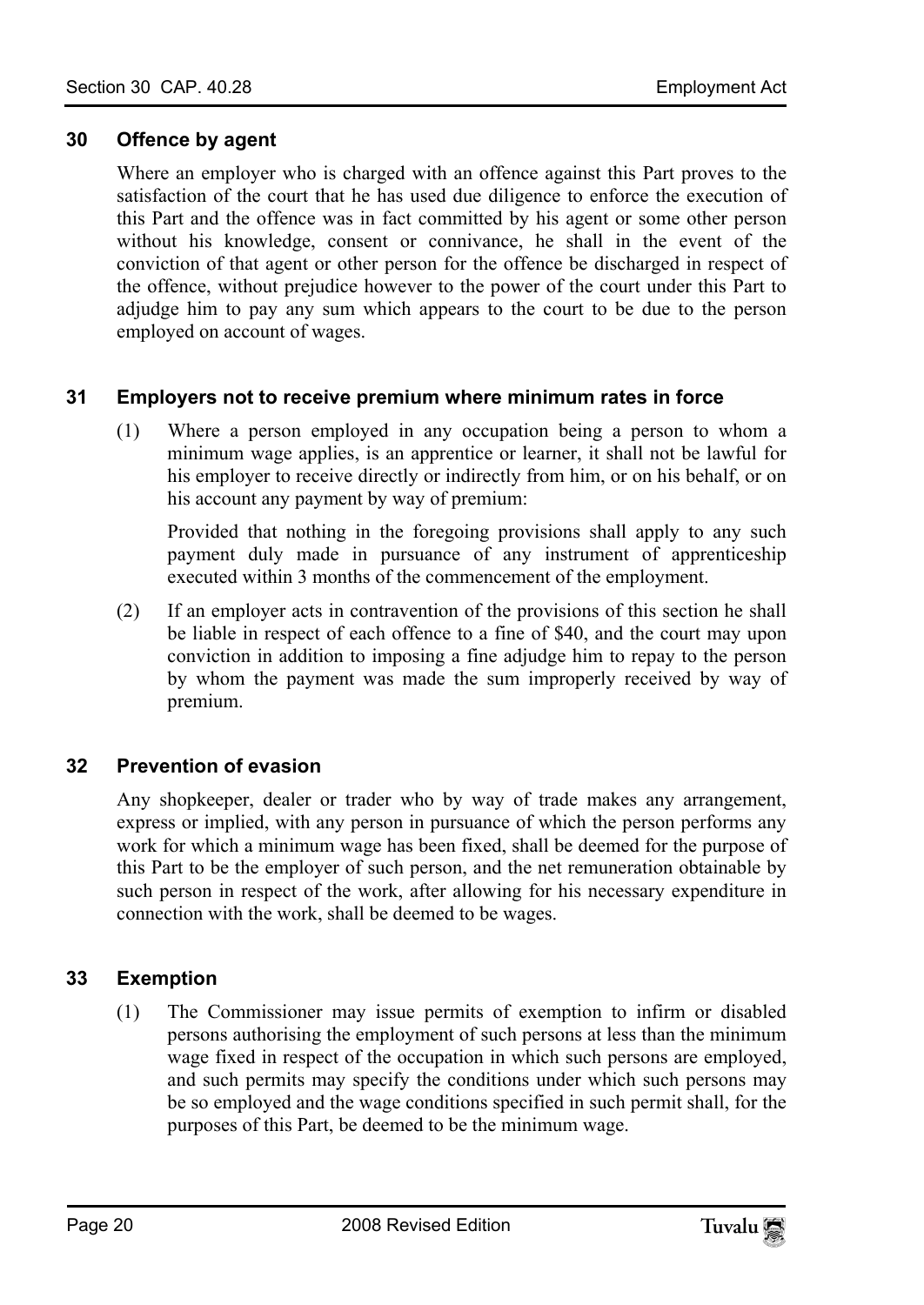- (2) Any minimum rate of wages may, with the written permit of the Commissioner, be subject to abatement by collective agreement; and thereupon during the continuance of such collective agreement the wage and conditions specified in such permit shall be deemed to be the minimum wage fixed in respect of the employed persons who are a party to such collective agreement.
- (3) Save as in this section provided, any agreement for the payment of wages at less than the minimum rate fixed under this Part shall be void.

# <span id="page-20-1"></span><span id="page-20-0"></span>**PART V - RECRUITING OF WORKERS**

# **34 Interpretation**

In this Part —

"**licence**" means a licence issued under this Part;

"**licensee**" means the holder of a license issued under this Part;

"**professional recruiter**" means a person who for remuneration recruits workers;

"**recruiting**", with its grammatical variations, includes all operations undertaken with the object of obtaining or supplying the labour of workers who do not spontaneously offer their services at the place of employment or at a public emigration or employment office, or at an office conducted by an employers' organisation and supervised by the Commissioner and the noun "**recruit**" means a worker who has been recruited;

<span id="page-20-2"></span>"**worker-recruiter**" means a person who, being a worker, is authorised in writing by his employer to recruit workers on behalf of his employer, but who does not receive any remuneration or other advantages for such recruiting.

# **35 Recruiting of workers to be under licence**

- (1) The Commissioner may in his discretion issue licences to fit and proper persons to recruit workers.
- (2) Save as in this section hereinafter provided it shall be an offence for any person to recruit workers except in accordance with the terms of a licence duly issued by the Commissioner under this Part.
- (3) It shall be lawful for an employer, either in person or by some other person acting on his behalf other than a professional recruiter, to recruit workers without a licence where —
	- (a) the employer does not employ more than 25 workers at any one time; or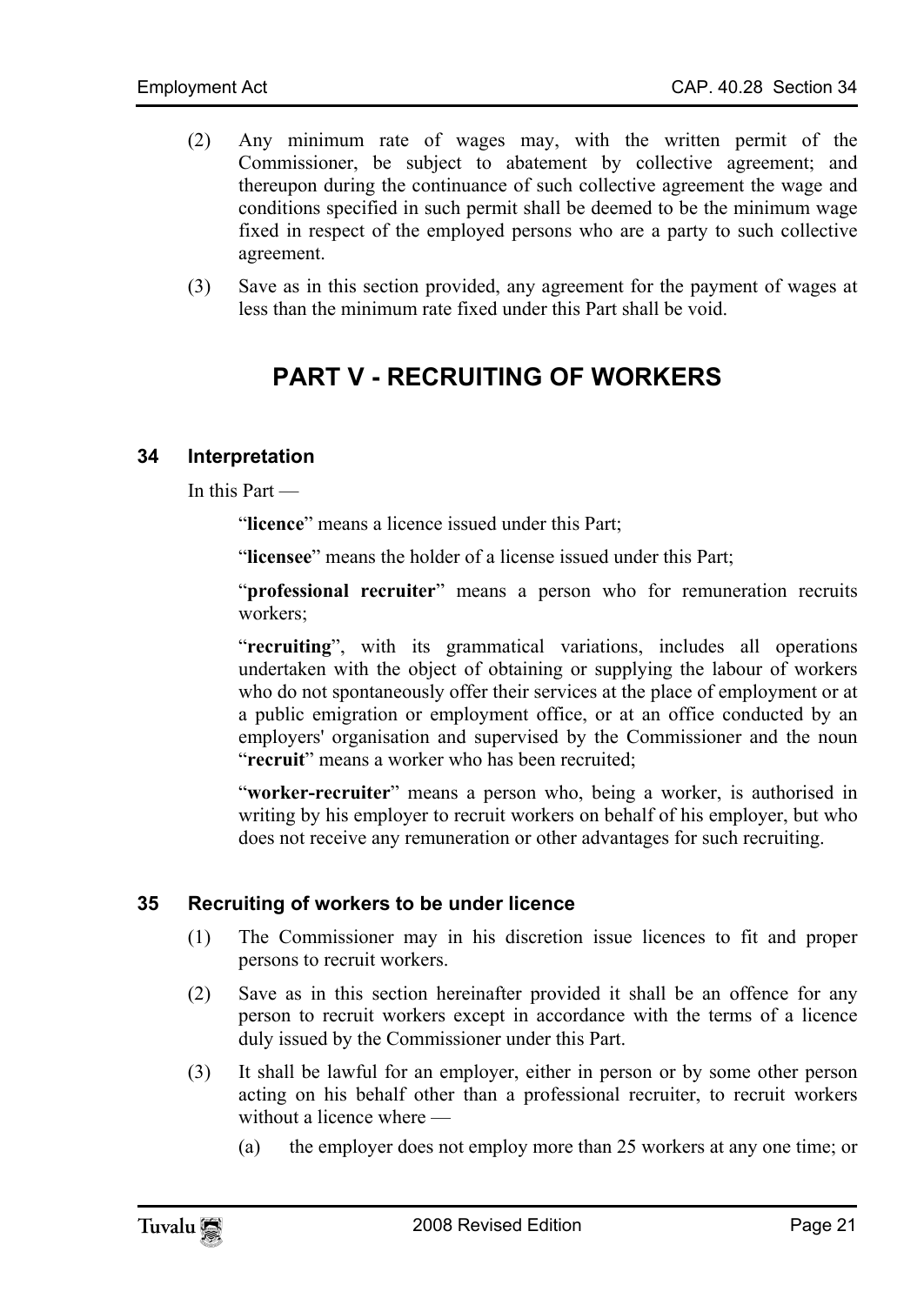- <span id="page-21-0"></span>(b) the workers are to be employed within the island of recruitment or within 25 miles of the place of recruitment; or
- (c) the workers are to be employed on personal or domestic service or upon non-manual work.

# **36 Matters to be considered before granting licence**

In the exercise of his discretion to grant or refuse a licence under this Part the Commissioner shall take into consideration possible effects of the withdrawal of adult males on the social life and organisation of the population and in particular shall consider —

- (a) the density of the population;
- (b) the possible effects of the withdrawal of adult males on the health, welfare and development of the population particularly in connection with the food supply;
- <span id="page-21-1"></span>(c) the dangers to the family and morality generally arising from the withdrawal of adult males.

# **37 Restriction on recruitment**

<span id="page-21-2"></span>The Commissioner may by order prohibit or restrict the recruiting of workers in any area in Tuvalu if he considers it expedient to do so in the interests of the inhabitants thereof; and any recruiting licence in force relating to such area shall be valid only so far as it does not conflict with such order.

# **38 Application for recruiting licence**

Before issuing any licence the Commissioner —

- (a) may require the applicant to show to his satisfaction that adequate provision has been made for safeguarding the health and welfare of the workers to be recruited;
- (b) shall, if the workers to be recruited are intended to be employed beyond Tuvalu, satisfy himself that all necessary measures have been taken for the protection of the recruits beyond the limits of Tuvalu;
- (c) may require the applicant to furnish financial or other security for proper conduct as a licensee;
- (d) may require the licensee, if an employer, to furnish financial or other security for the payment of wages due.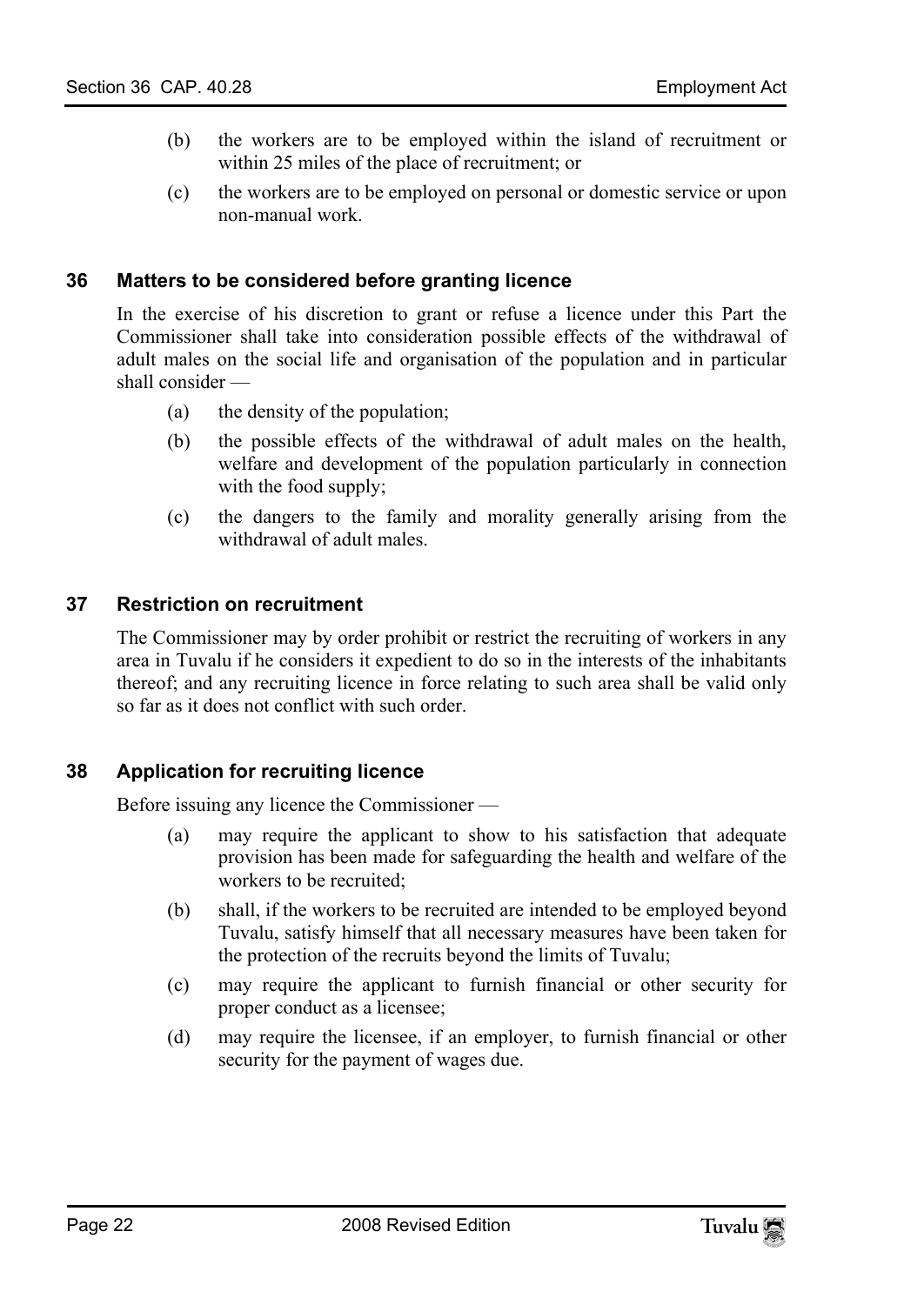# **39 Conditions of recruiting licence**

- <span id="page-22-0"></span>(1) A licence shall be subject to such conditions as the Commissioner may think necessary to impose and such conditions shall be endorsed upon the licence.
- (2) Without prejudice to the generality of the provisions of the preceding subsection the Commissioner may impose conditions relating to all or any of the following matters —
	- (a) the period during which and the places from which workers may be recruited;
	- (b) the number of workers who may be recruited during a specified period or from a specified place;
	- (c) the manner in which recruited workers shall be transported from their homes or from the place of engagement to the place of employment;
	- (d) the vessel or vessels which may be used in transporting recruited workers;
	- (e) the reports or returns to be made by recruiters;
	- (f) the maintenance and welfare of the recruits from the time of recruitment until the time their employment begins;
	- (g) the return of the workers to their homes upon conclusion of their employment.
- <span id="page-22-1"></span>(3) The Commissioner may make it a condition of the licence that —
	- (a) the recruits shall be grouped at the place of employment under suitable conditions;
	- (b) each recruit shall be issued with a document containing particulars of the identity of the recruit, the prospective conditions of employment, any advances of wages made to him and such other particulars as the Commissioner may require.

# **40 Term of licence**

<span id="page-22-2"></span>A recruiter's licence shall be valid for a period of 12 months from the date of issue and shall not be transferable and shall be produced on the demand of the Commissioner or a police officer.

# **41 Professional recruiters**

No professional recruiter shall be licensed unless he is recruiting for a department of the Government of Tuvalu or for one or more specific employers or an organisation of employers, and produces to the Commissioner the written authorisation of such department of the Government of Tuvalu, or employer, or organisation of employers.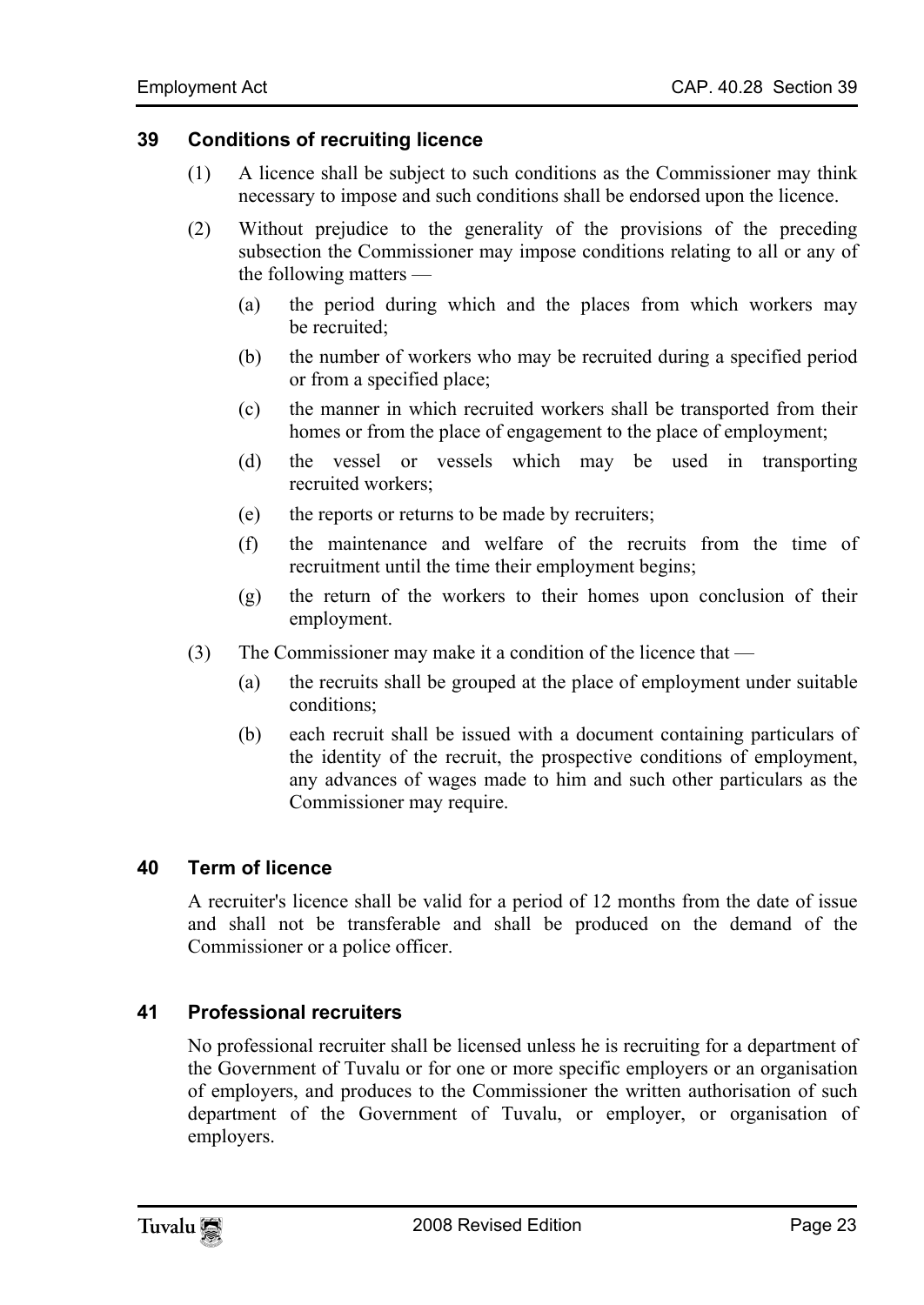# **42 Cancellation of licence**

<span id="page-23-1"></span><span id="page-23-0"></span>The Commissioner may cancel any licence in any case where the licensee has been convicted of an offence against the provisions of this Act or has not complied with the conditions under which it was granted, or is guilty of conduct which in the opinion of the Commissioner renders him no longer a fit and proper person to hold a licence; and the Commissioner may suspend any licence pending the making of any inquiry which he may consider necessary or where proceedings are taken against the licensee pending the decision of the court.

# **43 Persons under the age of 18 not to be recruited**

No person shall recruit a worker under the apparent age of 18:

<span id="page-23-2"></span>Provided that the Commissioner may permit workers under that age, but of or above the age of 15 years, to be recruited with the consent of their parents or guardians for employment in Tuvalu upon light work subject to such conditions as he may impose.

# **44 Provisions relating to the family of recruit**

- (1) The recruiting of the head of a family shall not be deemed to involve the recruiting of any member of his family.
- <span id="page-23-3"></span>(2) In default of an express agreement to the contrary there shall be implied in any agreement for a member of his family to accompany a recruit a condition that the said member may remain with him during the period of his contract.

# **45 Chiefs and public officers not to recruit or assist recruiting**

- (1) No chief or person holding any public office shall directly or indirectly procure or assist in procuring recruits or receive from any source whatsoever any consideration for so doing.
- <span id="page-23-4"></span>(2) No person shall give or promise to give a chief or public officer any consideration as an inducement to such chief or public officer to procure or assist in procuring recruits, or as a reward for having so procured or assisted in procuring recruits.

# **46 Licensees' assistants to obtain a permit**

- (1) No person shall assist a licensee in the recruiting of workers unless he has been approved by the Commissioner and has been furnished with a permit by the licensee.
- (2) Licensees shall be responsible for the proper conduct of such assistants.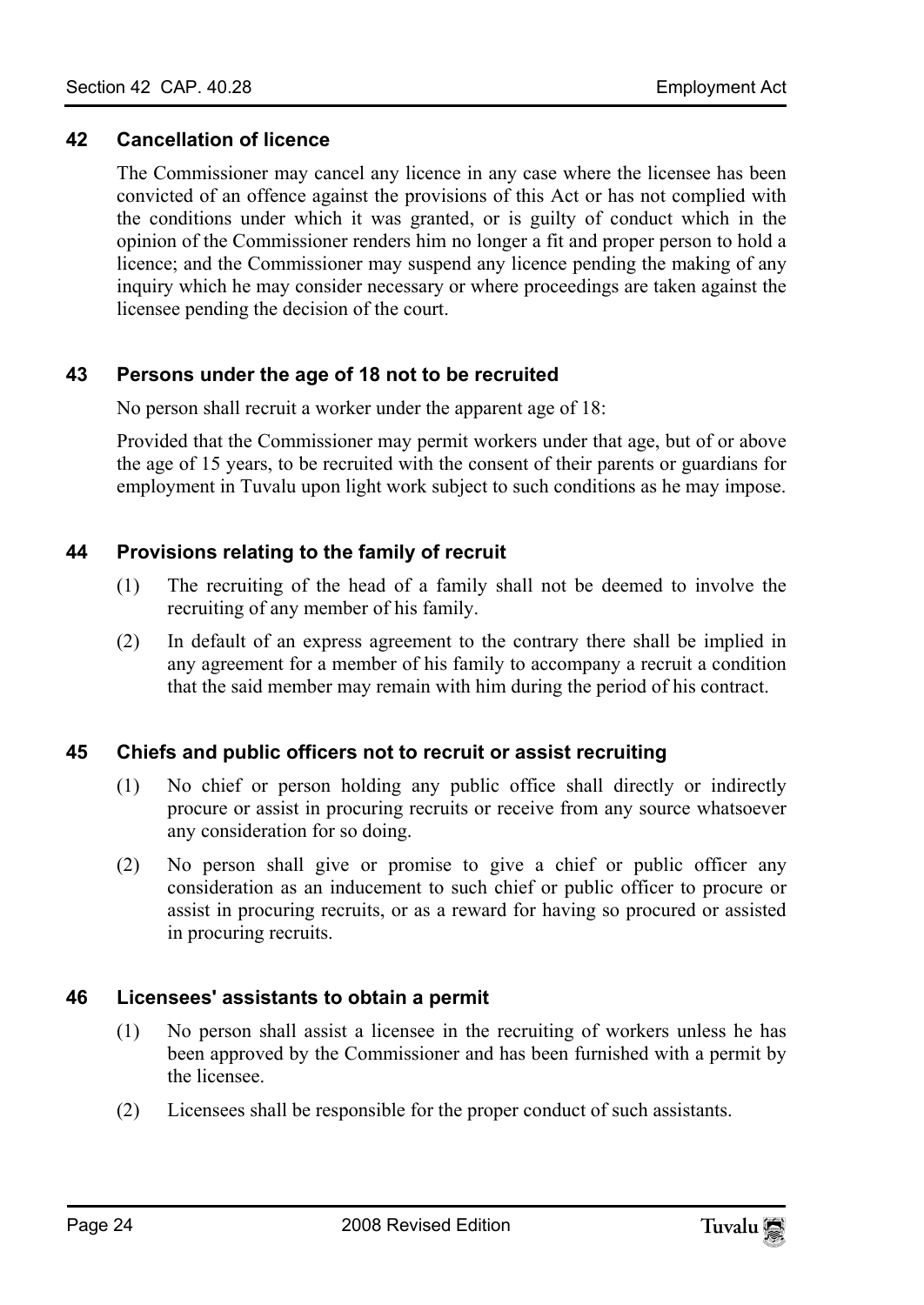### **47 Remuneration of licensees' agents**

<span id="page-24-1"></span><span id="page-24-0"></span>A licensee who employs another licensee as his agent otherwise than on a fixed salary shall not remunerate the agent at the rate of more than \$4 per head of the workers recruited, or at such other rate as may be prescribed.

#### **48 Licensees to keep records**

<span id="page-24-2"></span>Every licensee shall keep in such form as the Commissioner may require records of his recruiting operations.

# **49 Examination of recruits**

- (1) Workers recruited under licence shall, before their employment begins
	- (a) be brought before the Commissioner; and
	- (b) be medically examined by a medical officer or, if such be not available, a person approved for that purpose by the Health Officer as near as may be convenient to the place of recruitment:

Provided that, where it has been impracticable for the worker to be medically examined before his employment begins, the Commissioner may authorise the departure prior to medical examination of a worker, if he considers that the worker is fit for the journey and the prospective employment, and if he is satisfied that the worker will be medically examined on arrival at the place of employment or as soon as possible thereafter.

<span id="page-24-3"></span>(2) The Commissioner when any such recruit is so brought before him shall satisfy himself that the provisions of this Part, and of any regulations made thereunder, have been observed, and that the recruit has not been subjected to pressure or recruited by misrepresentation or mistake.

# **50 Recruiter to defray expenses of journey, etc.**

- (1) The recruiter shall defray all expenses connected with the journey of the workers to the place of employment and shall ensure that whenever possible suitable transport is provided and in all cases adequate accommodation, food, water and medicines.
- <span id="page-24-4"></span>(2) In the event of the death of any recruited worker or of any dependant occurring during any journey to the place of employment from the place of recruitment the recruiter shall provide decent interment and pay the reasonable expenses of burial.

# **51 Return to home of recruit and his family in certain circumstances**

 $(1)$  A recruit who —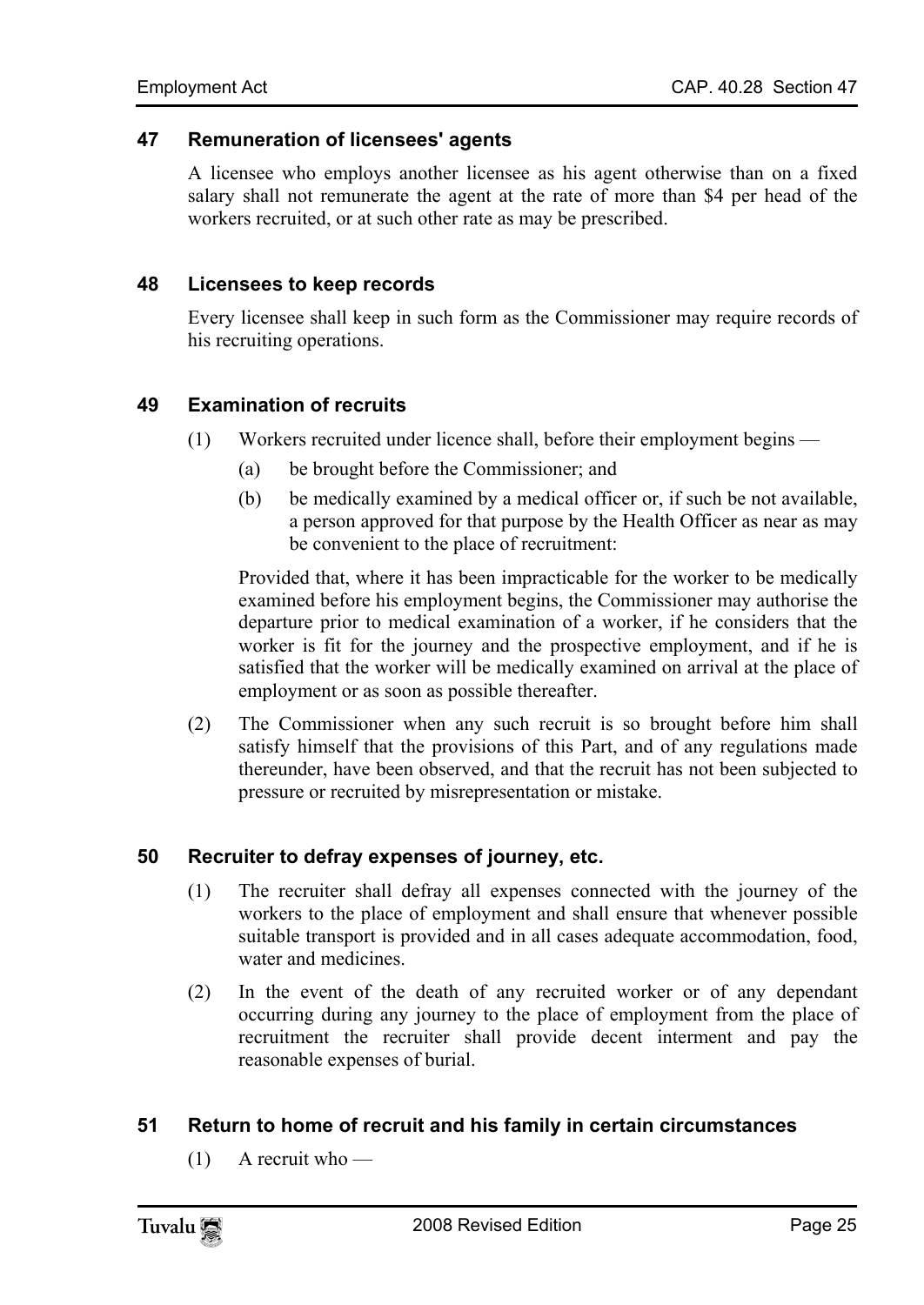- (a) becomes incapacitated by sickness or accident during the journey to his place of employment; or
- (b) is found on medical examination to be unfit for employment; or
- (c) is not engaged after being recruited, for a reason for which he is not responsible; or
- (d) is found by the Commissioner to have been recruited by pressure or by misrepresentation or mistake,

and the family of such recruit and the family of a recruit who dies during the journey to the place of employment shall be returned to their homes at the expense of the recruiter or employer who shall be jointly and severally liable for the same.

- (2) Should a recruiter and employer fail to fulfil their obligations under this section the said obligations may be discharged by the Commissioner and the costs thereof met out of public moneys and recovered from the recruiter or employer as the case may be as a civil debt.
- <span id="page-25-0"></span>(3) A recruit who without reasonable excuse fails to avail himself of any proper and lawful facilities for repatriation afforded by a recruiter or employer shall forfeit his right to repatriation under his section.

# **52 Advances against wages**

- <span id="page-25-1"></span>(1) Any advance made to a recruit before he takes up his employment shall not exceed an agreed month's wages, and not more than one-quarter of such advance shall be recovered out of each month's wages; and no advance made in excess of 1 month's wages shall be recoverable from the recruit.
- (2) A worker-recruiter shall not make advances of wages to recruits.

# **53 Penalty**

<span id="page-25-2"></span>Any person who acts in contravention of, or fails to comply with, any of the provisions of this Part, or who shall recruit any person by means of any fraud, falsehood, intimidation, coercion or misrepresentation, shall be liable to a fine of \$50.

# <span id="page-25-3"></span>**PART VI - WRITTEN CONTRACTS OF EMPLOYMENT**

# **54 Interpretation**

In this Part, unless the contrary intention appears, the term "contract" means a contract which is required by section 55 to be made in writing.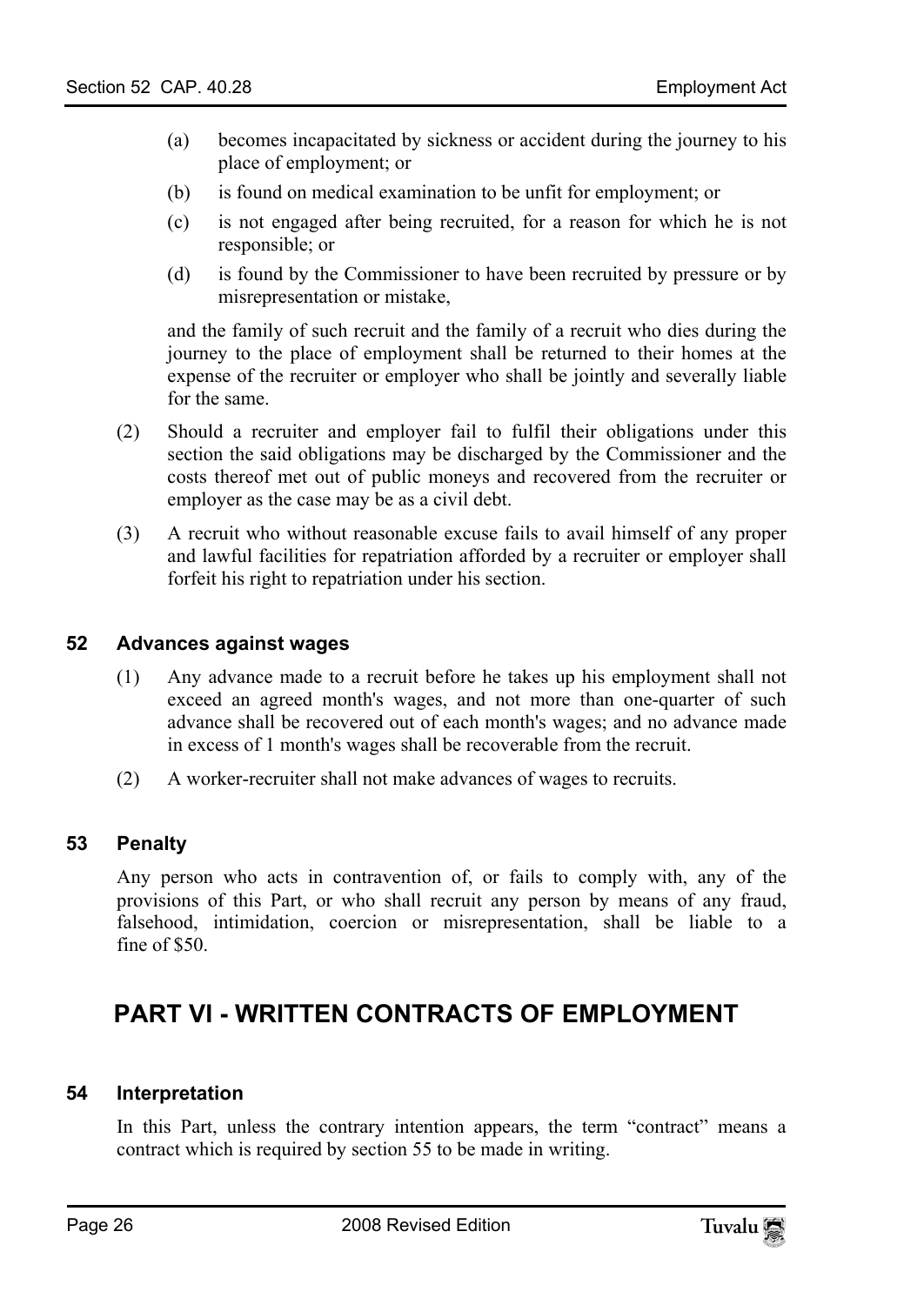# **55 Certain contracts to be in writing**

- <span id="page-26-0"></span>(1) Save as provided in subsection (2) a contract of employment by which a worker enters the service of an employer as a manual worker for remuneration, and which —
	- (a) is made for a period exceeding 1 month or for more than 30 working days; or
	- (b) stipulates conditions of employment which differ materially from those customary in the district of employment for similar work,

shall be made in writing, and shall be signed by the parties in the presence of and be attested by the Commissioner.

- (2) This section shall not apply
	- (a) except as provided by section 99, to contracts of apprenticeship made in accordance with Part X; or
	- (b) to contracts under which the only or principal remuneration granted to the worker is the occupancy or use of land belonging to his employer.
- (3) If a contract which is required to be made in writing and attested has not been made in writing and attested as required by this section, it shall be deemed to be a contract of employment from month to month determinable as provided by the provisions of section 3.
- (4) If an omission to make any contract in writing or to have any contract attested, in breach of subsection (1), is due to the wilful act or negligence of the employer, the worker shall be entitled to apply to the Commissioner for the cancellation of such contract under section 64, and for an award of compensation and order by the Commissioner under the said section.
- (5) Except as provided in section 61(3), all the provisions of this Part relating to contracts shall apply to contracts providing for the re-engagement of workers:

<span id="page-26-1"></span>Provided however that it shall be lawful for the Commissioner acting in his discretion to exempt any such contract from the provisions of section 59.

# **56 Form and particulars of contract**

Every contract shall be in triplicate and shall contain in clear and unambiguous terms all that may be necessary to define the rights and obligations of the parties thereto and shall in all cases include the following particulars —

- (a) the name of the employer or group of employers and, where practicable, of the undertaking and the place of employment.
- (b) the name of the worker, the place of engagement and the place of origin of the worker, and any other particulars necessary for his identification;
- (c) where possible the names and addresses of the next of kin of the worker;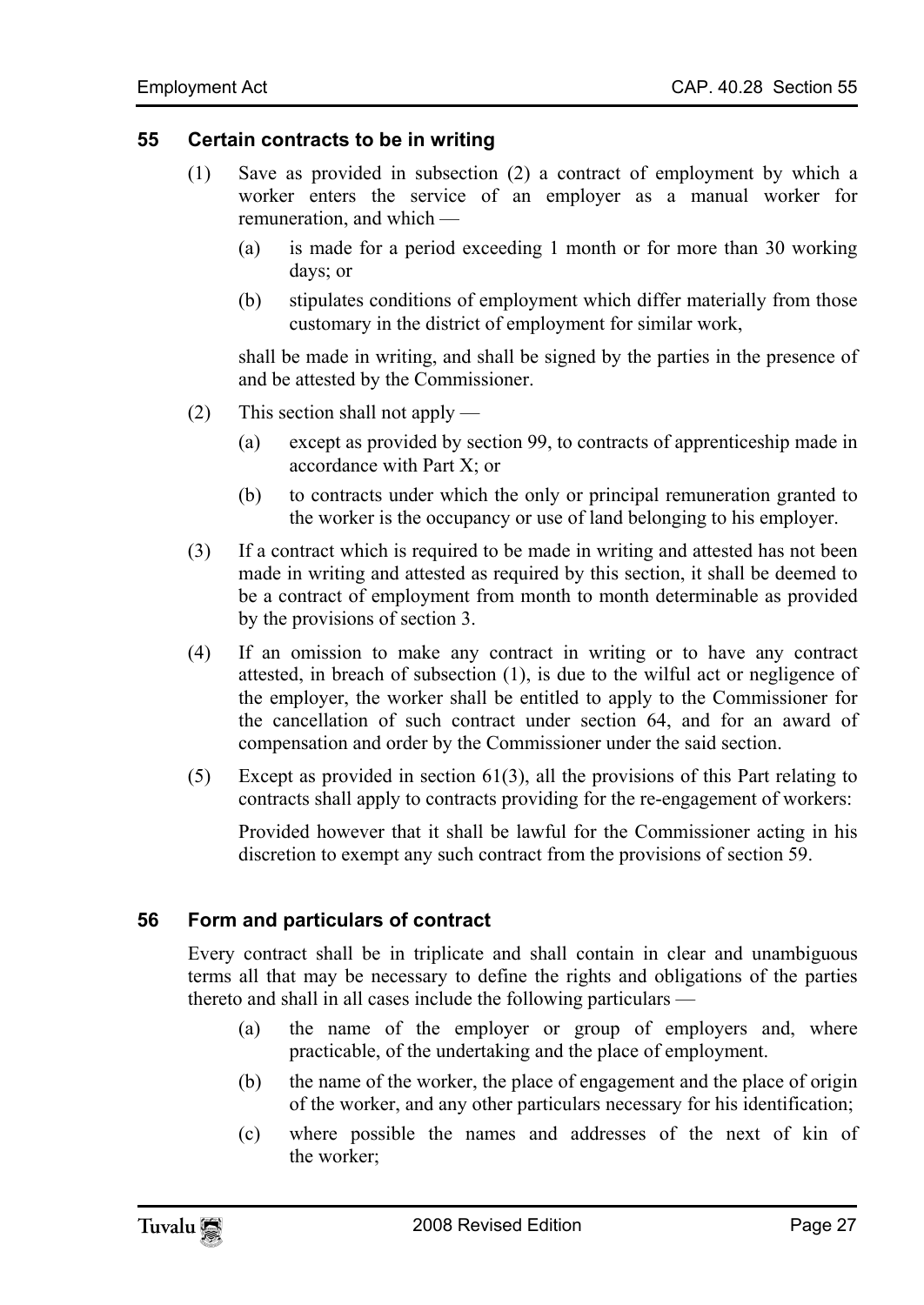- (d) the nature of the employment;
- (e) the duration of the employment and the method of calculating this duration;
- (f) the appropriate period of notice to be given by the party wishing to terminate the contract due regard being had to the provisions of section 63 and to the fact that such provisions refer to an equitable settlement of monetary and other questions;
- (g) the rate of wages and method of calculation thereof, the manner and periodicity of payment of wages, the advances of wages, if any, and the manner of repayment of any such advances;
- (h) the measures to be taken to provide for the welfare of the worker and any dependant who may accompany him under the terms of the contract;
- <span id="page-27-0"></span>(i) the conditions of any repatriation; and
- (j) any special conditions of the contract.

# **57 Attestation of contracts**

- (1) Every contract shall be presented to the Commissioner for attestation, and before attesting any such contract the Commissioner shall —
	- (a) ascertain that the employee fully understood the terms of the contract before signing it, has freely consented to the contract, and that his consent has not been obtained by coercion or undue influence, or as the result of misrepresentation or mistake; and
	- (b) satisfy himself that
		- (i) the contract is in due legal form;
		- (ii) the terms of the contract are in accordance with the requirements of this Act and any other Act for the time being in force;
		- (iii) that the provisions of the law relating to medical examination have been complied with;
		- (iv) that the terms of the contract are not manifestly unfair to the worker; and
	- (c) require the worker to declare himself not bound by any previous engagement.
- (2) The Commissioner may refuse to attest any contract in respect of which he is not satisfied in regard to any of the matters set out in subsection (1) and any contract the Commissioner has refused to attest shall have no further validity.
- (3) If the omission to make any contract in writing or present any contract to the Commissioner for attestation is due to the wilful act or the negligence of the employer, the worker shall be entitled to apply to the Commissioner for the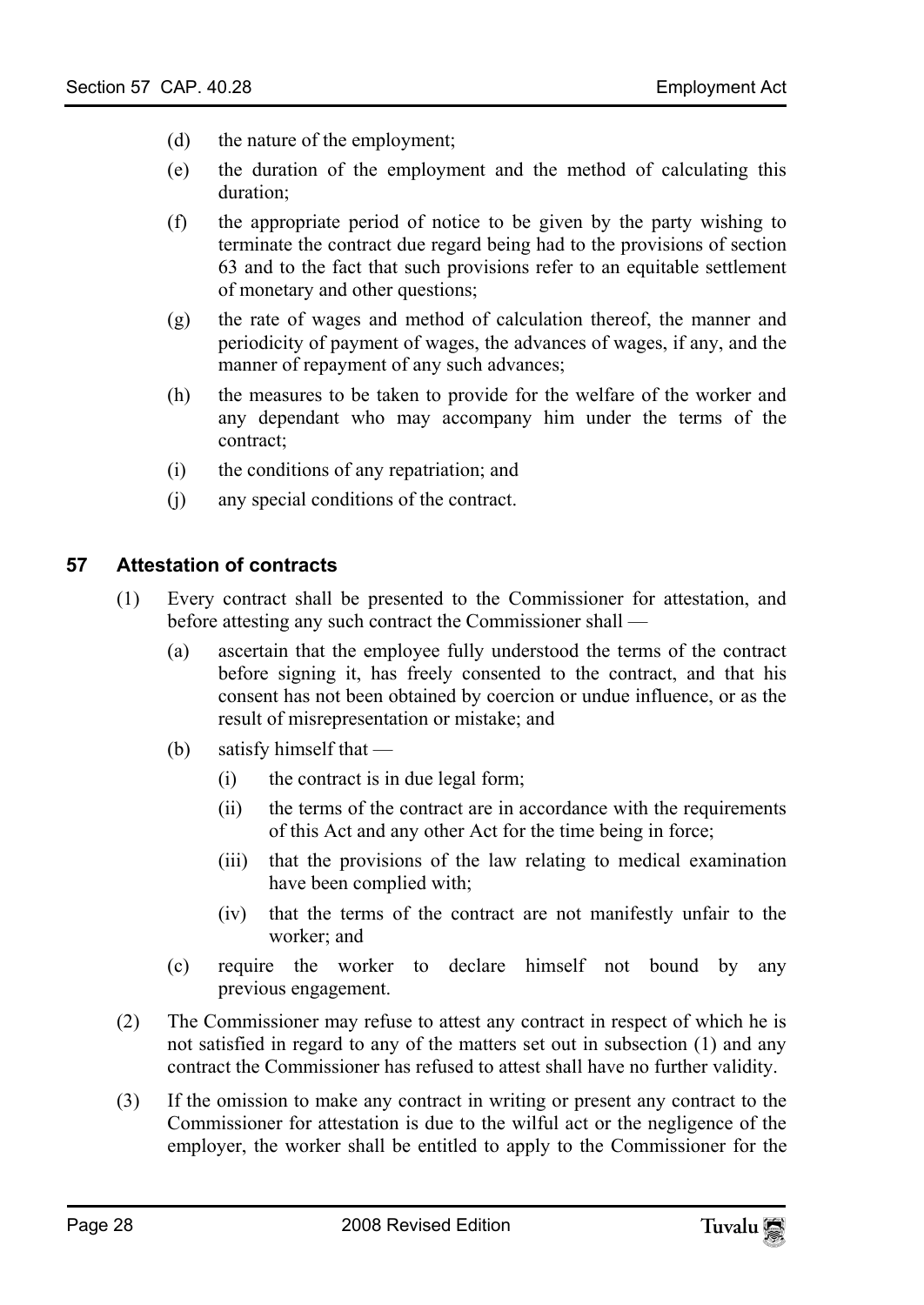cancellation of such contract under section 64 and for an award of compensation and order by the Commissioner under the said section.

<span id="page-28-0"></span>(4) Any agreement not made in writing when required by this Part to be so made and any contract not attested in accordance with the provisions of this Part shall not be enforceable except during the period of 1 month from the making thereof but either party shall be entitled to have any such agreement drawn up in writing or any such contract presented for attestation, as the case may be, at any time prior to the expiry of the period for which it was made.

# **58 Disposal of copies of contract**

<span id="page-28-1"></span>When the contract has been attested the Commissioner shall deliver 1 copy to the employer, and 1 copy to the worker.

# **59 Medical examination**

- (1) The employer shall cause every worker who enters into a contract to be medically examined by a medical officer or a person approved for that purpose by the Health Officer.
- (2) Such examination shall be made and a medical certificate of fitness for the type of work upon which he is to be engaged issued before the attestation of the contract:

Provided that, where it has been impracticable to have the worker so medically examined before the attestation of the contract, the attesting officer may dispense with the requirement but shall in such case endorse the contract to this effect, and the worker shall be so examined at the earliest possible opportunity thereafter.

- <span id="page-28-2"></span>(3) The Commissioner may exempt from the requirement of medical examination workers entering into contracts for —
	- (a) employment in any agricultural undertaking not employing more than 25 workers; or
	- (b) employment in the vicinity of the worker's home on work which is not of a dangerous character or likely to be injurious to the health of the workers.

# **60 Workers under 18 years may not enter into contract**

Workers whose age is, or appears to the Commissioner to be, less than 18 years shall not be capable of entering into a contract.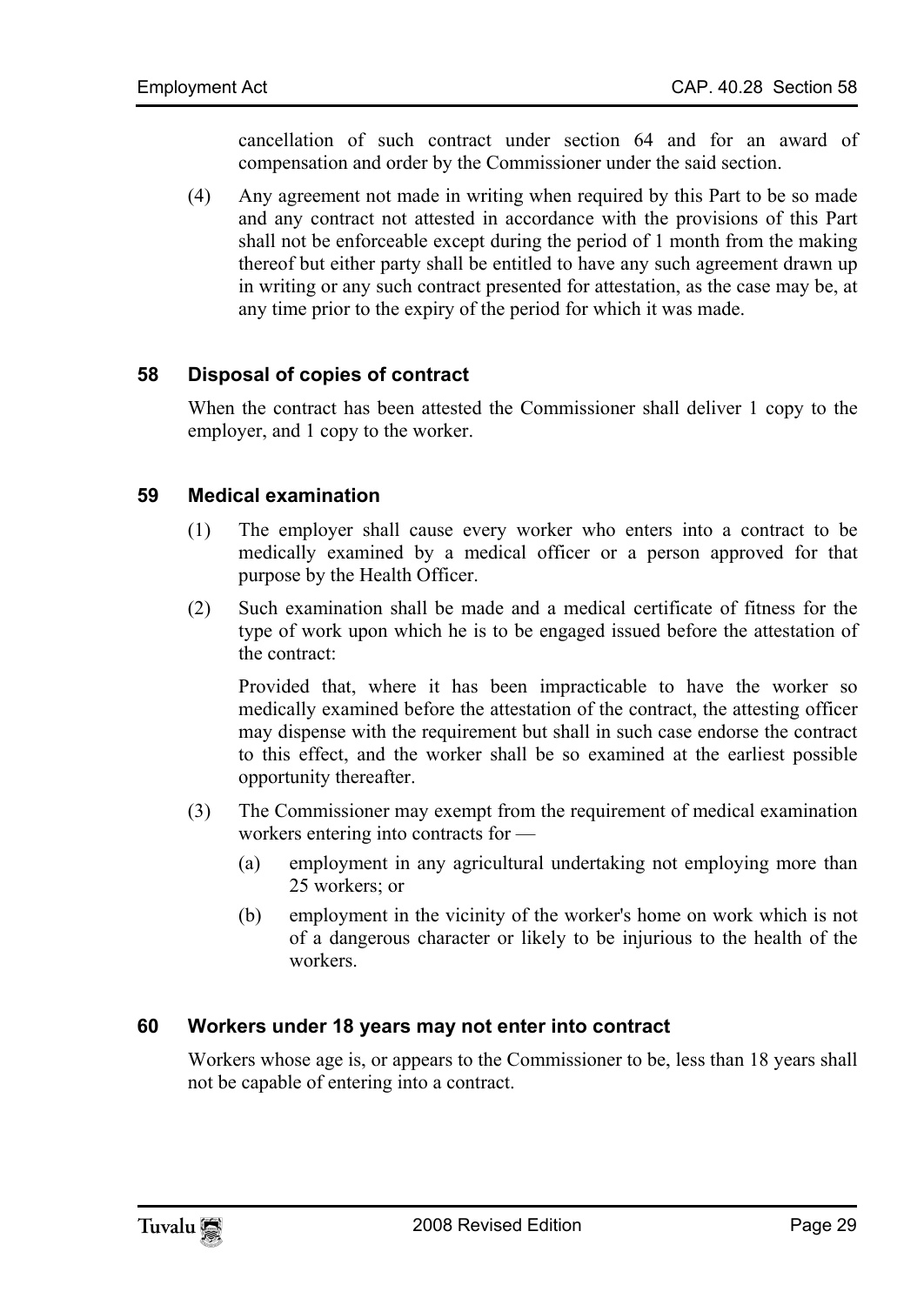# **61 Maximum duration of contracts**

- (1) The maximum period of service which may be stipulated or implied in any contract involving a journey within Tuvalu from the place of recruitment to the place of employment or a journey from a place of recruitment in Tuvalu to a place of employment in the Island of Nauru shall in no case exceed 12 months if the worker is not accompanied by his family or 2 years if he is so accompanied.
- (2) The maximum period of service which may be stipulated or implied in any contract involving a journey from a place of recruitment in Tuvalu to a place of employment (not being in the Island of Nauru) outside Tuvalu shall in no case exceed 2 years if the worker is not accompanied by his family or 3 years if the worker is accompanied by his family.
- (3) The maximum period of service which may be stipulated or implied in any contract providing for the re-engagement of any worker upon the expiration of any contract made by him shall not, in any case in which the last-mentioned contract is one to which subsection (1) applies, exceed 21 months if the worker is accompanied by his family or 12 months if he is not, or, in any case in which such last-mentioned contract is one to which subsection (2) applies, exceed 33 months if such worker is accompanied by his family or 21 months if he is not:

Provided however that if service for the period stipulated or implied in a contract for the re-engagement of any worker upon the expiration of a contract, together with the period served under such last-mentioned contract at the time of its expiration, will involve the separation of such worker from his family for any period in excess of 18 months, such worker shall not begin service under the contract providing for his re-engagement until he has had the opportunity to return to his home at his employer's expense:

Provided further that the Commissioner may grant an exemption from the provisions of this section when he considers its application impracticable or undesirable.

(4) The Commissioner may after consultation with any employers' and workers' organisations representative of the interests concerned, exclude from the application of this section contracts entered into between employers and literate workers whose freedom of choice in employment in satisfactorily safeguarded; such exclusion may apply generally, or to workers in any specified industry or undertaking or to special groups of workers.

# **62 Transfer to other employment**

- (1) The transfer of any contract from one employer to another shall be subject to the consent of the worker and the endorsement of the transfer upon the contract by the Commissioner.
- (2) Before endorsing the transfer upon the contract the Commissioner —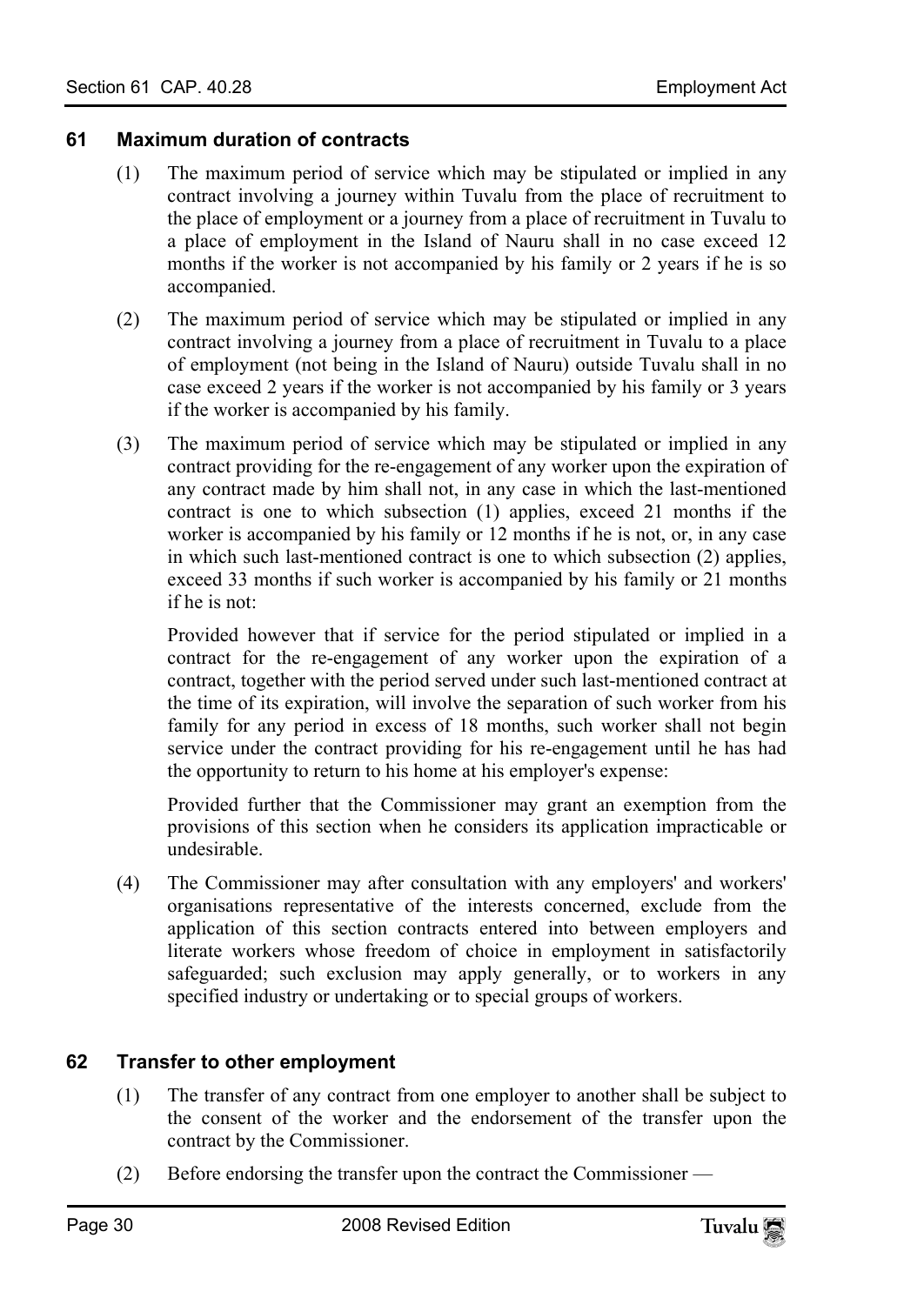- (a) shall ascertain that the worker has freely consented to the transfer and that his consent has not been obtained by coercion or undue influence or as a result of misrepresentation or mistake; and
- (b) in any case in which by such transfer the worker
	- (i) will change his form of employment from one which is the subject of an exemption made under the provisions of section 59(3); or
	- (ii) will be subject to such change in conditions as in the opinion of the Commissioner renders such a course advisable,

<span id="page-30-0"></span>may require the worker to be medically examined or re-examined as the case may be by a medical officer or other person approved for that purpose by the Health Officer.

# **63 General termination of contract**

- (1) A contract shall be terminated
	- (a) by the expiry of the period for which it was made; or
	- (b) by the death of the employer or worker before the expiry of the term for which it was made.
- (2) The termination of a contract by the death of the worker shall be without prejudice to the lawful claims of any person entitled to claim through or under him.
- (3) If the employer is unable to fulfil a contract or if owing to the sickness or accident the worker is unable to fulfil the contract, the contract may be terminated with the consent of the Commissioner subject to conditions safeguarding the right of the worker to wages earned, any deferred pay due to him, any compensation due to him in respect of accident or disease, and his right to repatriation.
- (4) A contract may be terminated by agreement between the parties with the consent of the Commissioner subject to conditions safeguarding the worker from the loss of his right to repatriation unless the agreement for the termination of the contract otherwise provides and to the Commissioner being satisfied —
	- (a) that the worker has freely consented to the termination and that his consent has not been obtained by coercion or undue influence or as the result of misrepresentation or mistake; and
	- (b) that all monetary liabilities between the parties have been settled.
- (5) A contract other than a contract to perform some specific work without reference to time, may be terminated by either party giving to the other notice of such termination in accordance with the terms of the contract, the minimum requirements of which shall be —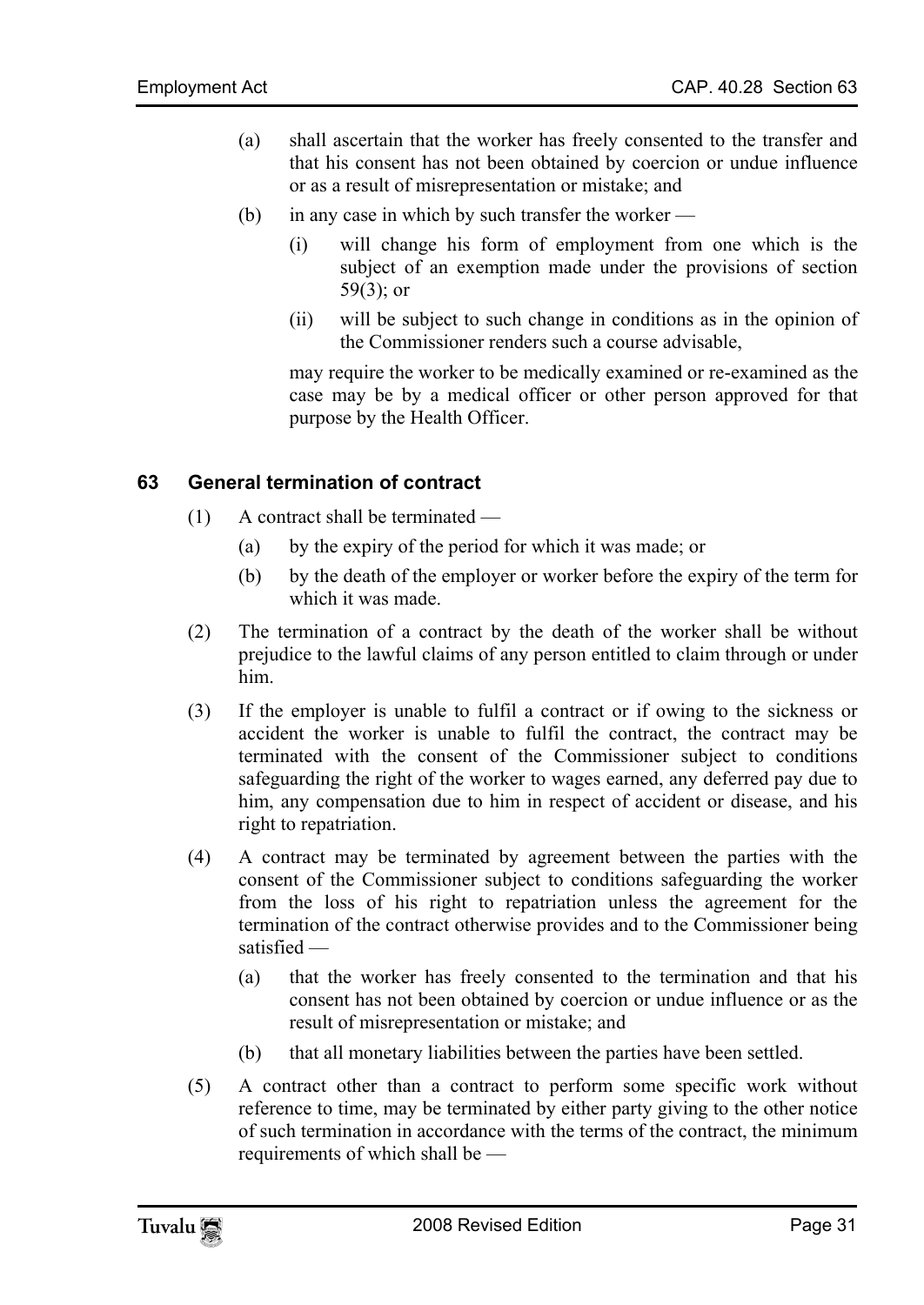- (a) where the duration is for more than 1 month the period of notice shall be not less than 14 days and may be given only after the expiry of the first month of employment, or
- (b) where the duration is for 1 month or less the period of notice shall be not less than 7 days:

<span id="page-31-0"></span>Provided that an equitable settlement of monetary and other conditions including the question of repatriation shall be agreed upon between the worker and the employer, and in default of such agreement either party may refer the matter to the Commissioner who shall make such order, including the award of any subsistence expenses reasonably incurred pending such order, as may be just and equitable.

# **64 Cancellation of contract by Commissioner**

- (1) A contract may be cancelled by an order of the Commissioner if the worker is subject to ill-usage in person or property or if in pursuance of the provisions of this Act the worker applies to the Commissioner so to do and in such event the Commissioner may award the worker reasonable compensation and order it to be paid by the employer.
- (2) It shall be a defence to any charge of failing to comply with an order for the payment of compensation under this section that the amount of such compensation was unreasonable but the onus of establishing such unreasonableness shall be upon the defendant in the proceedings.

# **65 Dismissal by the employer without notice**

An employer shall not dismiss a worker employed by him without notice except in the following circumstances —

- (a) where the worker is guilty of misconduct, whether in the course of his duties or not, inconsistent with the fulfilment of the express or implied conditions of his agreement;
- (b) for wilful disobedience to lawful orders given by the employer;
- (c) for lack of the skill which the worker expressly or implicitly warrants himself to possess;
- <span id="page-31-1"></span>(d) for habitual or substantial neglect of his duties;
- (e) for absence from work without leave from the employer or absence without other reasonable cause.

# **66 Contracts for service outside Tuvalu**

Where any contract made in Tuvalu relates to employment in any place outside Tuvalu —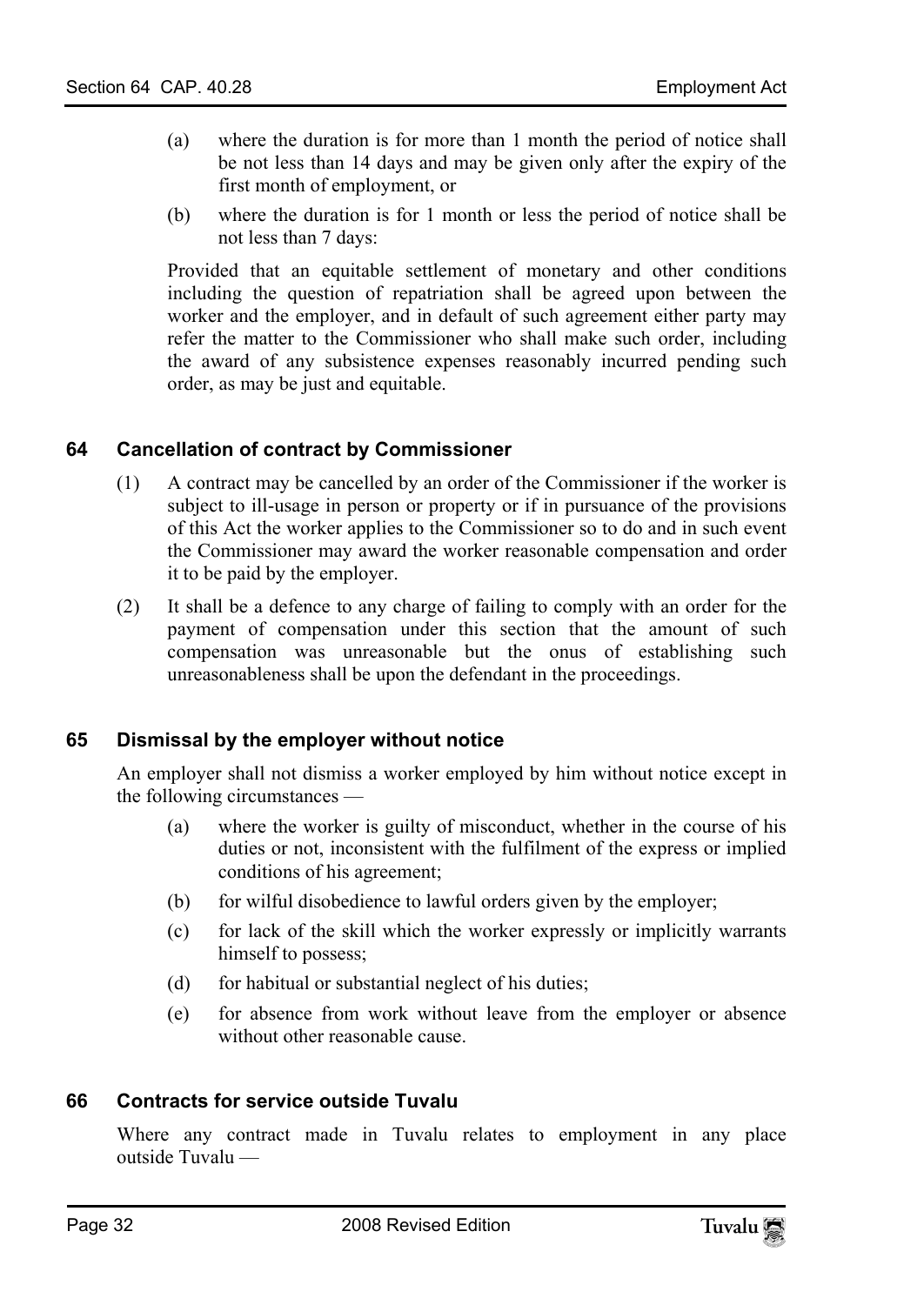- (a) the attestation of the contract required by section 55 shall take place before the Commissioner before the worker leaves Tuvalu;
- (b) the medical examination required by section 59 shall take place at the latest at the place of departure of the worker from Tuvalu;
- (c) a person whose apparent age is less than either the minimum age prescribed in section 60 or the minimum age of capacity for entering into a contract allowed by the law of the place of employment if such minimum age is higher than that prescribed in section 60 shall not be capable of entering into a contract;
- (d) the contract shall contain a provision that it is not transferable unless such transfer is endorsed on the contract by a public officer of the place of employment;
- (e) the duration stipulated in the contract shall not exceed either the maximum period prescribed in section 61 or the maximum period prescribed by the law of the place of employment whichever is less;
- (f) if the laws of the place of employment are substantially the same as this Part the conditions under which the contract is subject to termination and any question of exemption from liability for repatriation shall be determined by the law of the place of employment;
- (g) if the laws of the place of employment differ from the laws of Tuvalu in respect to repatriation the Commissioner may require such deposit or security from the employer as he deems necessary and such deposit or security may be used to defray the costs of repatriation at the discretion of the Commissioner;
- (h) the Commissioner shall co-operate with the appropriate authority of the place of employment to ensure the application of the provisions of section  $71(2)$ ;
- <span id="page-32-0"></span>(i) the Commissioner may require the employer to deposit cash or enter into a bond as security for the cost of repatriation of the worker.

# **67 Extraterritorial contracts for employment in Tuvalu**

When a contract made in any place outside Tuvalu (in this section referred to as the place of origin) relates to employment in Tuvalu —

- (a) If such place of origin has enacted laws substantially the same as this Part and the parties to the contract have complied with all the provisions of such laws prior to the worker leaving such place of origin, then —
	- (i) the endorsement of a transfer on a contract shall be made by the Commissioner as provided in section 62;
	- (ii) the conditions under which the contract is subject to termination shall be determined by the provisions of this Act;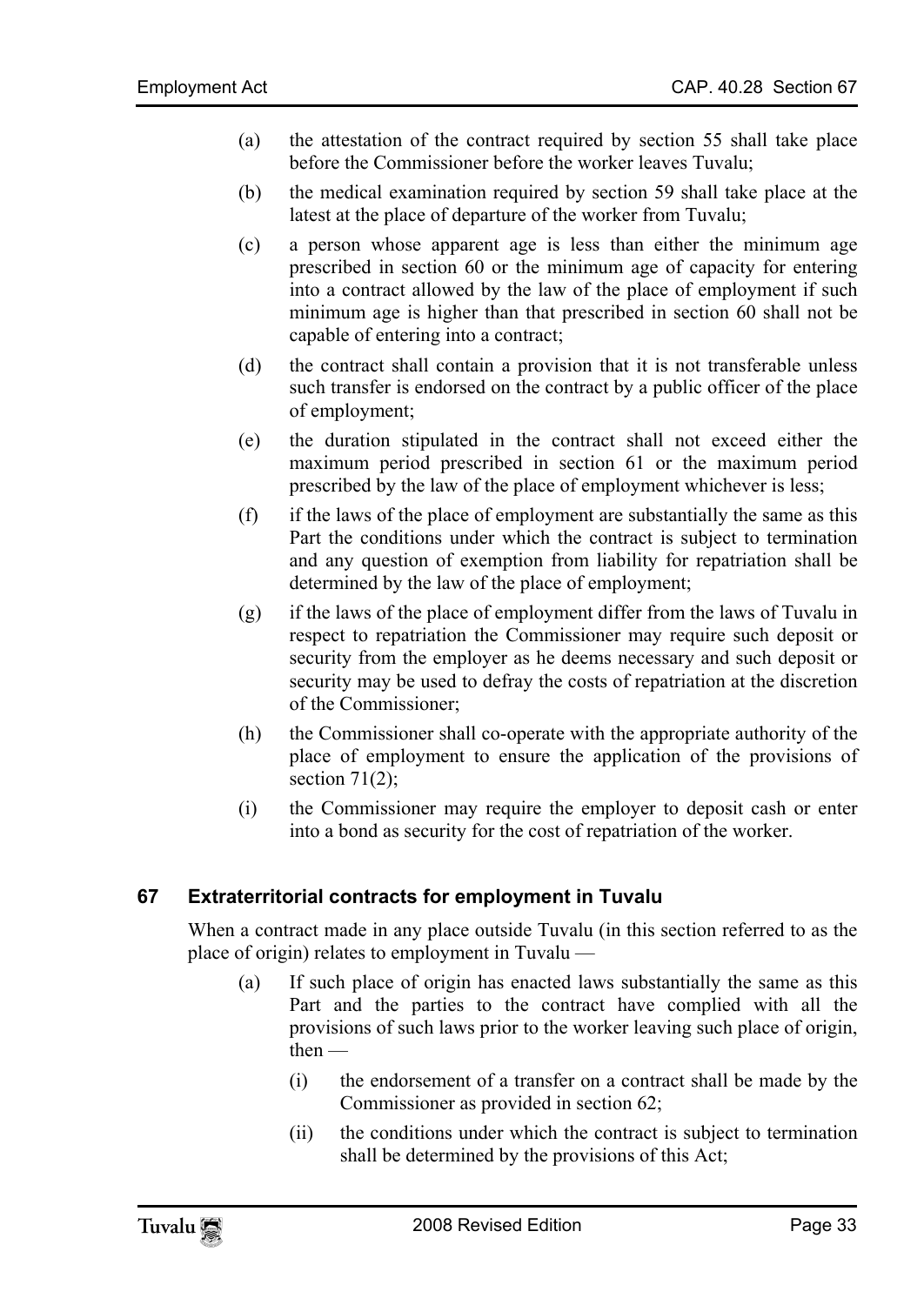- (iii) if the employer fails to fulfil his obligations in respect of repatriation the said obligations may be discharged by the Commissioner as provided in section 69 and such expenses may be recovered from the employer as a debt due to the Government;
- (iv) the authority which may exempt the employer from liability for repatriation expenses and exercise any other powers conferred upon a competent authority in the place of origin shall be the Commissioner;
- (v) the Commissioner shall co-operate with the appropriate authority of the place of origin to ensure the application of the provisions of section 71(2).
- <span id="page-33-0"></span>(b) If such place has not enacted laws substantially the same as this Part or if it has enacted such laws and any party to the contract has not fully complied with any provisions thereof in respect of such contract then the whole of the provisions of this Part or such portion thereof as has not been complied with shall be complied with immediately upon the arrival of the worker in Tuvalu and thereafter the provisions of this Part shall be deemed to apply *mutatis mutandis* as if such contract had been entered into in Tuvalu.

# **68 Employment of immigrant workers**

No person shall knowingly employ any immigrant worker unless he has obtained a licence from the Commissioner to do so in such form and subject to such conditions as may be prescribed:

<span id="page-33-1"></span>Provided that, for the purposes of this section, if an immigrant worker has terminated his contract in accordance with the provisions of section 63 he shall not be regarded as an immigrant worker.

# **69 Rights and obligations of worker and employer in respect of repatriation**

- (1) Every worker who is a party to a contract under this Act and who has been brought to the place of employment by an employer or by any person acting on behalf of the employer shall have the right to be repatriated at the expense of the employer to his place of origin or to the place of engagement, if the latter be nearer to the place of employment and the laws of the place of engagement permit, in the following cases —
	- (a) on the termination of the contract by expiry of the period for which it was made;
	- (b) on the termination of the contract by reason of the inability of the employer to fulfil the contract;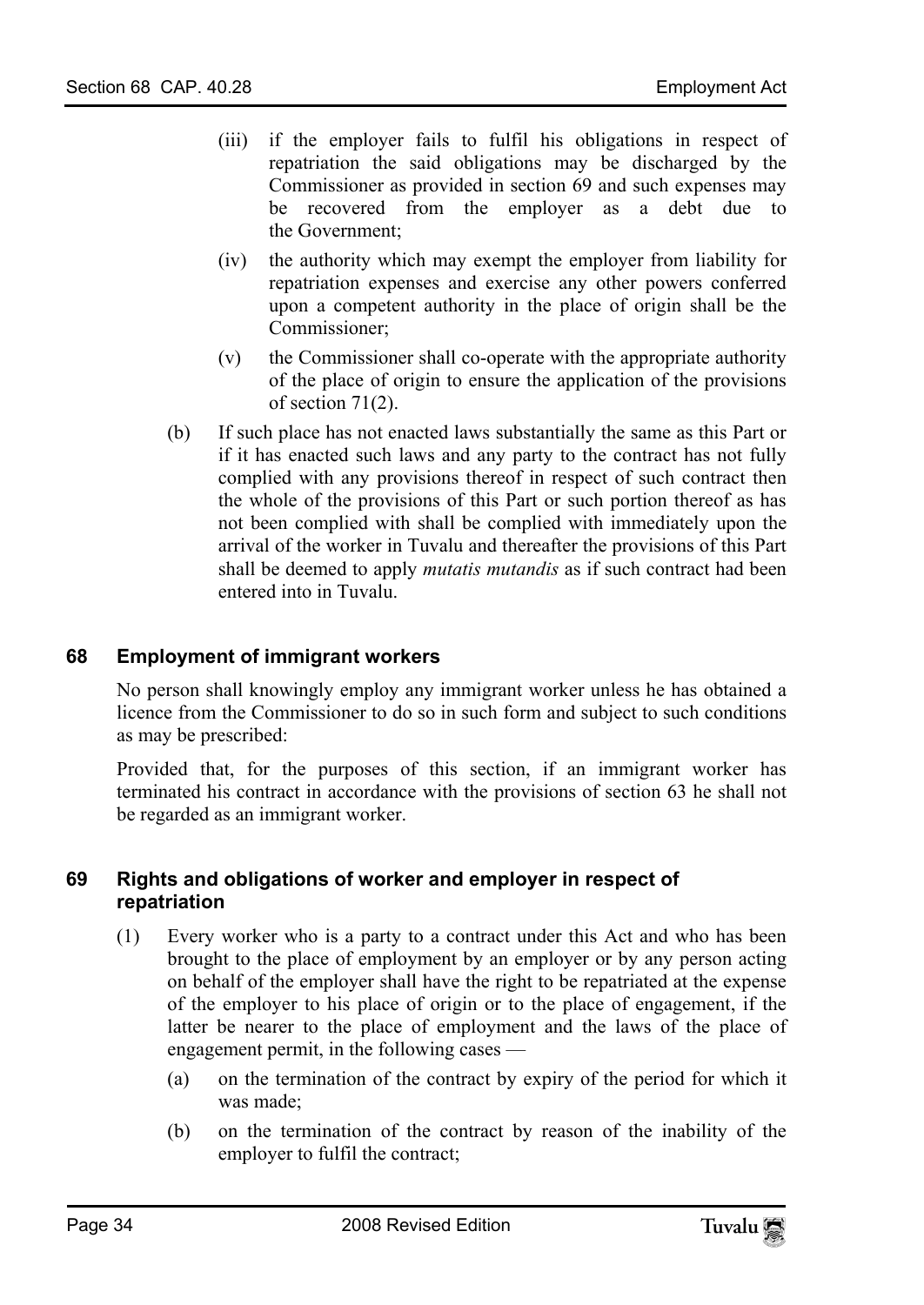- (c) on the termination of the contract by reason of inability of the worker to fulfil the contract owing to sickness or accident;
- (d) on the termination of the contract by notice subject to the provisions of the particular contract and Part VI of this Act;
- (e) on the cancellation of the contract under section 64;
- (f) on the termination of the contract by agreement between the parties, unless the Commissioner otherwise decides.
- (2) Where any dependant of the worker has been brought to the place of employment by the employer or by any person acting on behalf of the employer such dependant shall be repatriated at the expense of the employer whenever the worker is repatriated or in the event of his death.
- (3) The expenses of repatriation shall include
	- (a) travelling and subsistence expenses during the journey; and
	- (b) subsistence expenses during the period, if any, between the date of termination of the agreement or contract and the date of repatriation; and
	- (c) provision of decent interment and the payment of the reasonable expenses of burial in the event of death of a worker occurring during the course of, or pending, repatriation.
- (4) The employer shall not be liable for subsistence expenses in respect of any period during which the repatriation of the worker has been delayed —
	- (a) by the worker's own choice; or
	- (b) for the reasons of *force majeure* unless the employer has been able during the said period to use the services of the worker at the rate of wages stipulated in the expired contract.
- (5) Every immigrant worker who is ordered to leave Tuvalu in accordance with the provisions of any law for the time being in force in Tuvalu shall be repatriated at the expense of the employer to his place of origin or to the place of engagement, if the latter be nearer to the place of employment and the laws of the place of engagement permit.
- <span id="page-34-0"></span>(6) If the employer fails to fulfil his obligation in respect of repatriation the said obligation shall be discharged by or under directions of the Commissioner and any sum expended may be covered from the employer or employers by civil suit as a debt due to the Government.

#### **70 Exemption from obligation to repatriate**

The Commissioner may exempt the employer from liability for repatriation expenses in the following cases —

(a) when the Commissioner is satisfied —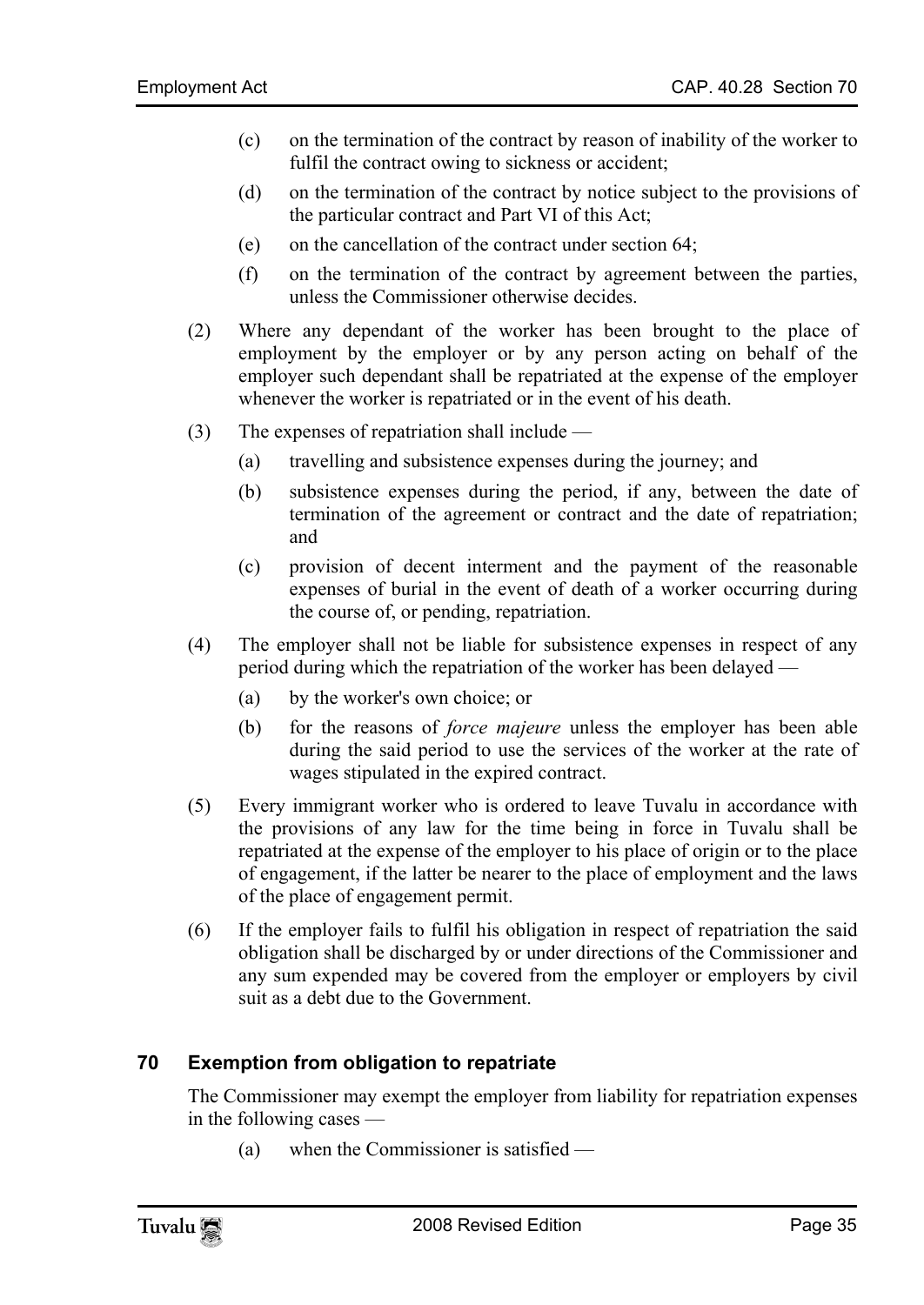- (i) that the worker by a declaration before the Commissioner has signified that he does not wish to exercise his right to repatriation; and
- (ii) that the worker has been settled at his request or with his consent at or near the place of employment;
- (b) when the Commissioner is satisfied that the worker by his own choice has failed to exercise his right of repatriation before the expiry of 30 days from the date of termination of the agreement or contract;
- (c) when the liability of the employer has been provided for under any of the provisions of any fund established under the provisions of this Act or any regulation thereunder;
- <span id="page-35-0"></span>(d) when the agreement or contract has been terminated otherwise than by reason of the inability of the worker to fulfil the agreement or contract owing to sickness or accident and the Commissioner is satisfied —
	- (i) that in fixing the rates of wages proper allowance has been made for the payment of repatriation expenses by the worker; and
	- (ii) that suitable arrangements have been made by means of a system of deferred pay or otherwise to ensure that the worker has funds necessary for the payment of such expenses.

# **71 Employer to provide transport**

- (1) The employer shall whenever possible provide transport for workers who are being repatriated.
- (2) The Commissioner shall take all necessary measures to ensure and may give such directions to the employer or to any person acting on behalf of the employer as will ensure —
	- (a) that all vehicles or vessels used for transport of workers are suitable for such transport, are in good sanitary condition and are not overcrowded;
	- (b) that when it is necessary to break the journey for the night suitable accommodation is provided for the workers;
	- (c) that when the workers have to make long journeys on foot the length of the daily journey is compatible with the maintenance of their health and strength; and
	- (d) that in the case of long journeys suitable arrangements are made for medical assistance and for the welfare of the workers.
- (3) When the workers have to make long journeys in groups they shall be conveyed by a responsible person to be approved by the Commissioner.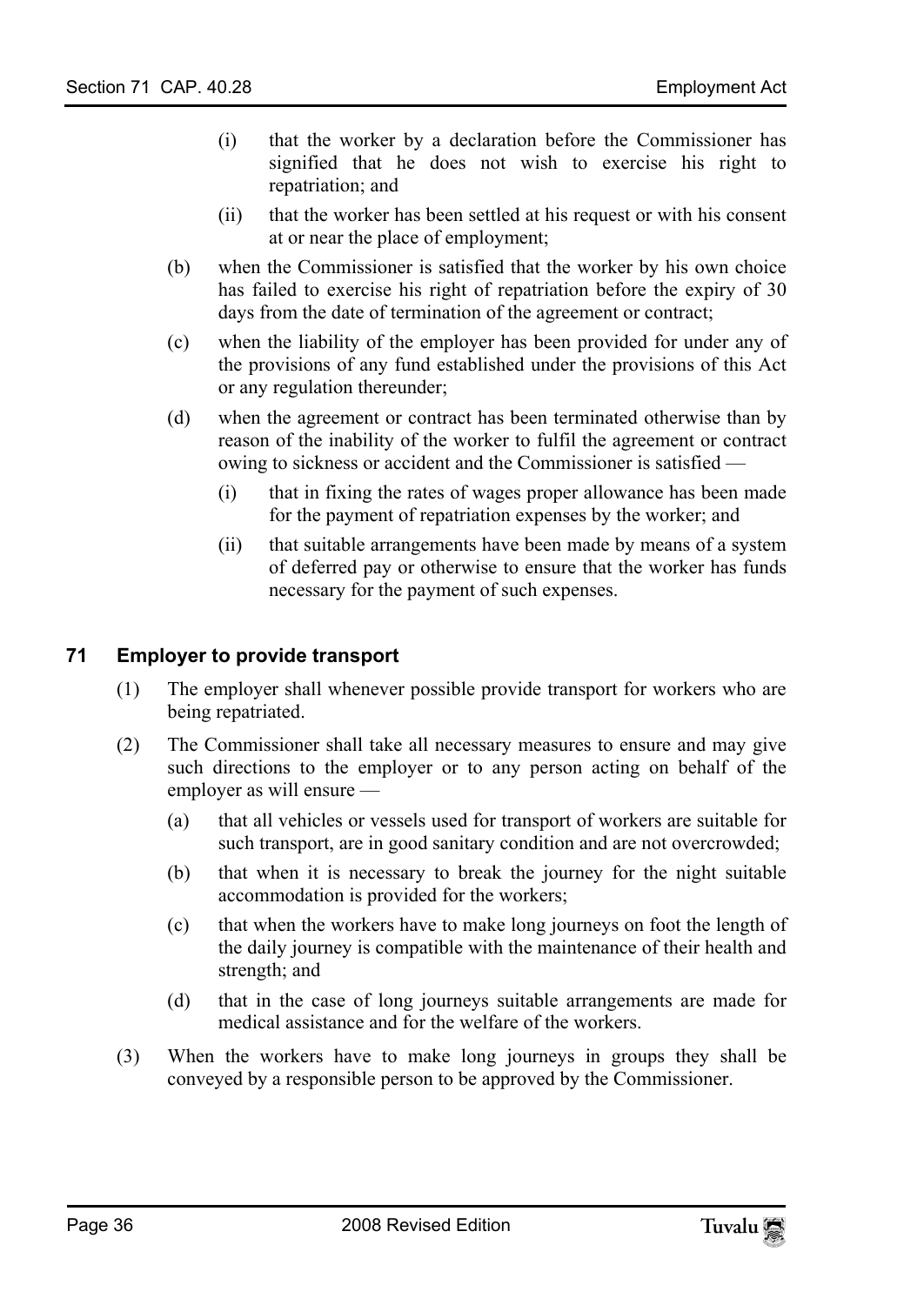# **72 Summaries of law**

<span id="page-36-1"></span><span id="page-36-0"></span>The Commissioner may cause to be printed in English or in any appropriate language concise summaries of the provisions of this Part relating to contracts, and every employer upon being directed so to do by the Commissioner and upon being furnished by him with the aforesaid summaries shall exhibit the same in such manner as the Commissioner may require.

# **73 Penalty**

Any person who acts in contravention of, or fails to comply with, any of the provisions of this Part, or an order made by the Commissioner pursuant thereto, shall be liable to a fine of \$100, and may, where the offence is under section 64, be further ordered to pay such compensation as the Commissioner has awarded under that section, which compensation shall be recovered as a fine.

# <span id="page-36-3"></span><span id="page-36-2"></span>**PART VII - FORCED LABOUR**

# **74 Interpretation**

In this Part —

"**forced or compulsory labour**" means all work or service which is exacted from any person under the menace of any penalty and for which the said person has not offered himself voluntarily, but does not mean —

(a) any work or service exacted from any person as a consequence of a conviction in a court of law:

Provided that the said work or service is carried out under the supervision and control of a public authority and that the said person is not hired or placed at the disposal of private individuals, companies, or associations;

- (b) any work or service exacted in case of emergency, that is to say, in the event of war, or of a calamity or threatened calamity such as fire, flood, famine, earthquake, violent epidemic or epizootic diseases, invasion by animal, insect or vegetable pests, and in general any circumstances that would endanger the existence or the well-being of the whole or part of the population;
- (c) unpaid labour on minor communal works lawfully required by a local government council.

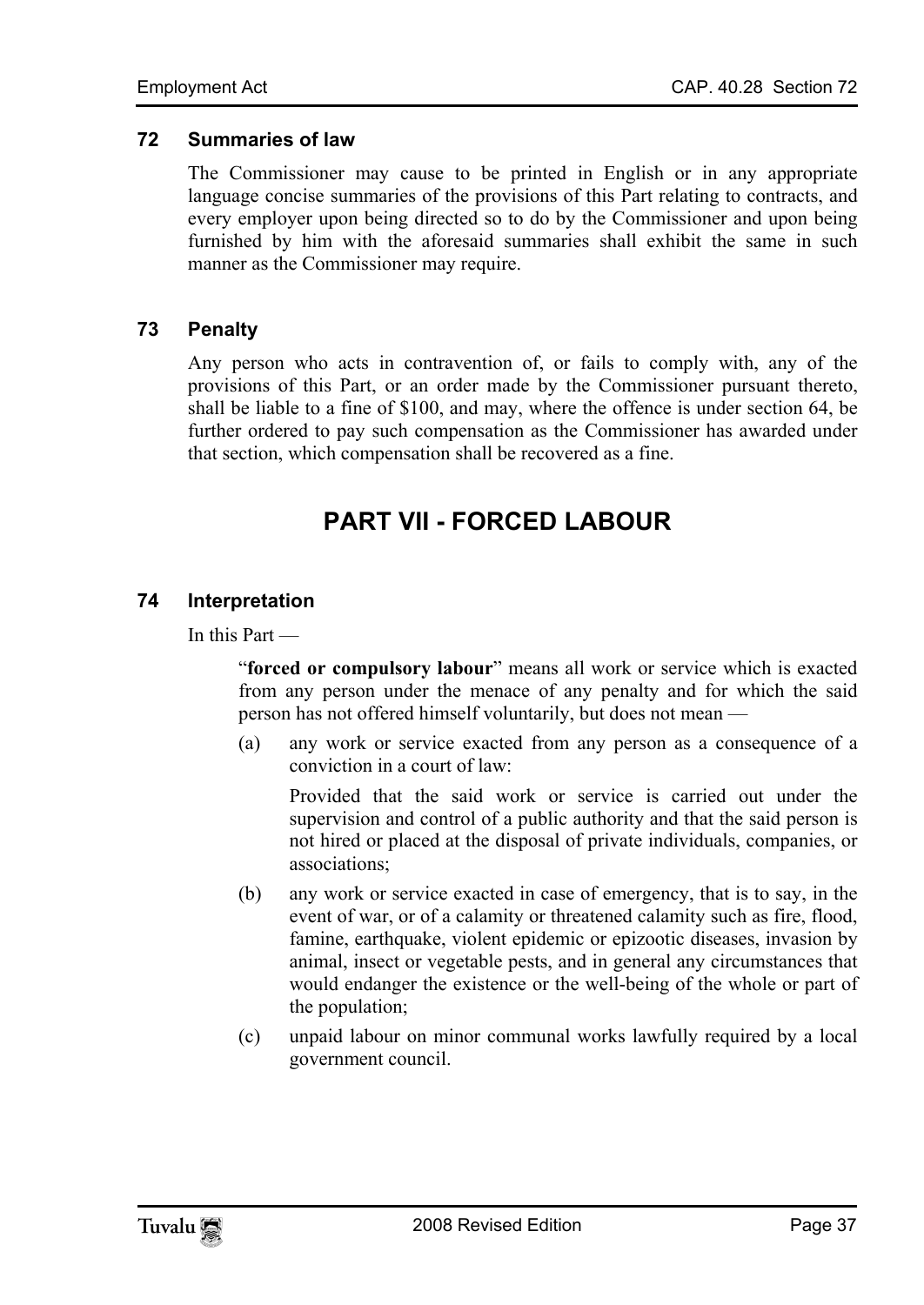# **75 Prohibition of forced labour**

<span id="page-37-0"></span>Any person who exacts, procures or employs forced or compulsory labour is guilty of an offence and shall be liable to a fine of \$100.

# <span id="page-37-2"></span><span id="page-37-1"></span>**PART VIII - EMPLOYMENT OF WOMEN**

# **76 Interpretation**

For the purposes of this Part —

<span id="page-37-3"></span>"**night**" means the interval between 6 o'clock in the evening and 6 o'clock the next morning;

"**women**" includes all persons of the female sex.

# **77 Prohibition of employment of women at night**

Women shall not be employed during the night in any undertaking, except where the night work —

- (a) has to do with raw materials or materials in course of treatment which are subject to rapid deterioration; or
- (b) is necessitated by an emergency which it was impossible to foresee and which is not of a recurring character; or
- (c) is that of a responsible position of management held by a woman who is not ordinarily engaged in manual work; or
- (d) is that of nursing and of caring for the sick, or other health or welfare work; or
- (e) is carried on in a cinematograph or other theatre while such theatre is open to the public; or
- (f) is carried on in connection with a hotel or guest house, or with a bar, restaurant or club; or
- (g) is carried on by a registered pharmacist; or
- <span id="page-37-4"></span>(h) is not prohibited by an international convention applying to Tuvalu and is specifically declared by the Minister by order to be work upon which women may be so employed.

# **78 Suspension of prohibition**

The Minister may by order from time to time suspend the prohibition of the employment of women during the night when in case of serious emergency the public interest so demands.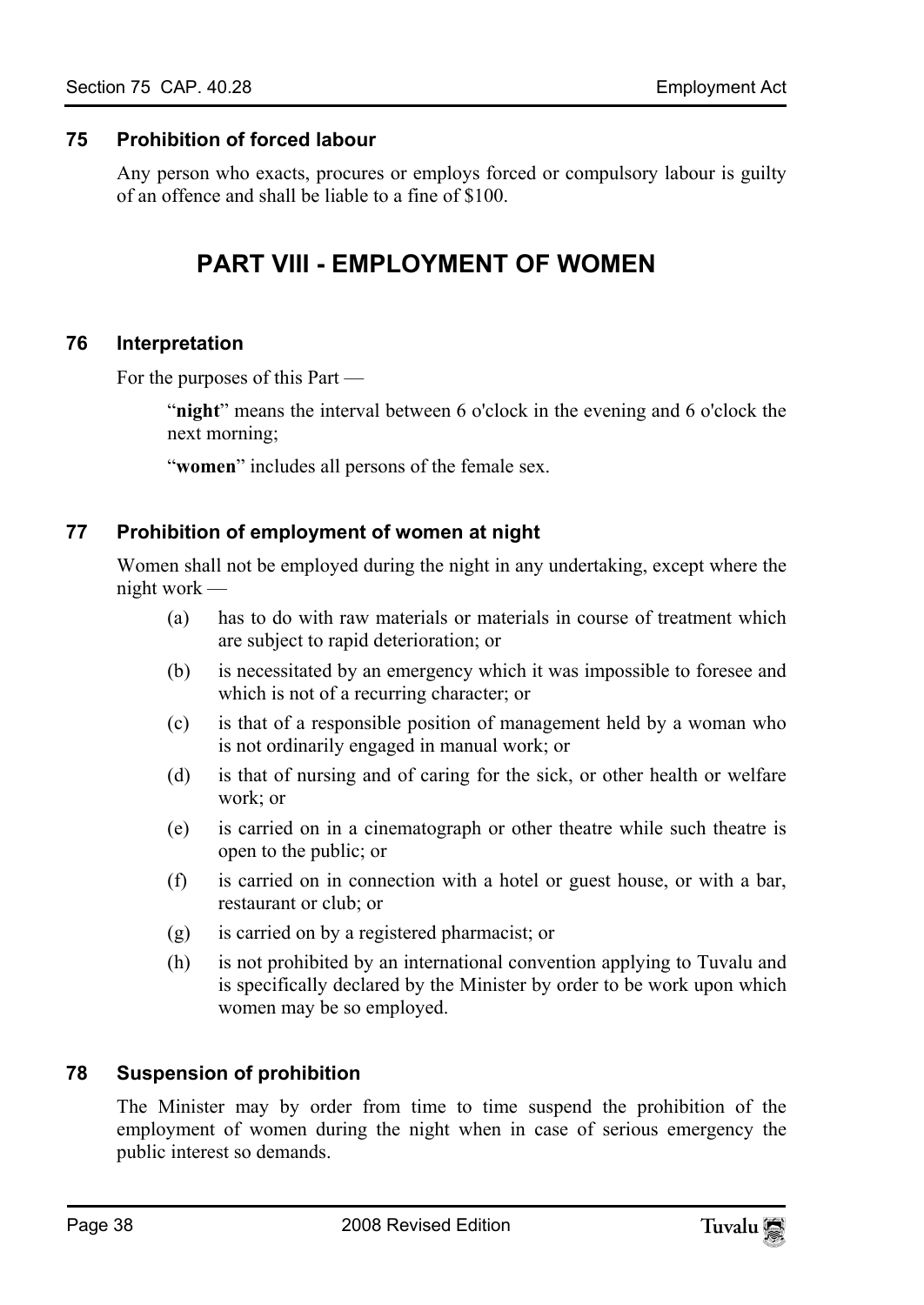# <span id="page-38-0"></span>**79 Prohibition of employment of women in mines**

(1) No woman shall be employed on underground work in any mine:

Provided that this subsection shall not apply —

- (a) to women holding positions of management who do not perform manual work; or
- <span id="page-38-1"></span>(b) to women employed in health or welfare services.
- (2) In this section the expression "mine" shall include any undertaking, whether public or private, for the extraction of any substance from under the surface of the earth.

# **80 Women employed to be permitted to be absent from work in certain circumstances**

- (1) Notwithstanding any agreement to the contrary express or implied, an employer shall allow a woman employee to leave her work upon production by her of a medical certificate given by a medical practitioner stating that her confinement will probably take place within 6 weeks, and shall not permit her to work during the 6 weeks following her confinement.
- (2) While absent from her work in pursuance of the provisions of subsection (1) a woman employee shall be entitled to be paid not less than 25 per cent of the wages she would have earned had she not been so absent.
- <span id="page-38-2"></span>(3) An employer shall allow a woman employee who is nursing a child half an hour twice a day during her working hours for this purpose.

# **81 Restriction on dismissal of woman employee**

<span id="page-38-3"></span>No employer shall give notice of dismissal to a woman employee who is absent in pursuance of the provisions of section 80, or who remains absent as a result of illness certified by a medical practitioner to arise out of pregnancy or confinement and rendering her unfit for work until such absence has exceeded in all a period of 12 weeks.

# **82 Penalty**

Any person who acts in contravention of, or fails to comply with, any of the provisions of this Part commits an offence and shall be liable to a fine of \$50.

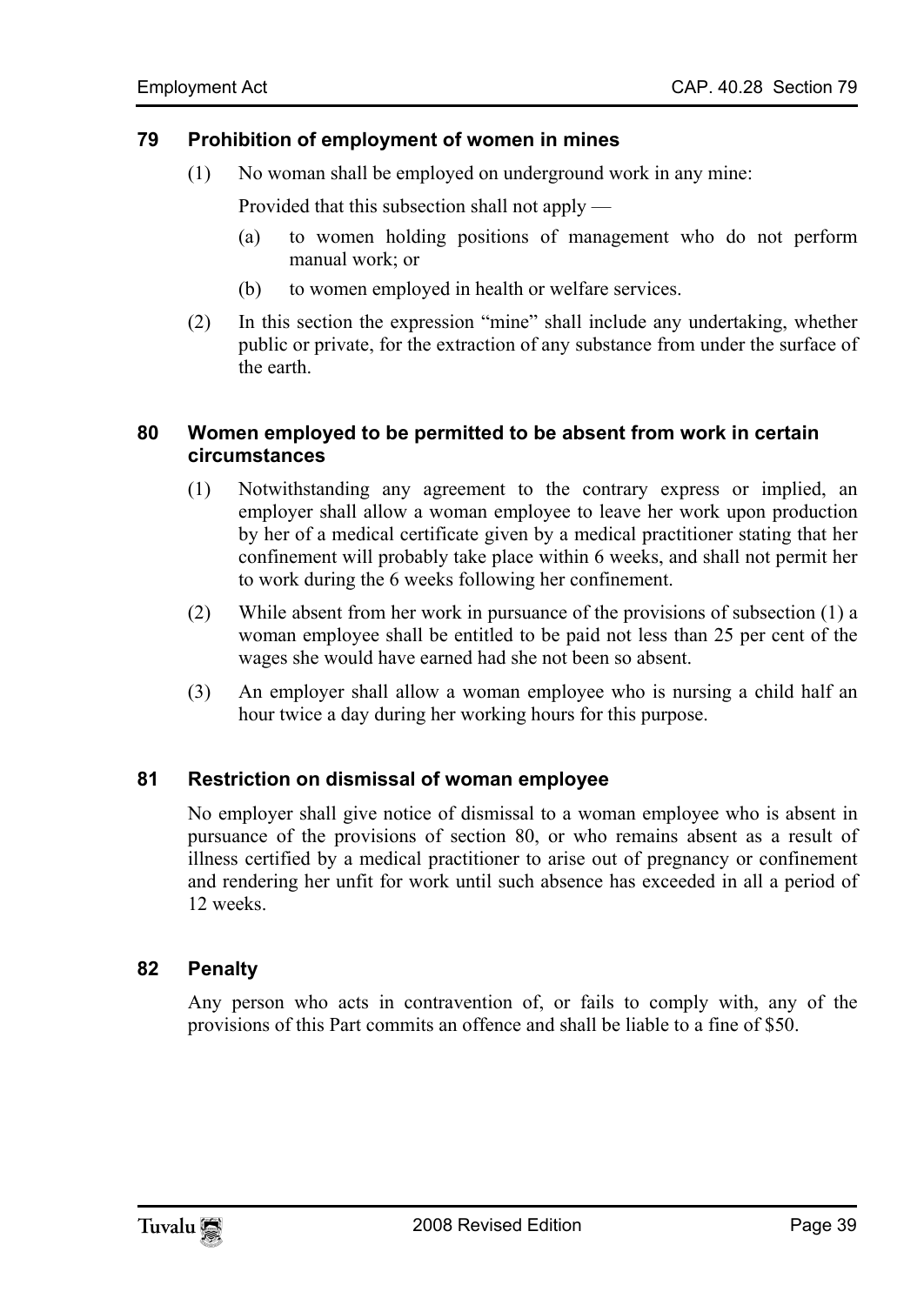# <span id="page-39-1"></span><span id="page-39-0"></span>**PART IX - EMPLOYMENT OF CHILDREN AND OTHER YOUNG PERSONS**

# **83 Interpretation**

(1) For the purposes of this Part —

"**night**" has the same meaning as in Part VIII; and

"**ship**" means any sea-going vessel or boat whatsoever (other than a ship of war) engaged in maritime navigation, whether privately or publicly owned.

- <span id="page-39-2"></span>(2) The Minister for the purposes of this Part may by notice exclude from the definition of "industrial undertaking" —
	- (a) processes conducted for the preservation and despatch of the agricultural products of any particular undertaking or class of undertaking; and
	- (b) undertakings in respect of which, from their nature and size, adequate supervision may be impracticable.

# **84 Employment of children under 14 forbidden**

<span id="page-39-3"></span>A child under the age of 14 shall not be employed.

# **85 Employment of persons under 15**

- (1) A person under the age of 15 shall not be employed or work
	- (a) in any industrial undertaking, or in any branch thereof except in employment approved by the Minister; or
	- (b) on any ship.
- <span id="page-39-4"></span>(2) Nothing contained in the preceding subsection shall prevent the employment of a person under the age of 15 years upon work upon a school-ship or a training-ship when such work is approved and supervised by a public authority.

# **86 Employment underground of male persons under 16**

<span id="page-39-5"></span>A male person under the age of 16 shall not be employed underground in any mine.

# **87 Employment of persons under 18**

A male person under the age of 18 shall not be employed or work —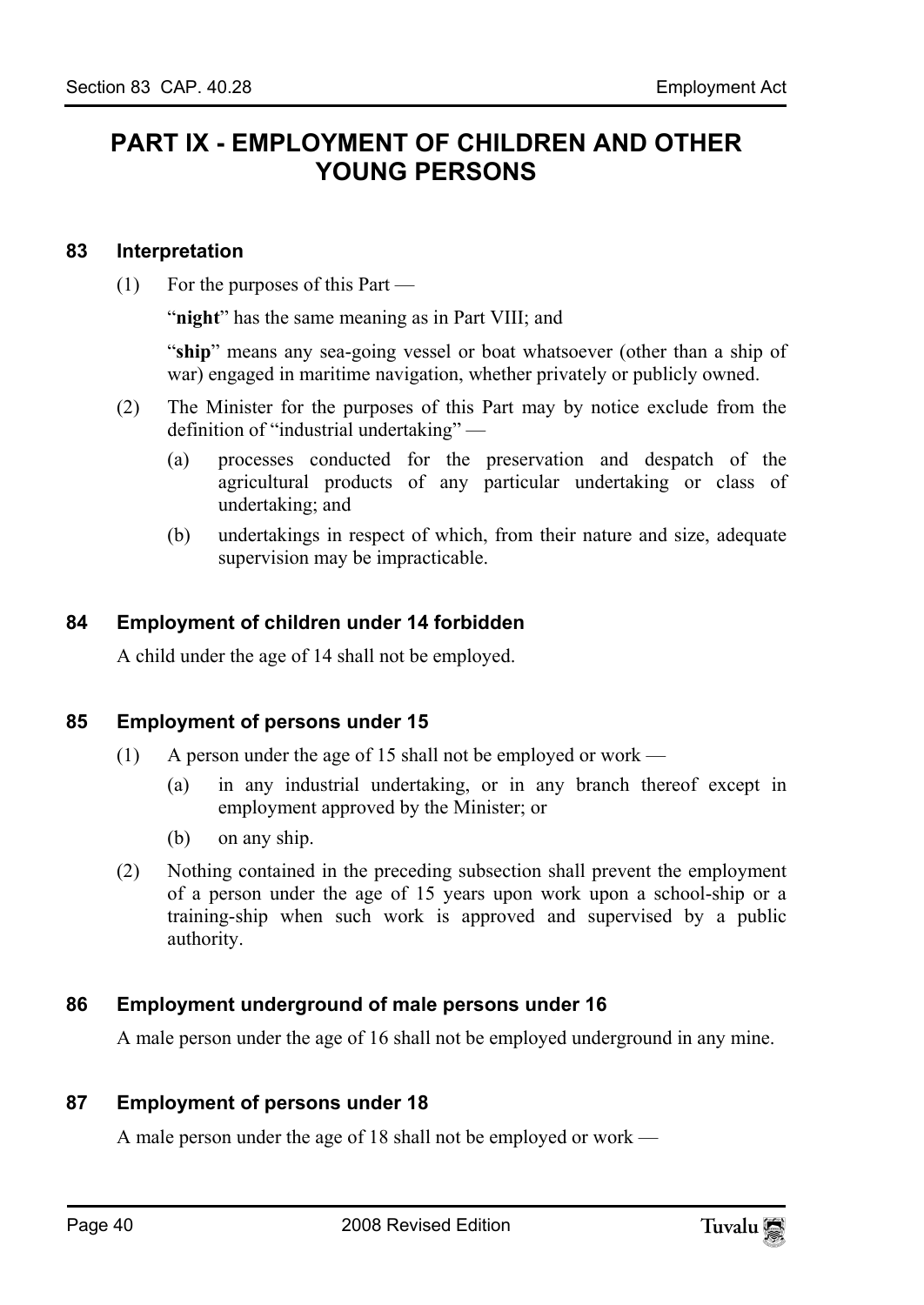- (a) underground in any mine unless he has attained the age of 16 and produces a medical certificate of a medical practitioner or a person approved for that purpose by the Health Officer attesting his fitness for such work;
- (b) on any ship as a trimmer or stoker:

Provided that a male person between the ages of 16 and 18 may be employed on a ship mainly propelled by means others than steam or as a trimmer or stoker on a ship exclusively engaged in the coastal trade if he is certified by a medical practitioner to be physically fit for such work;

(c) on any kind of work on a ship unless certified by a medical practitioner to be fit for such work:

Provided that in urgent cases the Commissioner may permit the embarkation of a male person under the age of 18 without prior medical examination, and in such case the employer shall at his own expense have such person medically examined by a medical practitioner at the first place of call at which there is a medical practitioner, and should such practitioner not attest such person as fit for the work, the employer shall at his own expense return such person as a passenger to the port or place where he was engaged, or to his home, whichever is the nearer; or

<span id="page-40-0"></span>(d) during the night in any industrial undertaking:

Provided that a male person over the age of 16 may be so employed with the permission in writing of the Commissioner.

# **88 Register of young persons**

<span id="page-40-1"></span>Every employer in an industrial undertaking and every master of a ship shall keep a register of all persons under the age of 18 years employed in such undertaking or on such ship, and shall enter therein the names of such employed persons, the dates of their birth and the dates when their employment begins and ceases; and such register shall at all reasonable times be open to inspection by the Commissioner or other officer authorised by him.

# **89 Presumption of age**

(1) If in the case of proceedings in respect of an offence under the provisions of this Part it is alleged by the person conducting the prosecution that the person in respect of whom the offence was committed was under the age of 18, 16, 15 or 14, as the case may be, at the date of the commission of the alleged offence the magistrate shall, after such inquiry as he may think necessary and after hearing any evidence that may be tendered by either party to the proceedings determine the age of the said person and such determination shall be final.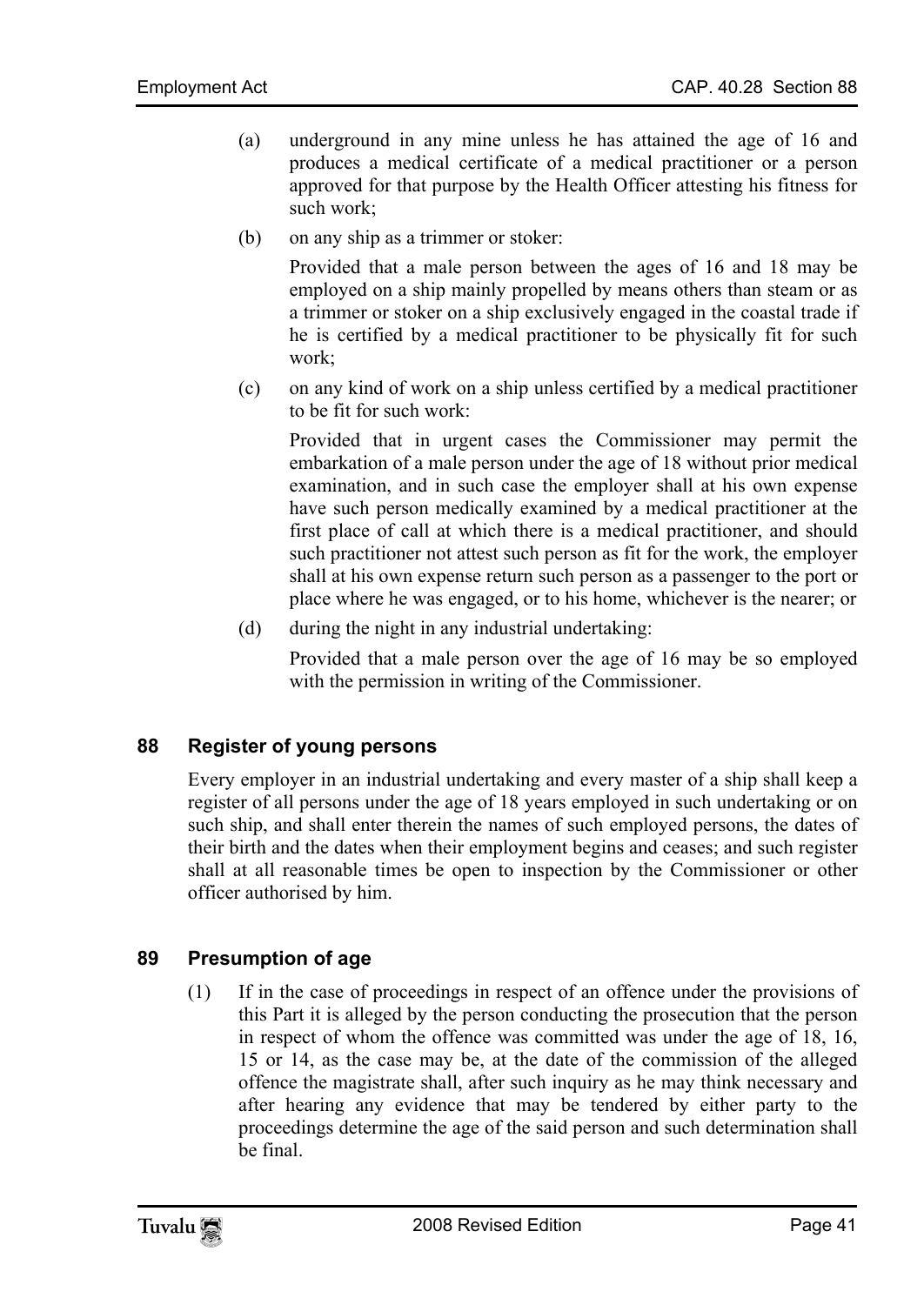<span id="page-41-0"></span>(2) It shall be a sufficient defence to any charge against an employer or master of a ship for contravening or failing to comply with any provision of this Part if it shall be made to appear to the court before which the charge is brought that the person so charged had reasonable cause to believe that the child or other young person employed was of an age at which the child or other young person could be employed without contravening this Part.

# **90 Penalty**

<span id="page-41-2"></span>Any person who acts in contravention of, or fails to comply with, any of the provisions of this Part, shall be liable to a fine of \$50.

# <span id="page-41-1"></span>**PART X - APPRENTICES**

# **91 Interpretation**

In this Part —

<span id="page-41-3"></span>"**guardian**" includes any person lawfully having charge of a person under the age of 16.

# **92 Contracts of apprenticeship of person over 14 and under 16**

<span id="page-41-4"></span>The parent or guardian of a person above the age of 14 and under the age of 16 years may, with the consent of such person, apprentice him to an employer to train him or have him trained systematically for a trade or employment in which art or skill is required, for any term not exceeding 5 years.

# **93 The Commissioner may appoint person to execute contract of apprenticeship**

<span id="page-41-5"></span>Whenever any person above the age of 14 years and under the age of 16 years is without known parents or guardian, the Commissioner may, with the consent of such person, appoint some fit and proper person to execute a contract of apprenticeship on his behalf.

# **94 Contracts of apprenticeship of persons over 16 years**

Any person of the age of 16 years or upwards, not being under any contract of apprenticeship may apprentice himself for any term not exceeding 5 years, to any trade or employment in which art or skill is required.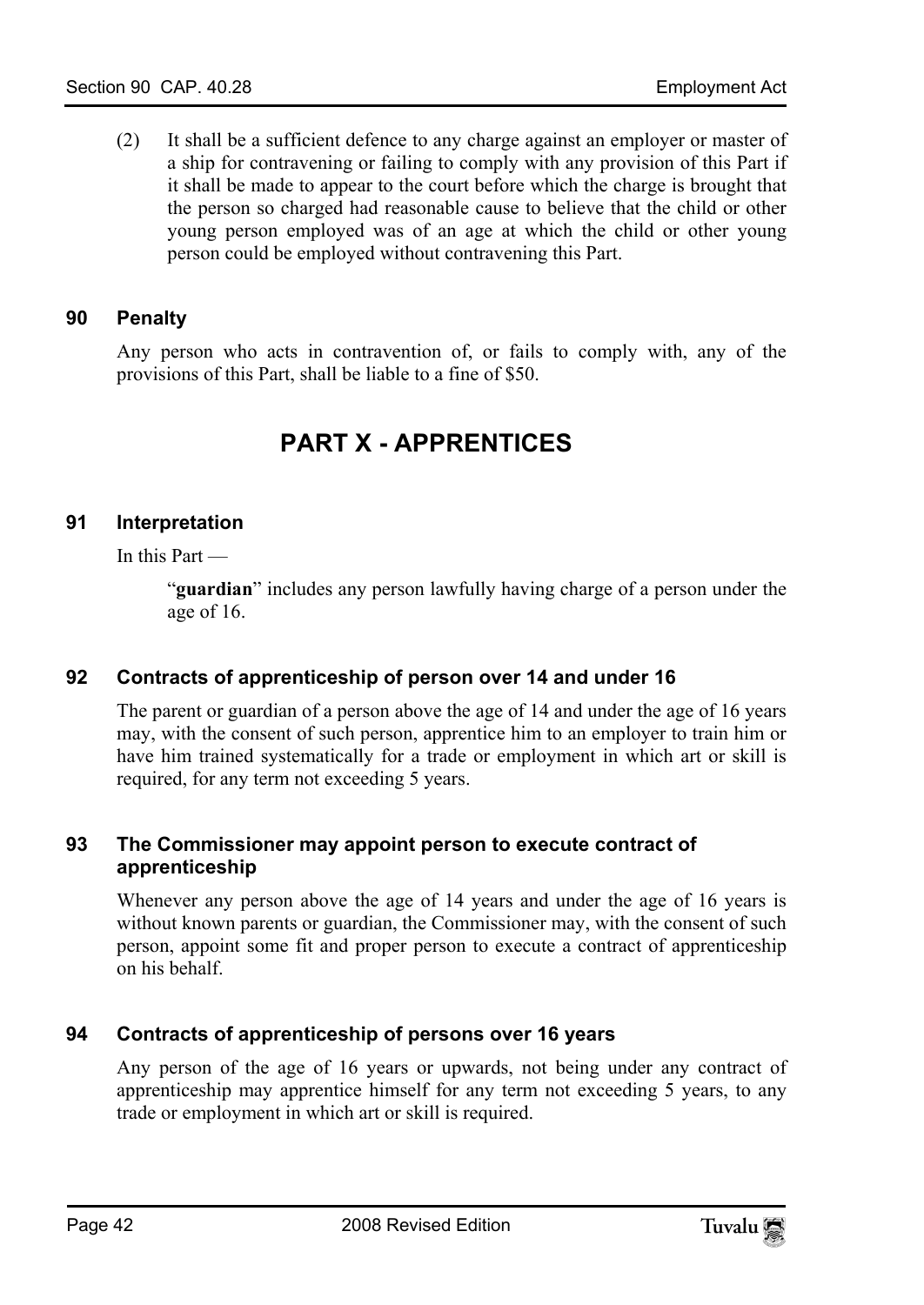# **95 Assignment of contracts of apprenticeship**

A contract of apprenticeship may, with the consent of the parties endorsed thereon and with the permission of the Commissioner, be assigned.

# **96 Attestation of contract of apprenticeship**

<span id="page-42-0"></span>A contract of apprenticeship shall not be valid unless it is in writing and is approved and attested by the Commissioner.

# **97 Duties of Commissioner on attesting contract of apprenticeship**

Before attesting any contract of apprenticeship the Commissioner shall satisfy himself —

- (a) that the apprentice has freely consented to the contract;
- (b) that the apprentice has been medically examined and certified by a medical practitioner to be physically and mentally fit to be employed and trained in the trade or employment specified in the contract;
- (c) that both parties to the contract have fully understood the terms of the contract;
- (d) that provision has been made in the contract as to how the apprentice's remuneration is to be determined, and as to the scale of increments, if any;
- (e) that the provision has been made for payment of such remuneration during illness and holidays, if any;
- (f) that in any case where the apprentice is unable to return to his home at the conclusion of each day, the contract contains adequate provision to ensure that the apprentice is supplied with food, clothing, accommodation and medical attention; and
- <span id="page-42-1"></span>(g) that the terms of the contract are in accordance with the provisions of this Act.

# **98 Retention of apprentices after expiry of contract**

If any person retains an apprentice in his service after the stipulated period of service has expired without making any agreement for the payment of wages, the apprentice shall be entitled to recover from such person wages at the current rate payable for service similar to that performed by such apprentice.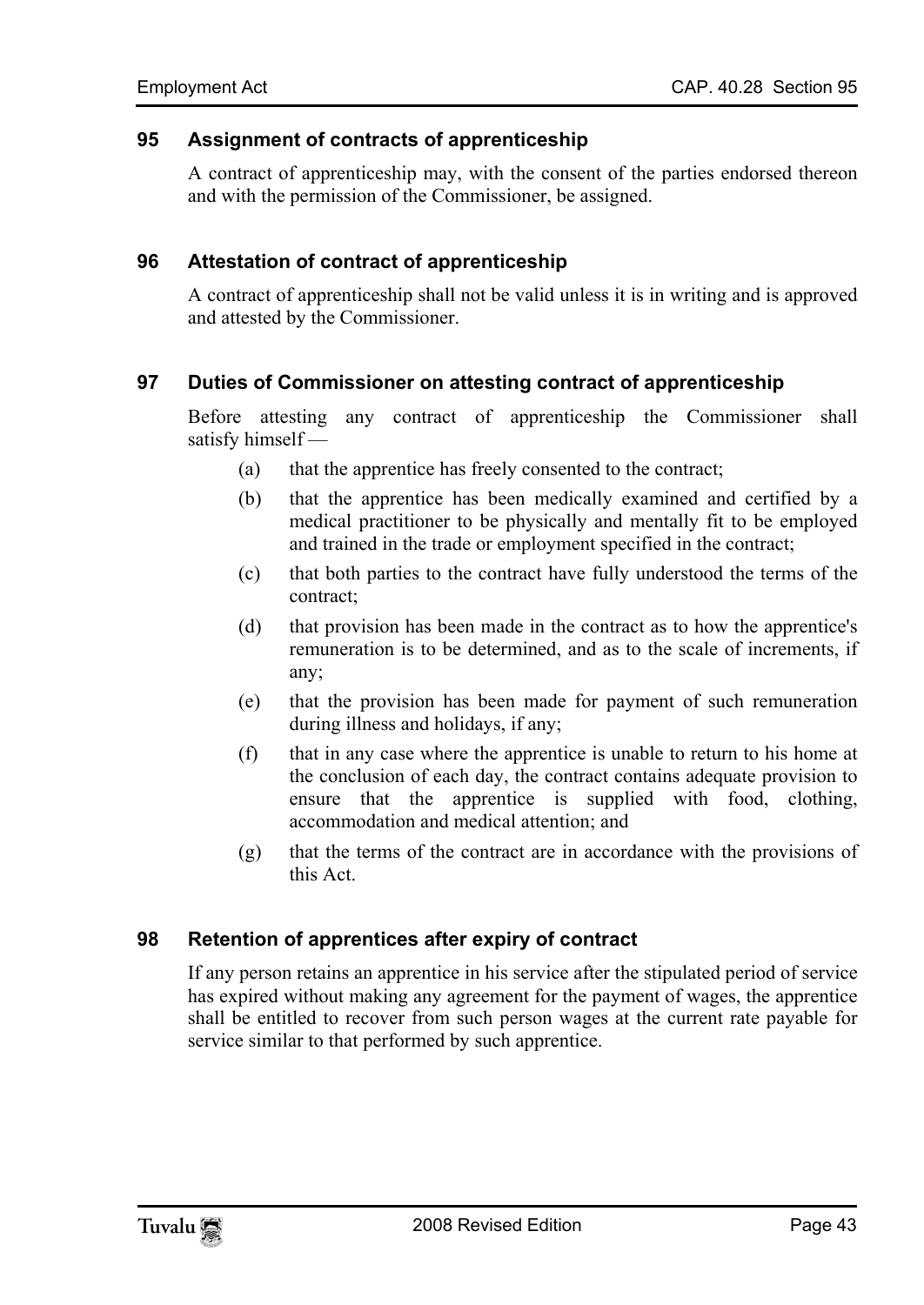#### **99 Powers of Commissioner**

<span id="page-43-0"></span>The provisions of section 63 of this Act relating to the powers of the Commissioner in connection with the termination of contracts shall apply to contracts of apprenticeship.

#### **100 Exemption of employer from provisions of this Part**

<span id="page-43-1"></span>The Commissioner may by writing under his hand exempt from the provisions of this Part contracts of apprenticeship made or to be made by any employer who satisfies him that the terms and conditions of such contracts are not less favourable to the apprentice than those provided for by this Part.

#### **101 Cancellation of exemption**

An exemption made under provisions of the preceding section may at any time be revoked by the Commissioner.

# <span id="page-43-3"></span><span id="page-43-2"></span>**PART XI - CARE OF WORKERS**

#### **102 Interpretation**

<span id="page-43-4"></span>In this Part the expression "dependant" means any person dependent upon the worker who is living with him at the place of employment in pursuance of an agreement between the parties to the contract of employment.

# **103 Rations**

An employer shall, if required by the Commissioner, or may by agreement with the worker, provide a worker with rations on the prescribed scale:

<span id="page-43-5"></span>Provided that where rations are provided by the employer, the Commissioner shall, notwithstanding the provisions of sections 16, 17 and 18, prescribing the cash equivalent of the rations which may be deducted from the wages.

# **104 Water**

<span id="page-43-6"></span>Every employer shall provide a sufficient and proper supply of water for workers and their dependants.

# **105 Sanitary arrangements**

Every employer shall make or cause to be made sufficient and proper sanitary arrangements for workers and their dependants.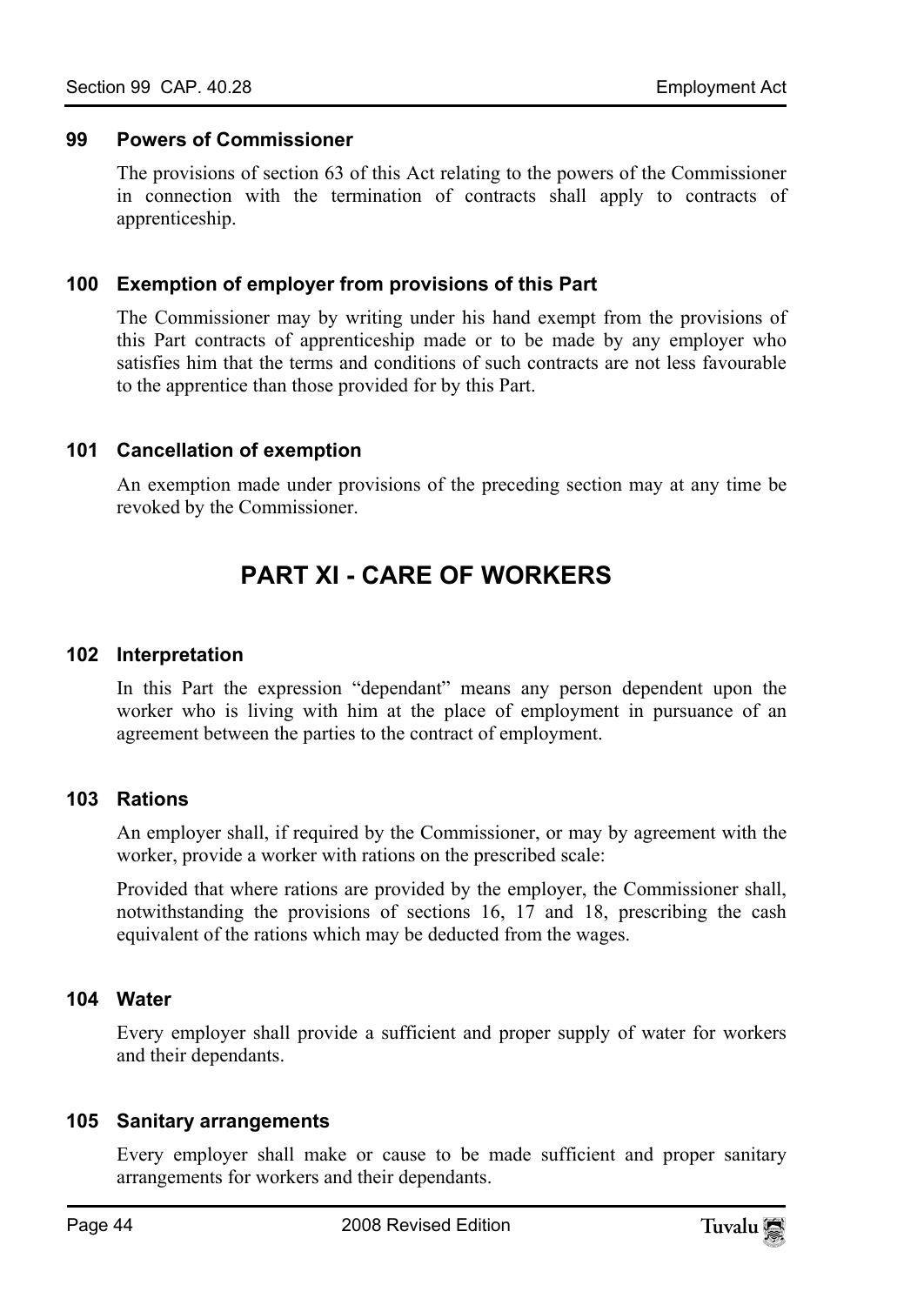# <span id="page-44-0"></span>**106 Housing**

<span id="page-44-1"></span>Every employer shall cause every worker who cannot return to his home at the conclusion of his daily work and his dependants to be properly and adequately housed.

# **107 Medical care and treatment**

- (1) At every place of employment the employer shall provide for all workers such medical attention and treatment with medicines of good quality, first-aid equipment and appliances for the transportation of sick or injured workers as may be required by the Commissioner or Health Officer.
- (2) Every employer shall take, or cause to be taken, for treatment with as little delay as possible every worker injured or falling ill during the course of his employment and every resident worker and resident dependant on a place of employment requiring medical attention at a hospital or dispensary to the hospital or dispensary maintained for the workers at such place of employment, or, if there is no such hospital or dispensary, to the nearest hospital or dispensary maintained by the Government or approved by the Commissioner or the Health Officer and shall provide any transport necessary therefore.
- <span id="page-44-2"></span>(3) The cost of maintenance and treatment in hospital of a worker and his dependants residing on the place of employment shall be borne or paid by the employer as long as the worker remains in his employment.

# **108 Hospital maintained by employers**

- (1) Any employer may be required in writing by the Commissioner or Health Officer, having regard to the situation of any place of employment and the number of workers employed and resident thereon, at his own expense to provide and maintain —
	- (a) a room properly equipped as a sickroom with accommodation for not less than 10 per cent of his workers; or
	- (b) a separate building properly equipped as a hospital with accommodation for not less than 10 per cent of his workers; and
	- (c) the services of a medical practitioner or such other person as may be approved by the Health Officer.
- (2) Every employer who is required by the provisions of subsection (1) to maintain a sickroom or hospital shall keep a register of all patients admitted thereto and shall produce it for inspection on demand of the Commissioner or the Health Officer.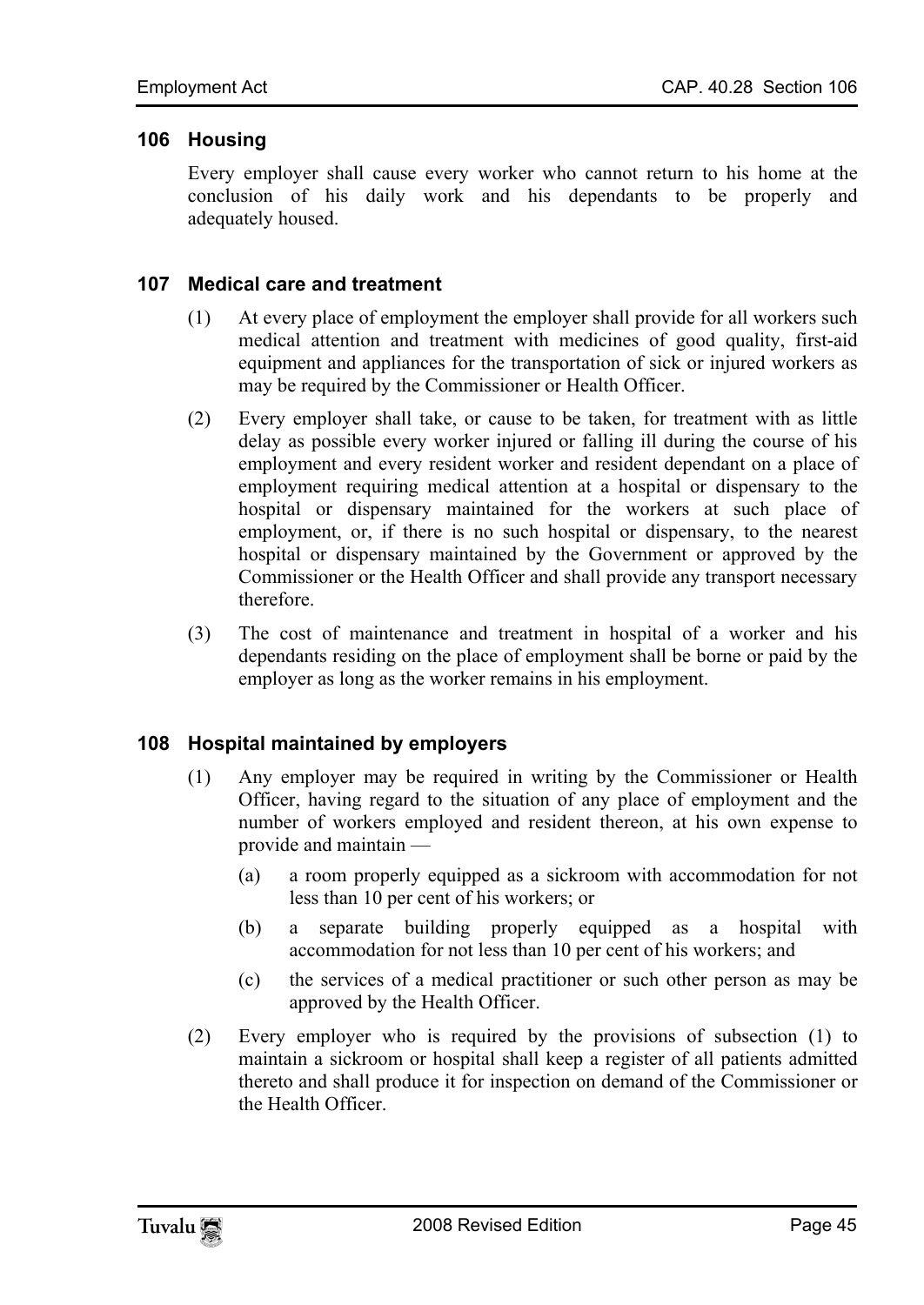# <span id="page-45-0"></span>**109 Directions in regard to housing and sanitation**

<span id="page-45-1"></span>Every employer shall observe all reasonable directions given to him by the Commissioner or Health Officer in regard to the housing of workers and the sanitation of the buildings and provision of medical facilities and attendance.

# **110 Reporting of deaths**

<span id="page-45-2"></span>An employer shall forthwith report the death of a person in his employment to the Commissioner and such report shall whenever possible be accompanied by a medical certificate stating the cause of death.

# **111 Conveying of workers by sea**

<span id="page-45-3"></span>A master or other person in charge of any vessel in which any worker is conveyed from his place of engagement for employment or recruitment, to the place of employment, or from such place of employment to his home upon repatriation, other than a vessel in respect of which a valid and unexpired certificate of seaworthiness under the Lagoon Shipping Act is in force and which is provided with sufficient duly certificated officers in accordance with the provisions of that Act, shall be guilty of an offence.

# **112 Penalty**

<span id="page-45-5"></span>Any person who contravenes or fails to comply with any provisions of this Part shall be liable to a fine of \$100 and to imprisonment for 6 months.

# <span id="page-45-4"></span>**PART XII - GENERAL**

# **113 Application to Crown**

This Act shall bind the Crown save and except that nothing in this Act contained shall apply or be construed to apply to or in relation to the following persons —

- <span id="page-45-6"></span>(a) persons in the naval, military or air services of the Crown (other than locally engaged civilian employees); and
- (b) police officers.

# **114 Priority for wages among debts of bankrupt or body corporate being wound up**

In the distribution of the property of a bankrupt upon his bankruptcy, and in the distribution of the assets of any body corporate upon its winding up, there shall be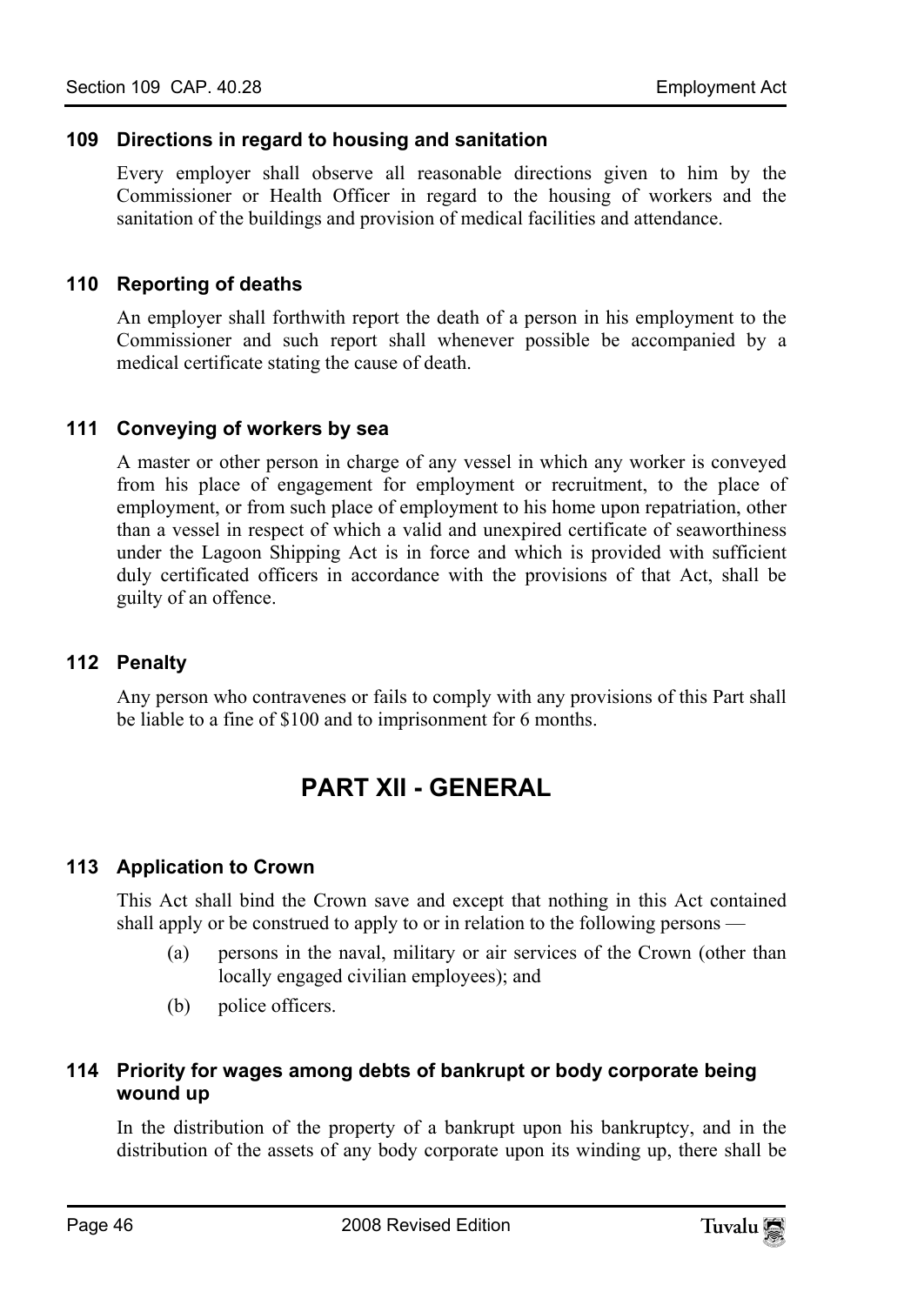paid in priority to all other debts all wages of any worker in respect of services rendered —

- (a) to the bankrupt within 2 months before the date of the order declaring him bankrupt, or
- <span id="page-46-0"></span>(b) to the body corporate within 2 months of the resolution or order winding it up or the appointment of a provisional liquidator,

as the case may be.

#### **115 Criminal proceedings**

<span id="page-46-1"></span>The Commissioner may institute and conduct the prosecution in any proceedings for an offence against the provisions of this Act.

#### **116 Civil proceedings**

<span id="page-46-2"></span>In any civil proceedings between an employer and a worker in his employment the Commissioner may appear on behalf of the worker.

#### **117 Court fees**

<span id="page-46-3"></span>No fees of court shall be charged in any proceedings whether civil or criminal arising out of the provisions of this Act.

#### **118 Power to exempt persons from provisions of this Act**

<span id="page-46-5"></span>The Minister may by order exempt any person or class or group of persons from all or any of the provisions of this Act.

# <span id="page-46-4"></span>**PART XIII - REGULATIONS**

#### **119 Minister may make regulations**

- (1) The Minister may make regulations generally for the better carrying out of the provisions of this Act and, without derogation from the generality of the foregoing, for all or any of the following purposes —
	- (a) the appointment and regulation of advisory boards to advise on labour matters generally and in particular to advise on fair minimum rates of wages and size of tasks;
	- (b) prescribing registers of wage payments to be kept by employers, requiring the issue to workers of statements of wage payments,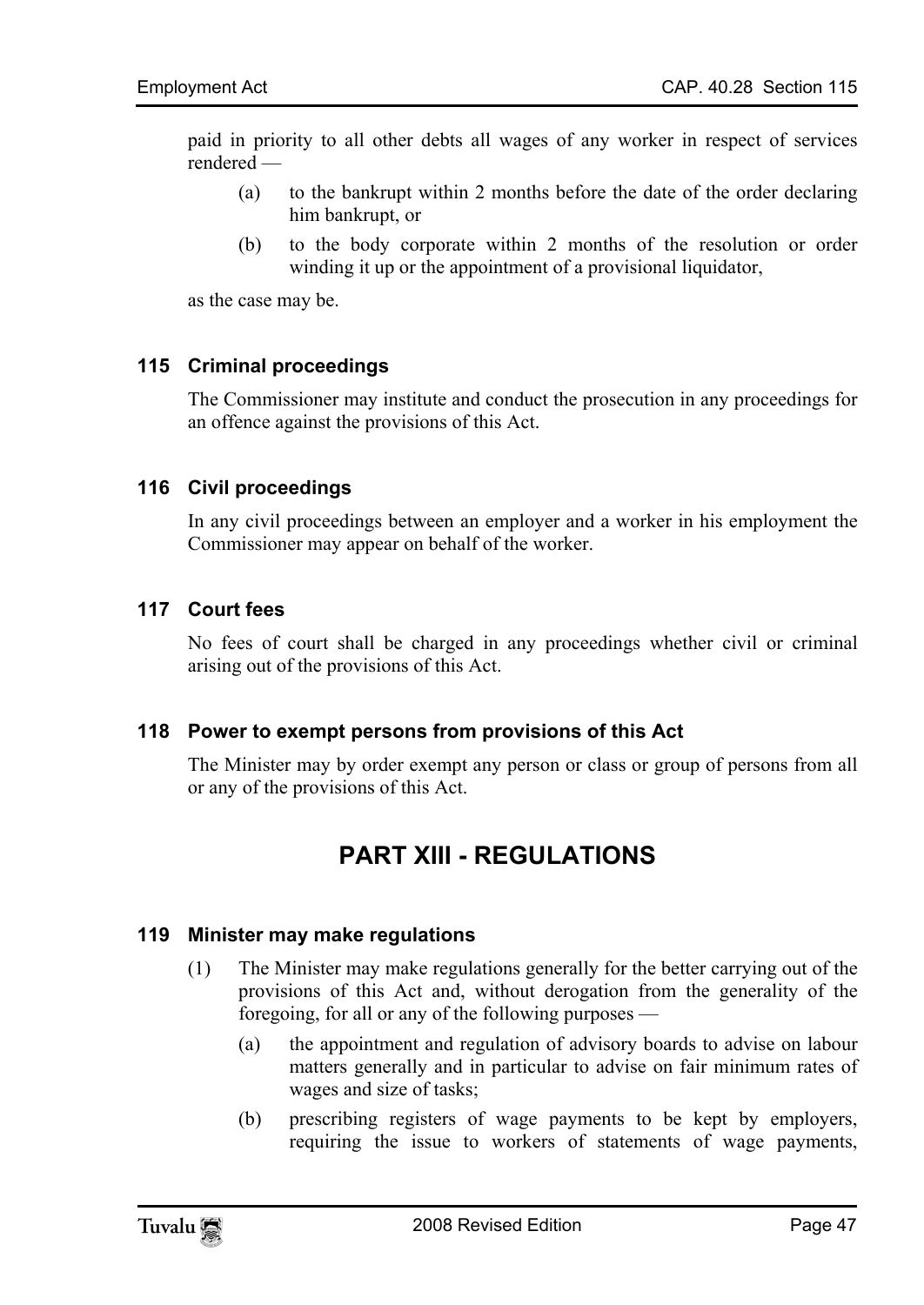prescribing the intervals at which wage payments shall be made and generally to ensure the proper payment of all wages earned;

- (c) prescribing the maximum size of tasks;
- (d) prescribing the areas within which worker-recruiters, as defined in Part V, may recruit and the manner in which the operations of such workerrecruiters shall be supervised;
- (e) the establishment of a fund or other method to make provision for securing the expense of recruitment, transport or repatriation of workers upon such terms and conditions and subject to such control as he deems necessary, and for the administration of such a fund;
- (f) prescribing conditions under which women may be employed during the night in cases where such employment is permitted by this Act, and providing for the health and safety of women employed;
- (g) restricting or prohibiting the employment of women in any specified class of undertaking;
- (h) providing generally for the protection of workers and for the protection of employed children and other employed young persons under the age of 18;
- (i) in the case of unhealthy, dangerous or onerous work, prescribing higher minimum wages than those specified in sections 84 and 85;
- (j) prescribing the form of contracts of apprenticeship and the terms and conditions upon which such contracts may be lawfully entered into, and the rights and obligations of apprentices and their masters;
- (k) the registration of contracts of apprenticeship;
- (l) the number of apprentices who may be apprenticed during a specified period in any specified trade or employment;
- (m) forbidding the taking of apprentices by persons not possessing specified qualifications;
- (n) the provision, by such means as he may deem expedient, of adequate supervision over the employment and training of apprentices;
- (o) the holding of examinations of apprentices and the issue of certificates based on the results thereof;
- (p) prescribing scales for rations where such are provided by the employer under the provision of section 103;
- (q) prescribe minimum standards of housing, furniture, sanitation and water supply for workers;
- (r) prescribing scales of medicine and sick room and hospital equipment;
- (s) prescribing records to be kept by employers and forms to be used for the purposes of this Act;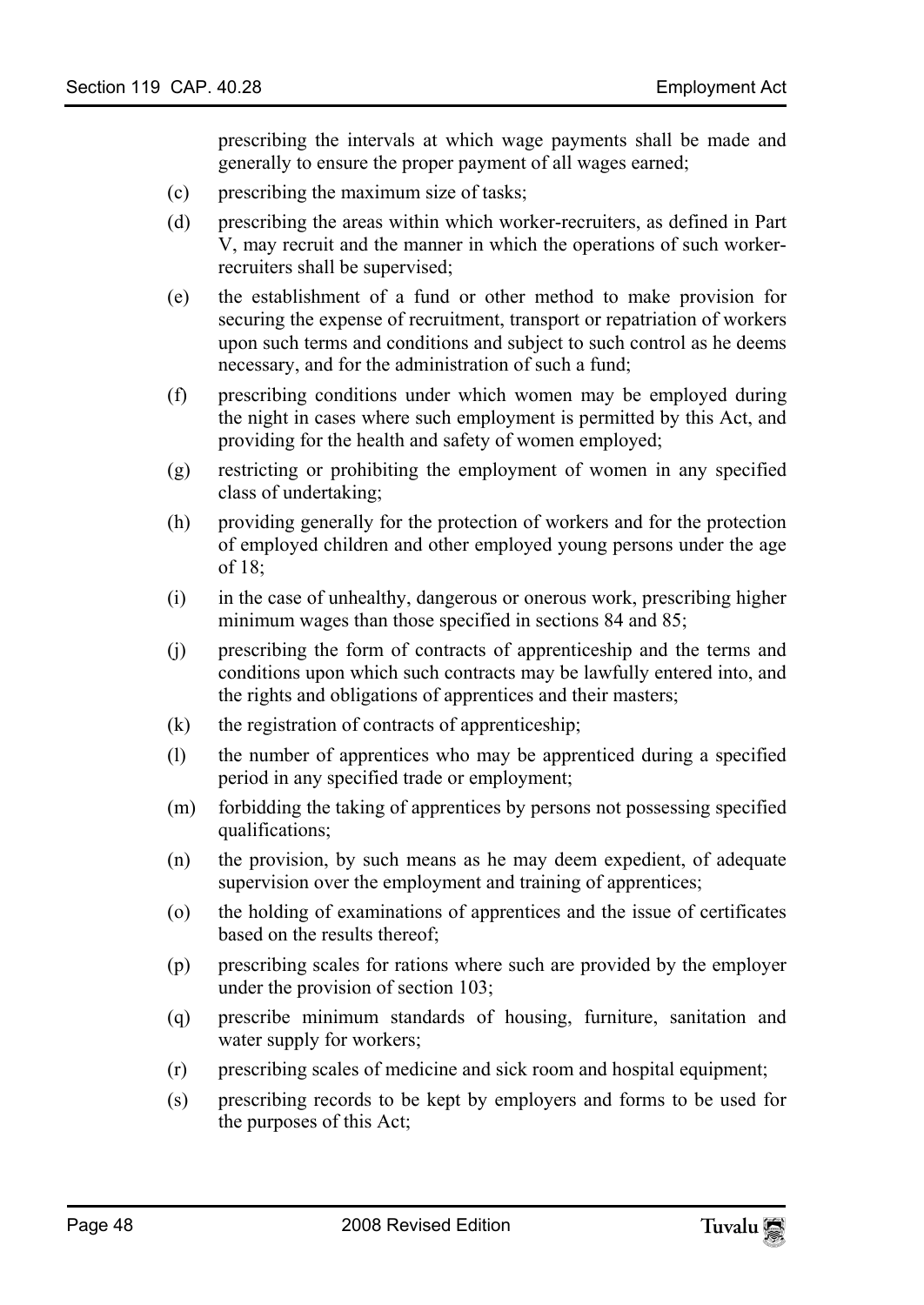- (t) making provisions for persons employed in undertakings generally, or in a particular undertaking, to be entitled to holidays with or without pay;
- (u) prescribing any fee, rate, matter or thing which is required, or appears to be expedient, to be prescribed under or in connection with this Act and to provide for the remission of fees;
- (v) providing for the protection of persons, as regards their health and safety, against exposure to ionizing radiations in the course of their work;
- (w) providing for indemnification of seamen against unemployment resulting from the loss or foundering of any vessel on which they have contracted for service.
- <span id="page-48-1"></span>(2) Regulations made under this Act may provide for the imposition of a penalty for a breach thereof, not exceeding a fine of \$40 or imprisonment for 3 months, or to both such fine and such imprisonment.

# <span id="page-48-0"></span>**PART XIV - SAVING**

# **120 Saving**

All contracts entered into between any employer and any worker valid and in force on 22nd April 1966 shall continue to be in force after such date and, subject to the express provisions contained in any such contract, the parties thereto shall be subject to and entitled to the benefits of this Act.